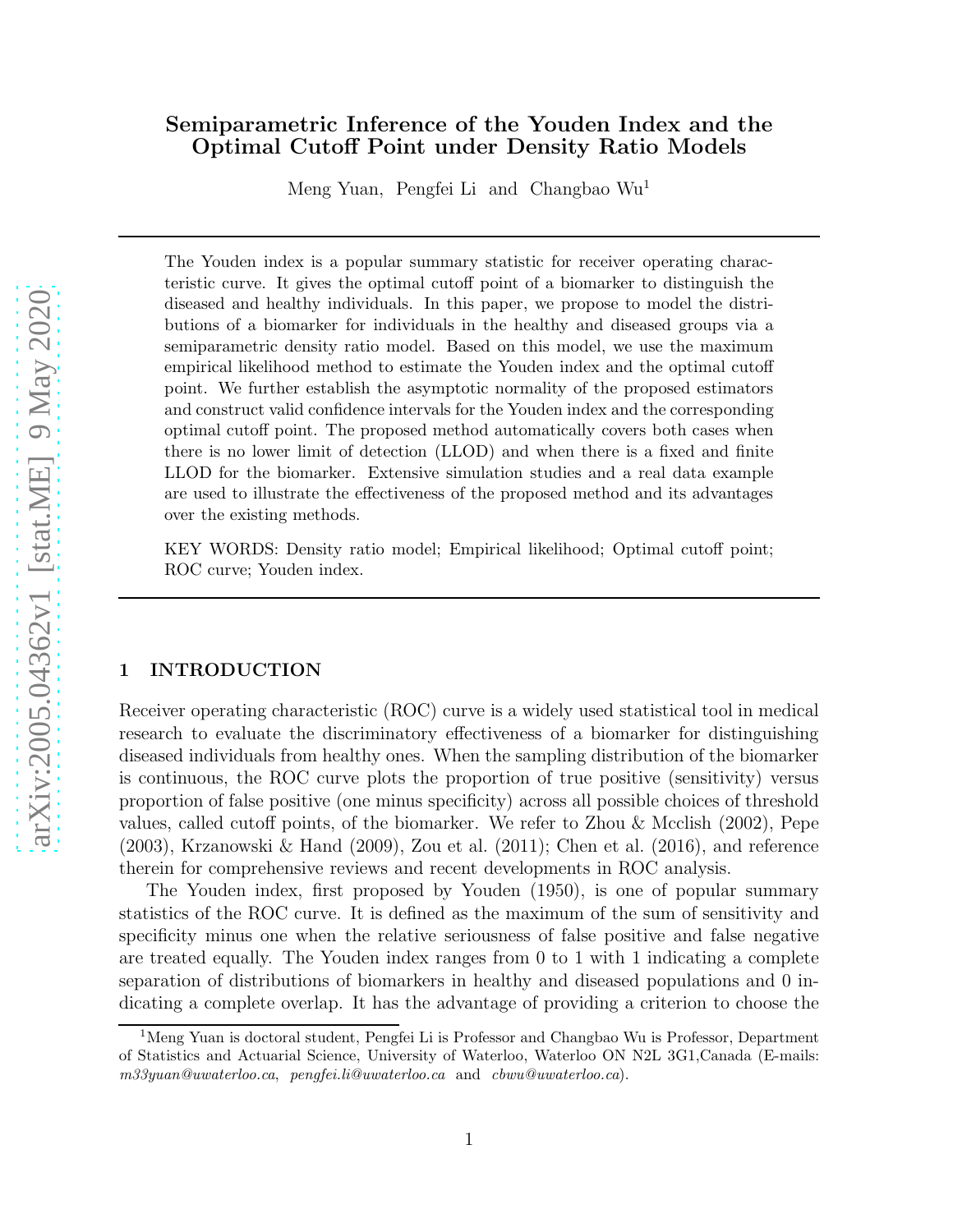"optimal" cutoff point, which maximizes the sum of sensitivity and specificity minus one. See [Fluss et al. \(2005\)](#page-21-3) for more discussions on the advantages of the Youden index.

In medical researches, larger values of biomarkers are generally associated with diseases. Therefore, an individual is classified as diseased when the biomarker of the individual is greater than a given cutoff point. Let  $F_0$  and  $F_1$  denote the cumulative distribution functions (CDFs) of the healthy population and the diseased population, respectively. Then the sensitivity and the specificity are respectively equal to  $1 - F_1(x)$ and  $F_0(x)$  for the given cutoff point x. Therefore, the Youden index can be equivalently expressed as

<span id="page-1-0"></span>
$$
J = \max_x \{ F_0(x) - F_1(x) \} = F_0(c) - F_1(c), \tag{1}
$$

where  $c$  is the corresponding optimal cutoff point. In this paper, we aim to develop efficient inferential procedures for J and c.

In the literature, there are two types of methods, namely, the parametric method and the nonparametric method, for estimating the Youden index J and the corresponding optimal cutoff point c. For the parametric method, the original biomarkers or the biomarkers after the Box-Cox transformation [\(Box & Cox, 1964\)](#page-20-0) in the healthy and diseased groups are assumed to come from the same parametric distribution family [\(Fluss et al.](#page-21-3), [2005;](#page-21-3) [Bantis et al.](#page-20-1), [2019\)](#page-20-1). The nonparametric method employs techniques such as the empirical CDF (ECDF) method or the kernel method to obtain the estimators of  $F_0$ and  $F_1$ , which are then used to obtain the point estimators of  $J$  and  $c$ . More details about the ECDF-based and kernel-based methods, and their modified versions can be found in [Hsieh & Turnbull \(1996](#page-21-4)), [Zhou & Qin \(2012](#page-23-3)), and [Shan \(2015\)](#page-22-0). Recently, [Bantis et al. \(2019](#page-20-1)) employed hazard constrained natural spline (HCNS) as an alternative nonparametric approach to estimate  $J$  and  $c$ . The delta and bootstrap methods [\(Schisterman & Perkins, 2007](#page-22-1); [Yin & Tian](#page-23-4), [2014](#page-23-4)a; [Bantis et al., 2019\)](#page-20-1) and the empirical likelihood (EL) methods [\(Wang, Tian & Zhao, 2017\)](#page-23-5) are used to construct confidence intervals (CIs) for  $J$  and  $c$ .

In application, the measurement of a biomarker may have a fixed and finite lower limit of detection (LLOD). See, for example, [Ruopp et al. \(2008\)](#page-22-2), [Bantis et al. \(2017\)](#page-20-2), and the references therein. [Ruopp et al. \(2008\)](#page-22-2) adapted the parametric method, the ECDF method, and the ROC-generalized linear model (ROC-GLM) method [\(Pepe](#page-21-5), [2000](#page-21-5); [Alonzo&Pepe, 2002;](#page-20-3) [Pepe, 2003\)](#page-21-0) to obtain point estimates and construct CIs for J and c in this situation.

Generally speaking, the parametric likelihood based estimators of  $(J, c)$  are quite efficient, but may not be robust to model misspecifications [\(Fluss et](#page-21-3) al., [2005\)](#page-21-3). The nonparametric method is free from the model assumptions on  $F_0$  and  $F_1$ , but the resulting estimators of  $(J, c)$ , especially the estimator of c, may be inefficient. When there is no LLOD, [Hsieh & Turnbull \(1996\)](#page-21-4) showed that the convergence rates of the ECDF-based and the kernel-based estimators of c are slower than  $n^{-1/2}$ , where n is the total sample size.

In this paper, we develop a semiparametric method that enables efficient estimation of both J and c without making risky parametric assumptions on  $F_0$  and  $F_1$ . In medical researches, the two populations under consideration usually share certain common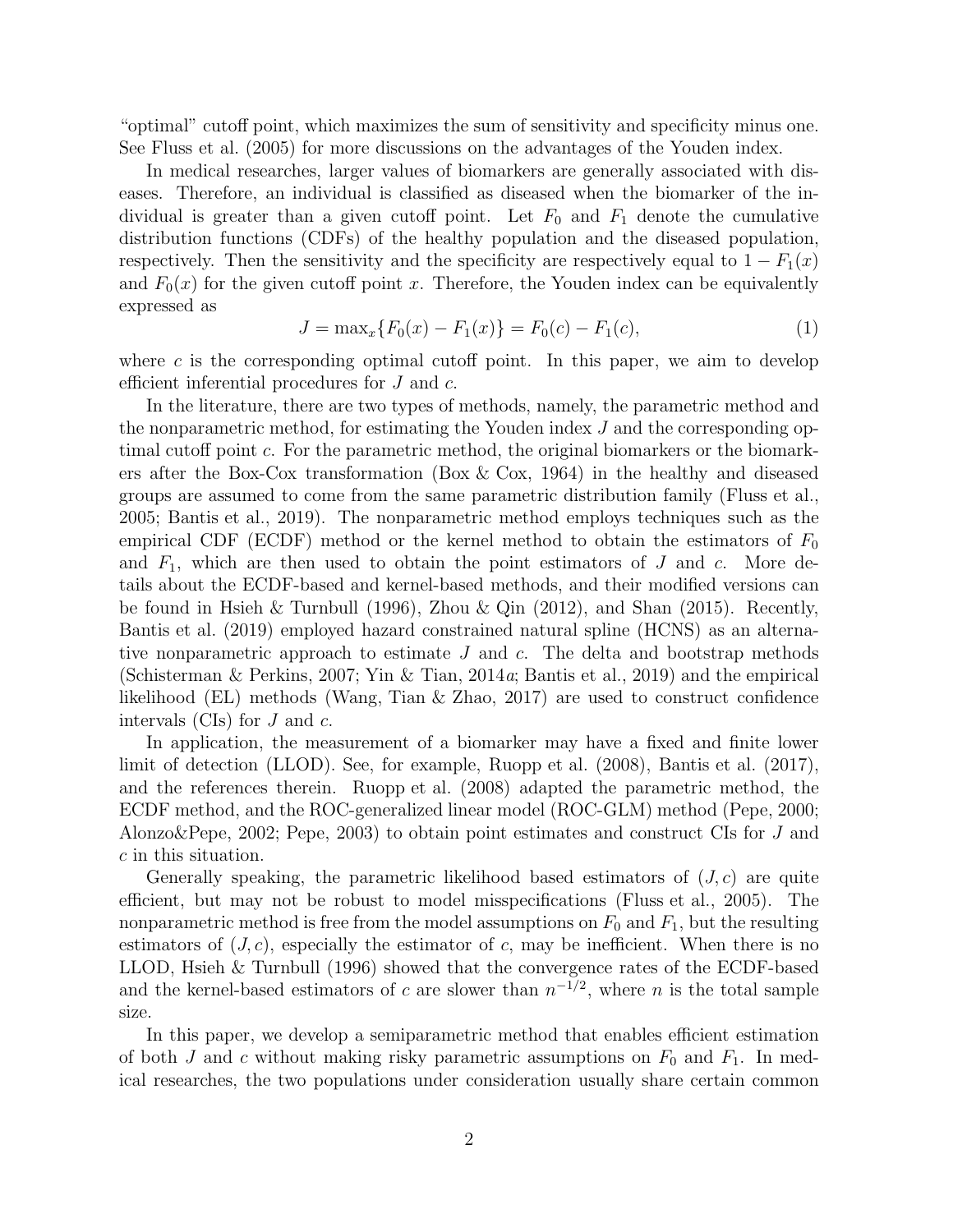characteristics [\(Zhuang et al.](#page-23-6), [2019;](#page-23-6) [Qin & Zhang, 2003](#page-22-3)). To incorporate the information from both samples, we suggest to use the density ratio model (DRM), proposed by [Anderson \(1979\)](#page-20-4) and [Qin & Zhang \(1997\)](#page-22-4), to link  $F_0$  and  $F_1$  as

<span id="page-2-0"></span>
$$
dF_1(x) = \exp{\{\alpha + \beta^T \mathbf{q}(x)\}} dF_0(x) = \exp{\{\theta^T \mathbf{Q}(x)\}} dF_0(x), \tag{2}
$$

where  $dF_k(x)$  denotes the density of  $F_k(x)$  for  $k = 0, 1$ , the  $\mathbf{q}(x)$  is a pre-specified, nontrivial function of dimension p and  $\boldsymbol{\theta}^T = (\alpha, \boldsymbol{\beta}^T)$  are unknown parameters. Note that  $\mathbf{Q}(x)^T = (1, \mathbf{q}(x)^T)$ . The unspecified baseline distribution  $F_0$  makes DRM a semiparametric model. The DRM is quite flexible and includes many commonly used distribution families, such as normal, lognormal, and gamma distributions, as special cases.

In the literature, DRMs have been used as a platform to study inferential problems for the ROC curve and the area under the curve (AUC). Under the DRM, [Qin & Zhang](#page-22-3) [\(2003\)](#page-22-3) considered the estimation of the ROC curve and the AUC; [Zhang \(2006\)](#page-23-7) proposed a Wald-type statistic to test whether the accuracy of a diagnostic test is acceptable in terms of the AUC; [Wan & Zhang \(2007\)](#page-22-5) constructed a smoothed ROC curve estimator; and [Jiang & Tu \(2012](#page-21-6)) proposed two estimators for the AUC with censored data. Inspired by [Qin & Zhou \(2006](#page-22-6)), [Wang & Zhang \(2014](#page-23-8)) proposed an EL ratio based CI for the AUC under DRMs. Later on, [Wan & Zhang \(2008](#page-22-7)) and [Zhang &](#page-23-9) Zhang [\(2014\)](#page-23-9) considered the inference problems for the difference of AUCs for two correlated ROC curves under a DRM. Other applications of DRMs include multiple sample hypothesis testing problems [\(Cai et al.](#page-21-7), [2017](#page-21-7); [Wang, Marriott & Li](#page-22-8), [2017](#page-22-8); [Wang et al.](#page-22-9), [2018](#page-22-9)), quantile and quantile-function estimation [\(Chen & Liu](#page-20-5), [2013](#page-20-5)), dominance index estimation [\(Zhuang et al., 2019\)](#page-23-6). More detailed reviews can be found in [Wang \(2017\)](#page-22-10). In general, the inference procedures based on DRMs are more efficient than the fully nonparametric procedures. To the best of our knowledge, the inference procedures for  $(J, c)$  under a DRM have not been studied in the existing literature. This paper fills the void.

Our contributions can be summarized as follows. We construct the maximum EL estimators (MELEs) of  $(J, c)$  under a DRM based on the data with a LLOD, which automatically includes the case without a LLOD by setting the LLOD to be  $-\infty$ . We establish the  $\sqrt{n}$  convergence rates and the asymptotic normality of the proposed estimators of  $(J, c)$  for data without a LLOD or with a fixed and finite LLOD. Our results show that when there is no LLOD the proposed estimator of  $c$  has faster convergence rate than the existing nonparametric estimators, and the proposed estimator of  $J$  is asymptotically more efficient than the existing nonparametric estimators. When there is a fixed and finite LLOD, our proposed method is the first semiparametric or nonparametric method with rigorous theoretical justifications. Simulation experiments show that the proposed estimators are more efficient than or comparable to the nonparametric method and are also comparable to parametric estimators under correctly specified distributions. In addition, our proposed estimator for the optimal cutoff point c has clear advantages over existing ones for all scenarios considered in the simulation.

The rest of the paper is organized as follows. In Section [2,](#page-3-0) we propose the MELEs of J and c under a DRM and study their asymptotic results. Confidence intervals of J and c are then constructed based on the asymptotic results. Simulation studies are presented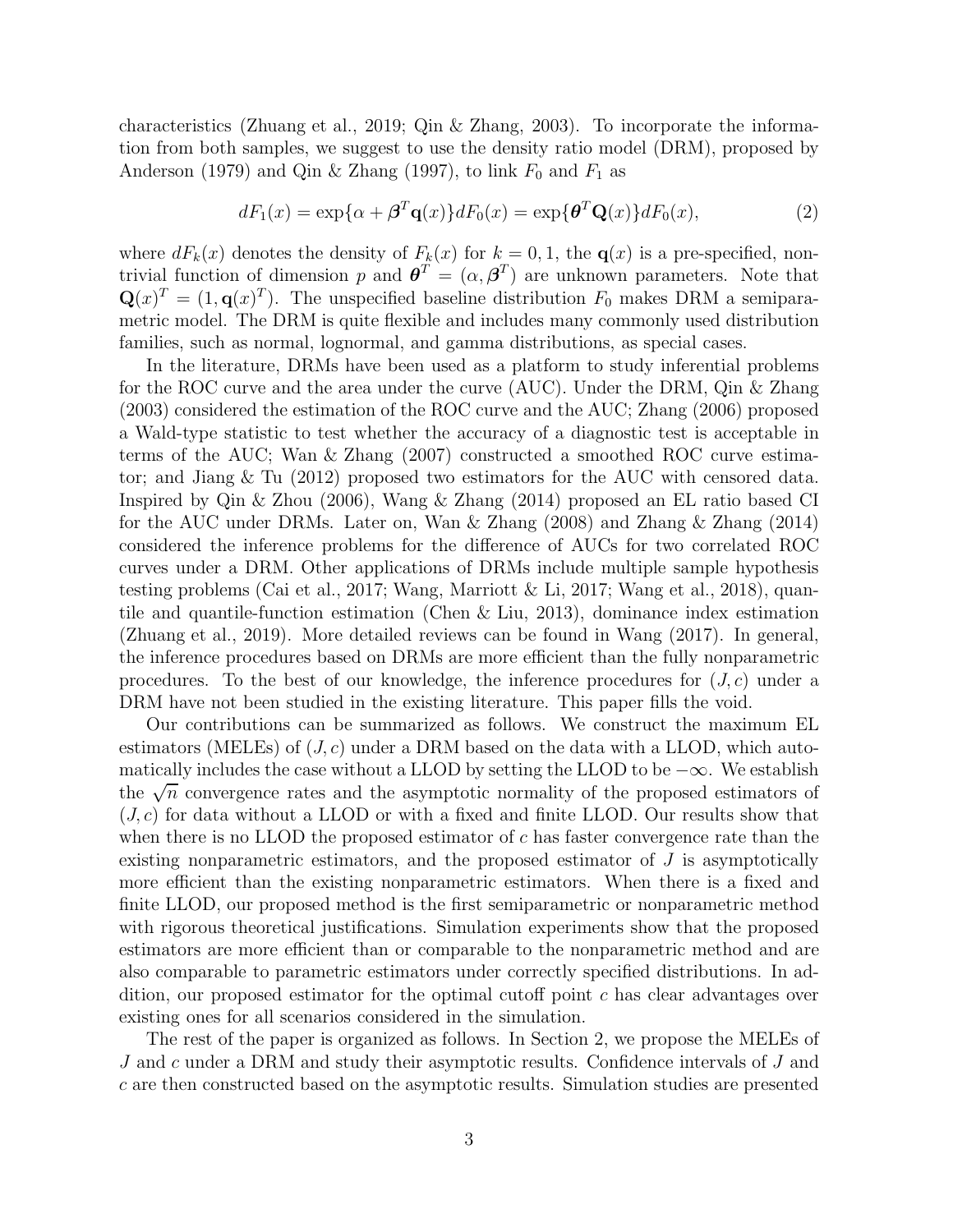in Section [3](#page-6-0) and a real data application is given in Section [4.](#page-13-0) We conclude with some discussion and additional remarks in Section [5.](#page-15-0) All technical details are provided in the Appendix.

## <span id="page-3-3"></span><span id="page-3-0"></span>2 MAIN RESULTS

#### 2.1 Point Estimation of  $J$  and  $c$  under the DRM

Denote  $\{x_{01}, \ldots, x_{0n_0}\}\$  and  $\{x_{11}, \ldots, x_{1n_1}\}\$  as two independent random samples coming from the healthy and diseased populations, respectively. Let  $f_0$  and  $f_1$  be the probability density functions of  $F_0$  and  $F_1$ , respectively. Following the definition of Youden index in [\(1\)](#page-1-0), the optimal cutoff point c satisfies  $f_0(c) = f_1(c)$ , which together with [\(2\)](#page-2-0) implies that

<span id="page-3-2"></span>
$$
\boldsymbol{\theta}^T \boldsymbol{Q}(c) = 0. \tag{3}
$$

The above equation serves as the basis for estimating c.

In the following, we focus on cases where the biomarker has a LLOD, denoted as  $r$ , and develop estimators for  $(J, c)$ . Analysis of data without a LLOD amounts to setting  $r = -\infty$ . Let  $m_0$  and  $m_1$  be the numbers of observations above the LLOD r in the healthy and diseased groups, respectively. Let  $\zeta_0 = P(x_{01} \ge r)$  and  $\zeta_1 = P(x_{11} \ge r)$ . Without loss of generality, we use  $\{t_1, \ldots, t_m\} = \{x_{kj}, k = 0, 1, j = 1, \ldots, m_k\}$  to denote the observations in the two samples which are above the LLOD, where  $m = m_0 + m_1$ .

We now discuss the maximum EL procedure for estimating the unknown parameters and functions. By the EL principle [\(Owen, 2001\)](#page-21-8) and under the DRM [\(2\)](#page-2-0), the full likelihood can be written as

$$
L_n = \prod_{k=0}^{1} \left[ (1 - \zeta_k)^{n_k - m_k} \prod_{j=1}^{m_k} dF_k(X_{kj}) \right]
$$
  
= 
$$
\prod_{k=0}^{1} (1 - \zeta_k)^{n_k - m_k} \prod_{i=1}^{m} p_i \prod_{i=m_0+1}^{m} \exp{\{\theta^T \mathbf{Q}(t_i)\}},
$$

where  $p_i = dF_0(t_i)$  for  $i = 1, \ldots, m$  and they satisfy the following constraints:

<span id="page-3-1"></span>
$$
p_i \ge 0, \ 0 < \sum_{i=1}^m p_i = \zeta_0 \le 1, \ 0 < \sum_{i=1}^m p_i \exp\{\boldsymbol{\theta}^T \mathbf{Q}(t_i)\} = \zeta_1 \le 1. \tag{4}
$$

The MELEs of  $(\theta, \zeta_0, \zeta_1, p_1, \ldots, p_m)$ , denoted as  $(\hat{\theta}, \hat{\zeta}_0, \hat{\zeta}_1, \hat{p}_1, \ldots, \hat{p}_m)$ , are defined as the maximizers of  $L_n$  subject to the constraints in Equation [\(4\)](#page-3-1). It is shown by [Cai & Chen](#page-21-9) [\(2018\)](#page-21-9) that

$$
\hat{\zeta}_k = m_k / n_k, \quad k = 0, 1 \,, \tag{5}
$$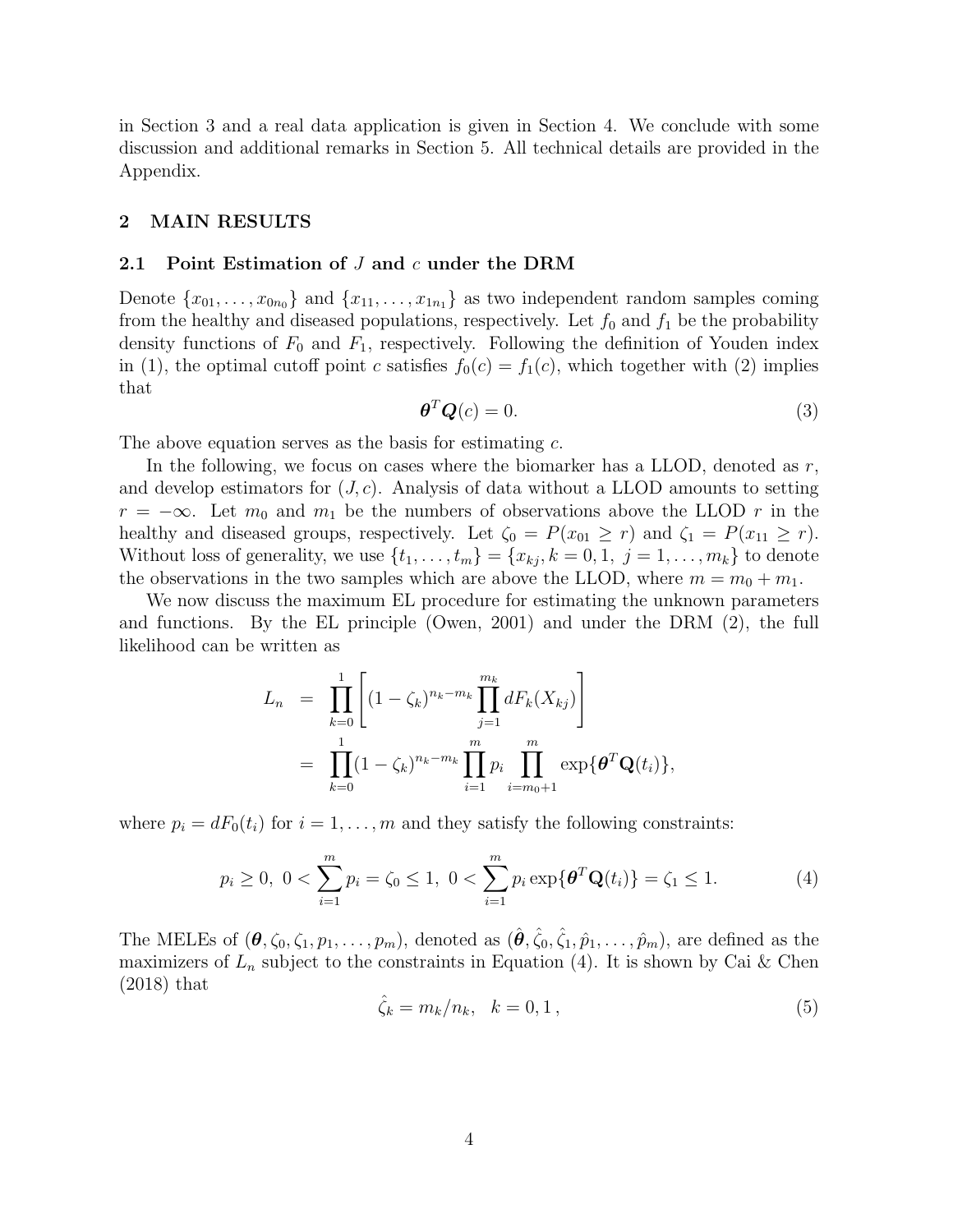and  $\hat{\theta}$  maximizes the following dual empirical log-likelihood function

$$
\ell_n(\boldsymbol{\theta}) = \sum_{i=m_0+1}^m \{ \boldsymbol{\theta}^T \mathbf{Q}(t_i) \} - \sum_{i=1}^m \log \left[ 1 + \rho \exp \{ \boldsymbol{\theta}^T \mathbf{Q}(t_i) \} \right],\tag{6}
$$

where  $\rho = n_1/n_0$ . That is,  $\hat{\theta} = \arg \max_{\theta} \ell_n(\theta)$ . The MELEs of  $p_i$ 's are given by

$$
\hat{p}_i = n_0^{-1} \left[ 1 + \rho \exp\{\hat{\boldsymbol{\theta}}^T \mathbf{Q}(t_i)\} \right]^{-1}, \quad i = 1, \cdots, m. \tag{7}
$$

It follows that, for any  $x \ge r$ , the MELEs of  $F_0$  and  $F_1$  are given by

$$
\hat{F}_0(x) = (1 - \hat{\zeta}_0) + \frac{1}{n_0} \sum_{i=1}^n \frac{1}{1 + \rho \exp\{\hat{\theta}_r^T \mathbf{Q}(t_i)\}} I(r \le t_i \le x),
$$
  

$$
\hat{F}_1(x) = (1 - \hat{\zeta}_1) + \frac{1}{n_0} \sum_{i=1}^n \frac{\exp\{\hat{\theta}_r^T \mathbf{Q}(t_i)\}}{1 + \rho \exp\{\hat{\theta}_r^T \mathbf{Q}(t_i)\}} I(r \le t_i \le x),
$$

where  $I(\cdot)$  is the indicator function.

With the MELE  $\hat{\theta}$  and the equation [\(3\)](#page-3-2), the MELE of the optimal cutoff point c, denoted as  $\hat{c}$ , can be obtained as the solution to the equation

<span id="page-4-0"></span>
$$
\hat{\boldsymbol{\theta}}^T \mathbf{Q}(x) = 0. \tag{8}
$$

If multiple solutions exist for  $(8)$  in  $[\min t_i, \max t_i]$ , we choose the one that attains the maximum of  $\hat{F}_0(x) - \hat{F}_1(x)$  as  $\hat{c}$ . If a solution to [\(8\)](#page-4-0) does not exist in the range  $[\min t_i, \max t_i],$  we set  $\hat{c}$  to be

$$
\hat{c} = \arg \max_{x \in \{t_i : i = 1, \dots, m\}} \{ \hat{F}_0(x) - \hat{F}_1(x) \}.
$$

The MELE  $\hat{J}$  of  $J$  is then given by  $\hat{J} = \hat{F}_0(\hat{c}) - \hat{F}_1(\hat{c})$ .

#### 2.2 Asymptotic Properties

In this section, we study the asymptotic properties of the MELEs  $(\hat{J}, \hat{c})$  described in Section [2.1.](#page-3-3) We first introduce some further notation. Let  $\theta_0$  be the true value of  $\theta$  and  $\omega(x) = \exp\{\boldsymbol{\theta}_0^T \mathbf{Q}(x)\}\.$  For  $t \geq r$ , define

$$
A_0(t) = \int_r^t \frac{\omega(x)}{1 + \rho \omega(x)} dF_0(x),
$$
  
\n
$$
A_1(t) = \int_r^t \frac{\omega(x)}{1 + \rho \omega(x)} \mathbf{q}(x) dF_0(x),
$$
  
\n
$$
A_2(t) = \int_r^t \frac{\omega(x)}{1 + \rho \omega(x)} \mathbf{q}(x) \mathbf{q}^T(x) dF_0(x).
$$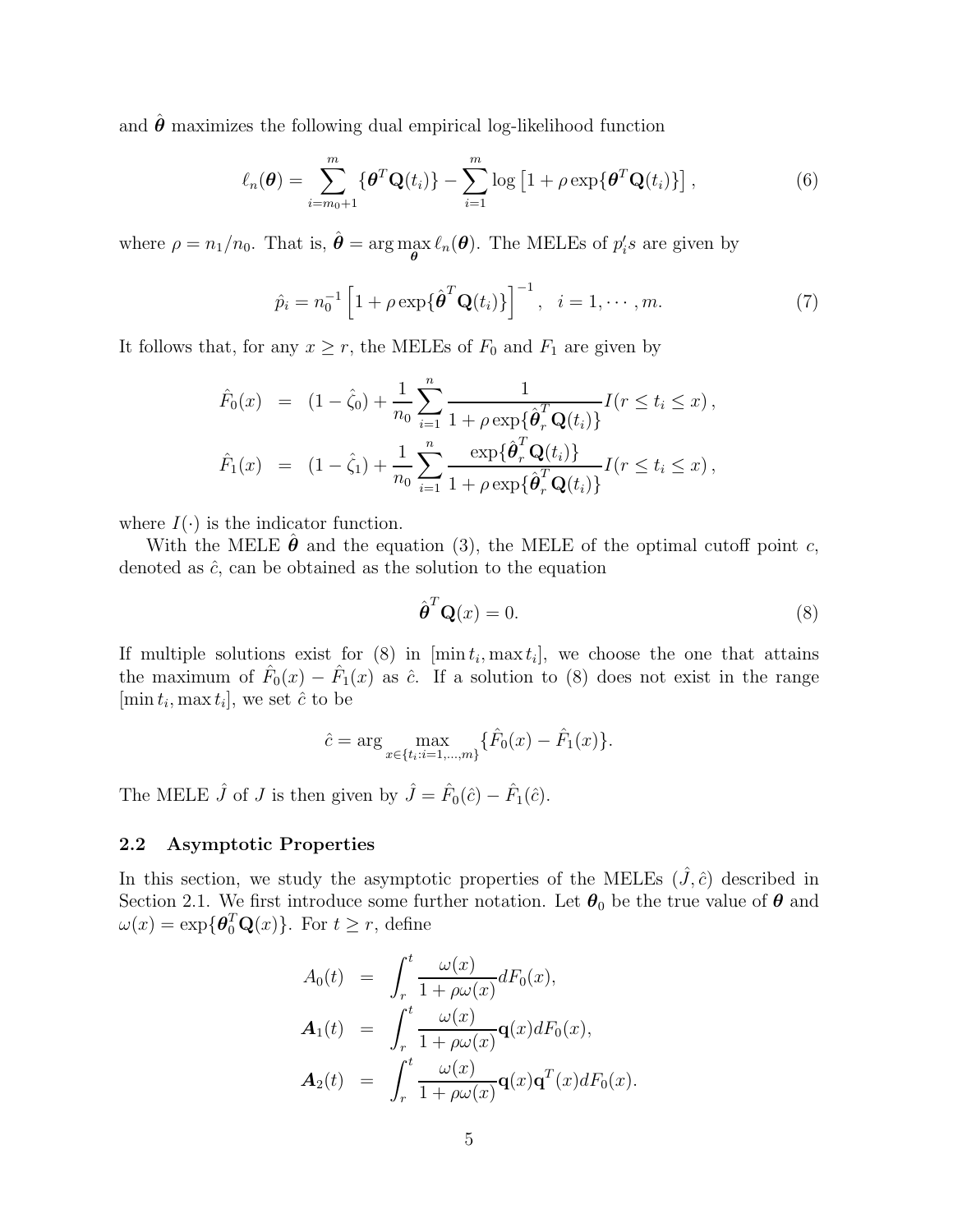Further, let  $A_0 = A_0(\infty)$ ,  $\mathbf{A}_1 = \mathbf{A}_1(\infty)$ ,  $\mathbf{A}_2 = \mathbf{A}_2(\infty)$ , and

$$
\boldsymbol{A} = \left( \begin{array}{cc} A_0 & \boldsymbol{A}_1^T \\ \boldsymbol{A}_1 & \boldsymbol{A}_2 \end{array} \right), \quad \boldsymbol{S} = \frac{\rho}{1+\rho} \boldsymbol{A}, \quad \boldsymbol{V} = \boldsymbol{S} - \rho \left( \begin{array}{c} A_0 \\ \boldsymbol{A}_1 \end{array} \right) (A_0, \boldsymbol{A}_1^T).
$$

Define  $\dot{\mathbf{q}}(x) = d\mathbf{q}(x)/dx$ .

**Theorem 1.** Let  $(J_0, c_0)$  be the true value of  $(J, c)$ . Suppose the regularity conditions in the Appendix are satisfied and  $c_0 > r$ . As the total sample size  $n = n_0 + n_1$  goes to infinity, we have

 $(a)$   $\sqrt{n}(\hat{c}-c_0) \rightarrow N(0, \sigma_c^2)$  in distribution, where

<span id="page-5-0"></span>
$$
\sigma_c^2 = \frac{\mathbf{Q}(c_0)^T \mathbf{S}^{-1} \mathbf{V} \mathbf{S}^{-1} \mathbf{Q}(c_0)}{\{\boldsymbol{\beta}_0^T \dot{\mathbf{q}}(c_0)\}^2}
$$
(9)

and  $\beta_0$  is the true value of  $\beta$ ; (b)  $\sqrt{n}(\hat{J} - J_0) \rightarrow N(0, \sigma_J^2)$  in distribution, where

<span id="page-5-1"></span>
$$
\sigma_J^2 = (\rho + 1) \{ F_0(c_0) - F_0^2(c_0) \} + \frac{\rho + 1}{\rho} \{ F_1(c_0) - F_1^2(c_0) \} - \frac{(\rho + 1)^3}{\rho} \left\{ A_0(c_0) - \left( \frac{A_0(c_0)}{A_1(c_0)} \right)^T \mathbf{A}^{-1} \left( \frac{A_0(c_0)}{A_1(c_0)} \right) \right\}.
$$
 (10)

We provide some comments on the results of Theorem 1. Let  $(\hat{J}_E, \hat{c}_E)$  and  $(\hat{J}_K, \hat{c}_K)$  be the ECDF-based and kernel-based estimators of  $(J, c)$ , respectively. First, the estimators  $J$  and  $\hat{c}$  both reach the convergence rates of the parametric likelihood based estimators. When there is no LLOD or  $r = -\infty$ , the convergence rate of  $\hat{c}$  is faster than  $\hat{c}_E$  and  $\hat{c}_K$ . Second, when there is no LLOD or  $r = -\infty$ , [Hsieh & Turnbull \(1996\)](#page-21-4) showed that

$$
nE\{(\hat{J}_E - J_0)^2\} = \sigma_N^2 + O(n^{-1/3}), \ nE\{(\hat{J}_K - J_0)^2\} = \sigma_N^2 - \gamma n^{-\nu} \{1 + o(1)\}
$$

for some  $\gamma > 0$ , where

$$
\sigma_N^2 = (\rho + 1) \{ F_0(c_0) - F_0^2(c_0) \} + \frac{\rho + 1}{\rho} \{ F_1(c_0) - F_1^2(c_0) \}.
$$

Here the two bandwidths for the kernel method have the order  $n^{-v}$  for some  $0 < v < 1/3$ . According to Theorem 1 in [Qin & Zhang \(1997](#page-22-4)),  $\sigma_N^2 - \sigma_J^2 \geq 0$ . Hence, when *n* is large, the asymptotic mean square error of  $\hat{J}$  is smaller than those of  $\hat{J}_E$  and  $\hat{J}_K$ .

#### 2.3 Confidence Intervals on J and c under the DRM

Replacing  $(\theta_0, J_0, c_0, F_0)$  in  $\sigma_J^2$  and  $\sigma_c^2$  by their respective estimators  $(\hat{\theta}, \hat{J}, \hat{c}, \hat{F}_0)$ , we obtain the estimators  $(\hat{\sigma}_J^2, \hat{\sigma}_c^2)$  for  $(\sigma_J^2, \sigma_c^2)$ . It can be shown that  $\hat{\sigma}_J^2$  and  $\hat{\sigma}_c^2$  are both consistent.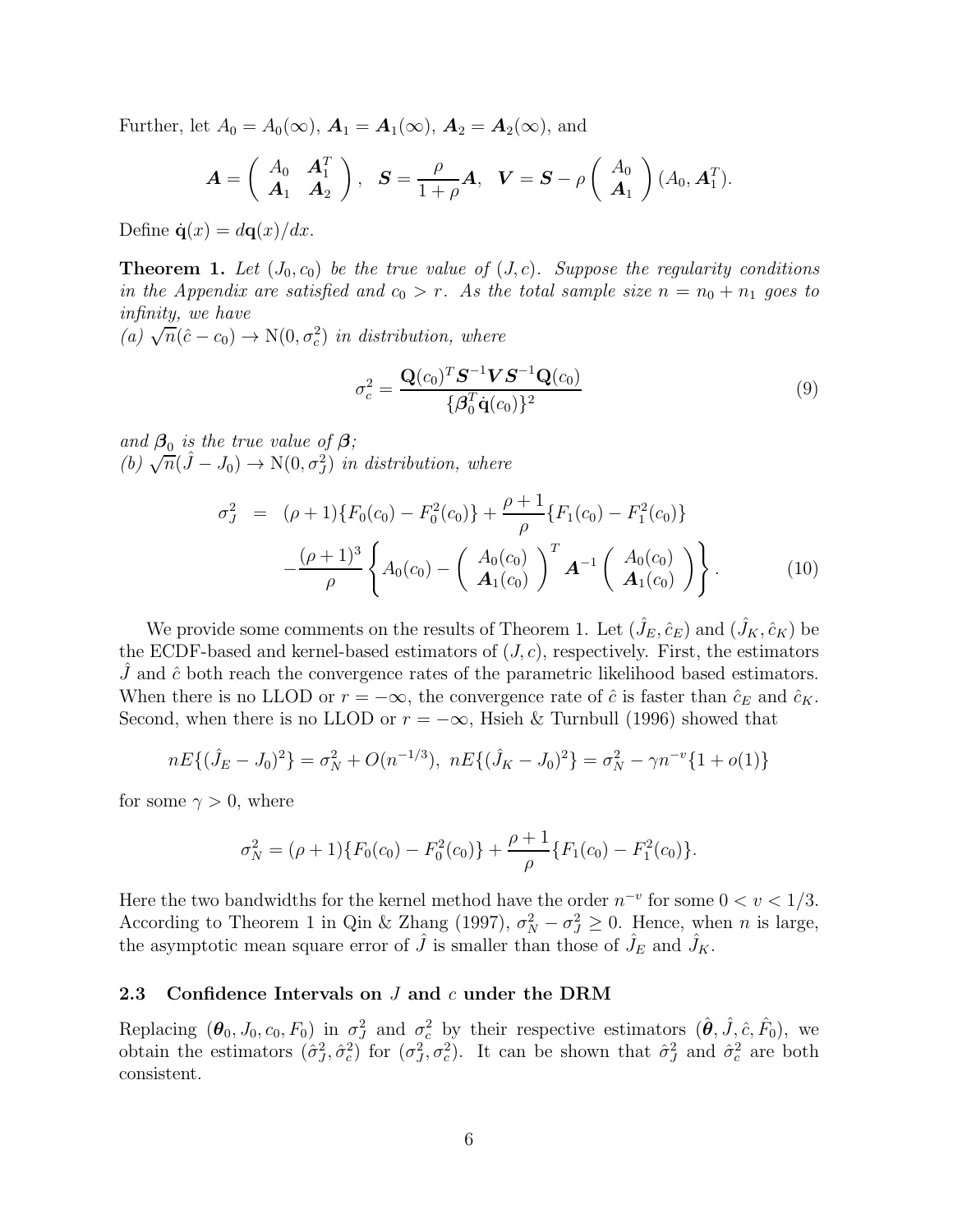**Theorem 2.** Under the same conditions of Theorem 1, we have

$$
\hat{\sigma}_J^2 \to \sigma_J^2
$$
 and  $\hat{\sigma}_c^2 \to \sigma_c^2$ 

in probability as  $n \to \infty$ .

Because of the asymptotic normality of  $\hat{c}$  presented in Theorem 1 and the consistency of  $\hat{\sigma}_c^2$ , the quantity  $\sqrt{n}(\hat{c}-c_0)/\hat{\sigma}_c$  is asymptotically pivotal, which leads to the following Wald-type CI for c at level  $1 - a$ :

$$
\mathcal{I}_c = \left[ \hat{c} - z_{1-a/2} \hat{\sigma}_c / \sqrt{n}, \hat{c} + z_{1-a/2} \hat{\sigma}_c / \sqrt{n} \right],
$$

where  $z_{1-a/2}$  is the 100(1 – a/2)th quantile of the standard normal distribution.

We can similarly construct a Wald-type CI for  $J$ . Our simulation experience indicates that a logit transformation on  $J$  leads to a CI for  $J$  with better coverage accuracy, especially when  $J_0$  is close to 0 or 1. More specifically, using the results in Theorems 1 and 2, it can be shown that

$$
\sqrt{n} \{ \text{logit}(\hat{J}) - \text{logit}(J_0) \} \rightarrow N\left(0, \frac{\sigma_J^2}{J_0^2 (1 - J_0)^2}\right)
$$

in distribution as  $n \to \infty$ , where  $\log(x) = \log\{x/(1-x)\}\$  for  $0 < x < 1$ . Hence  $\sqrt{n}\hat{J}(1-\hat{J})\{\text{logit}(\hat{J})-\text{logit}(J_0)\}/\hat{\sigma}_J$  is also asymptotically pivotal. This suggests the following CI for  $J$ :

$$
\mathcal{I}_J = \left[ \text{expit}\left\{ \text{logit}(\hat{J}) - \frac{z_{1-a/2}\hat{\sigma}_J}{\sqrt{n}\hat{J}(1-\hat{J})} \right\}, \text{expit}\left\{ \text{logit}(\hat{J}) + \frac{z_{1-a/2}\hat{\sigma}_J}{\sqrt{n}\hat{J}(1-\hat{J})} \right\} \right],
$$

where  $\exp(\frac{x}{x}) = \exp(\frac{x}{4} + \exp(\frac{x}{x})$ .

#### <span id="page-6-0"></span>3 SIMULATION STUDIES

#### 3.1 Candidate methods

In this section, we report results from simulation studies to compare the proposed point estimators and CIs of  $(J, c)$  with the following candidate methods.

- The Box-Cox method in [Bantis et al. \(2019\)](#page-20-1), where the corresponding point estimators and CIs of  $(J, c)$  are denoted as  $(\hat{J}_B, \hat{c}_B)$  and  $(\mathcal{I}_{JB}, \mathcal{I}_{cB})$ , respectively.
- The ROC-GLM method in [Ruopp et al. \(2008\)](#page-22-2), where the corresponding point estimators and CIs of  $(J, c)$  are denoted as  $(J_G, \hat{c}_G)$  and  $(\mathcal{I}_{JG}, \mathcal{I}_{cG})$ , respectively.
- The ECDF-based method, where the corresponding point estimators and CIs of  $(J, c)$  are denoted as  $(\hat{J}_E, \hat{c}_E)$  and  $(\mathcal{I}_{JE}, \mathcal{I}_{cE})$ , respectively.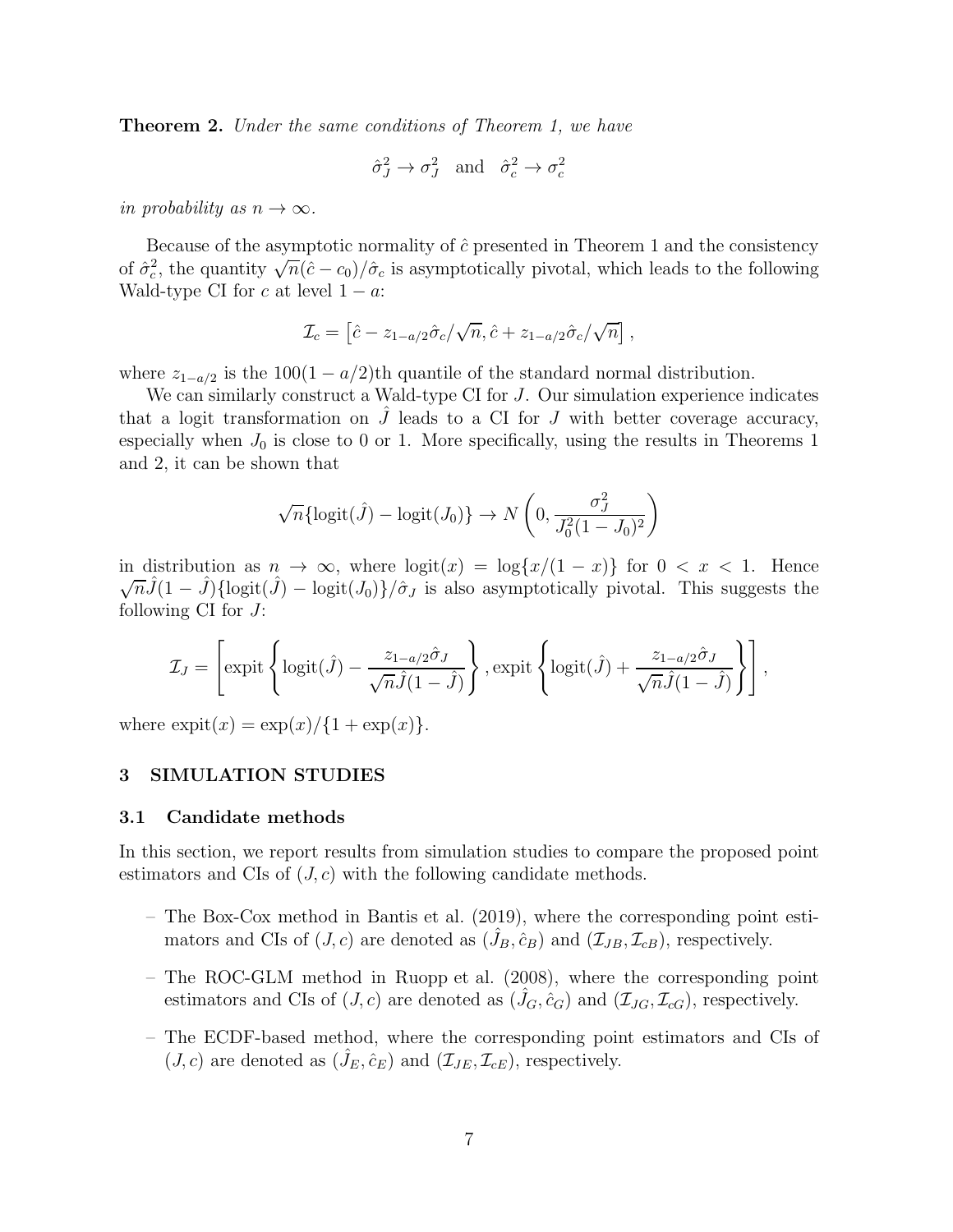- The kernel-based method in [Fluss et al. \(2005\)](#page-21-3), where the corresponding point estimators and CIs of  $(J, c)$  are denoted as  $(\hat{J}_K, \hat{c}_K)$  and  $(\mathcal{I}_{JK}, \mathcal{I}_{cK})$ , respectively.
- The HCNS method in [Bantis et al. \(2019\)](#page-20-1), where the corresponding point estimators and CIs of  $(J, c)$  are denoted as  $(\hat{J}_H, \hat{c}_H)$  and  $(\mathcal{I}_{JH}, \mathcal{I}_{cH})$ , respectively.

For all the above candidate methods, except for  $\mathcal{I}_{JB}$ , which is obtained via the delta method, the CIs are constructed using the nonparametric bootstrap percentile method.

When there is no LLOD, we compare our proposed method and all the candidate methods listed above. When there is a fixed and finite LLOD, to the best of our knowledge, the kernel-based method and the HCNS method have not been explored in the literature, and hence we do not include these two methods in our comparisons.

### 3.2 Simulation setup

We conduct simulation studies under the following two distributional settings from [Fluss et al.](#page-21-3) [\(2005\)](#page-21-3):

- (1)  $f_0 \sim \text{Gamma}(2, 0.5)$  and  $f_1 \sim \text{Gamma}(2, \eta)$ ;
- (2)  $f_0 \sim \text{LN}(2.5, 0.09)$  and  $f_1 \sim \text{LN}(\mu, 0.25)$ .

Here  $Gamma(\kappa, \eta)$  denotes the gamma distribution with shape parameter  $\kappa$  and rate parameter  $\eta$  and  $LN(\mu, \sigma^2)$  denotes the lognormal distribution with mean  $\mu$  and variance  $\sigma^2$ , both with respect to the log scale. The proposed estimators are calculated under the correctly specified  $q(x)$ . For the gamma distributional setting,  $q(x) = x$ , and for lognormal distribution setting,  $\mathbf{q}(x) = (\log x, \log^2 x)^T$ .

For each distributional setting, we choose four values of  $\eta$  or  $\mu$  such that the corresponding Youden indexes equal 0.2, 0.4, 0.6, and 0.8. The details are in Table 1 of the Supplementary Material. For the LLOD, we consider three values:  $-\infty$ , 15% quantile of  $F_0$ , and 30% quantile of  $F_0$ . The exact values of LLOD for the latter two cases are in Table 2 of the Supplementary Material. Note that when the LLOD equals  $-\infty$ , there is no LLOD. For each simulation scenario, we consider five sample size combinations:  $(n_0, n_1) = (50, 50), (100, 100), (200, 200), (150, 50), \text{ and } (50, 150), \text{ and results are based}$ on 1,000 repeated simulation runs.

The simulation results from different simulation scenarios demonstrate similar patterns. To save space, we only report the simulation results under the gamma distributional setting with no LLOD and with the LLOD equal to the 15% quantile of  $F_0$ . Other simulation results are provided in the Supplementary Material.

## 3.3 Comparison for point estimators

We first examine the point estimators of  $(J, c)$ . The performance of an point estimator is evaluated through the relative bias (RB) in percentage and mean squared error (MSE)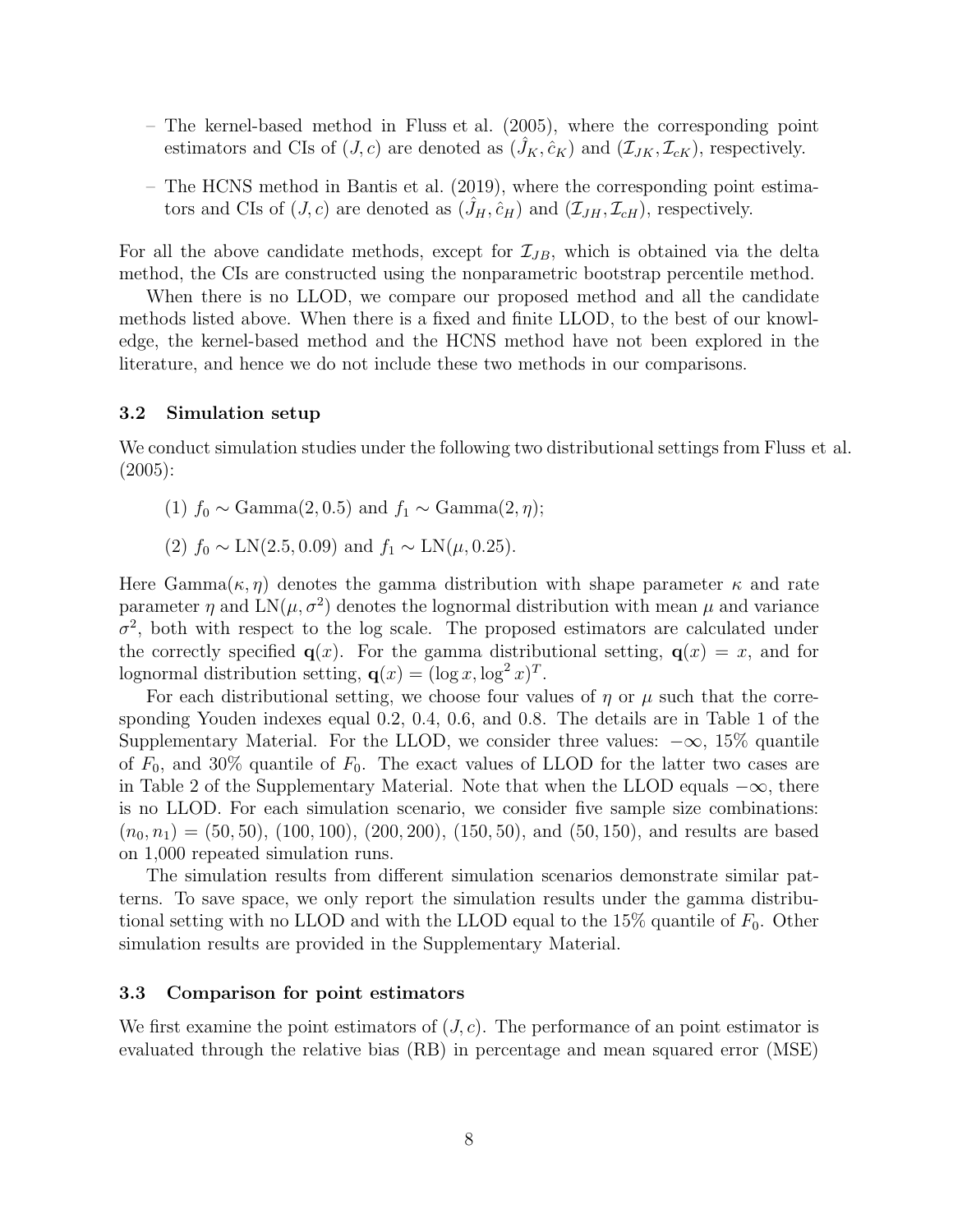computed as

$$
RB = \frac{1}{B} \sum_{b=1}^{B} \frac{a^{(b)} - a_0}{a_0} \times 100, \quad MSE = \frac{1}{B} \sum_{b=1}^{B} (a^{(b)} - a_0)^2,
$$

where  $a_0$  is the true value of the interested quantity,  $a^{(b)}$  is the estimator of the quantity computed from the bth simulation run, and  $B = 1,000$  is the number of simulation runs. The simulation results are presented in Tables [1–](#page-8-0)[4.](#page-10-0)

|                | $(n_0,n_1)$   |                 | (50, 50)   |            | (100, 100) |          | (200, 200) |           | (50, 150)  |          | (150, 50)  |
|----------------|---------------|-----------------|------------|------------|------------|----------|------------|-----------|------------|----------|------------|
| $\overline{J}$ |               | $\overline{RB}$ | <b>MSE</b> | RB         | <b>MSE</b> | RB       | <b>MSE</b> | RB        | <b>MSE</b> | RB       | <b>MSE</b> |
|                | Ĵ             | $4.26\,$        | $0.61\,$   | 1.74       | $0.31\,$   | $0.73\,$ | $0.14\,$   | 3.35      | 0.39       | 2.01     | $0.42\,$   |
|                | $\hat{J}_B$   | 8.53            | 0.62       | 4.17       | 0.32       | 2.48     | 0.15       | 6.61      | 0.41       | 5.40     | 0.43       |
| 0.2            | $\hat{J}_G$   | 10.08           | 0.63       | 5.03       | 0.33       | 2.84     | 0.15       | 8.16      | 0.41       | 6.04     | 0.45       |
|                | $\hat{J}_E$   | 40.20           | 1.29       | 26.63      | 0.64       | 17.72    | 0.30       | 33.05     | 0.86       | 32.69    | 0.89       |
|                | $\hat{J}_K$   | $9.45\,$        | 0.66       | $5.28\,$   | $0.35\,$   | $3.07\,$ | $0.17\,$   | 6.12      | 0.45       | 8.03     | 0.47       |
|                | $\hat{J}_H$   | 17.27           | 0.78       | 7.96       | $0.37\,$   | 5.39     | $0.22\,$   | $12.91\,$ | 0.49       | 9.72     | $0.55\,$   |
|                | $\widehat{J}$ | $2.43\,$        | 0.57       | $\rm 0.95$ | $0.29\,$   | 0.41     | $0.13\,$   | 1.62      | $0.35\,$   | 1.18     | $0.40\,$   |
|                | $\hat{J}_B$   | 4.47            | $0.58\,$   | $2.32\,$   | 0.29       | 1.58     | $0.14\,$   | $3.37\,$  | 0.36       | $2.81\,$ | $0.40\,$   |
| 0.4            | $\hat{J}_G$   | $3.38\,$        | 0.56       | 1.63       | $0.29\,$   | $1.07\,$ | 0.14       | $2.40\,$  | 0.34       | $2.37\,$ | $0.42\,$   |
|                | $\hat{J}_E$   | 16.42           | 1.06       | 10.62      | 0.53       | 6.78     | 0.24       | $13.36\,$ | 0.68       | 12.57    | 0.74       |
|                | $\hat{J}_K$   | 2.70            | 0.57       | 1.08       | $0.31\,$   | 0.49     | $0.15\,$   | 1.57      | 0.38       | 1.86     | 0.41       |
|                | $\hat{J}_H$   | 4.68            | 0.68       | 1.33       | 0.33       | 0.96     | 0.18       | 3.15      | 0.40       | 1.71     | $0.52\,$   |
|                | $\hat{J}$     | 1.61            | $0.45\,$   | $0.56\,$   | $0.24\,$   | $0.27\,$ | 0.11       | 0.93      | 0.26       | 0.81     | 0.34       |
|                | $\hat{J}_B$   | $2.95\,$        | 0.44       | 1.58       | $0.22\,$   | $1.13\,$ | $0.11\,$   | $2.13\,$  | $0.26\,$   | 1.87     | $0.32\,$   |
| 0.6            | $\hat{J}_G$   | 1.14            | $0.42\,$   | $0.37\,$   | $0.23\,$   | $0.30\,$ | 0.11       | 0.42      | 0.25       | 1.16     | $0.35\,$   |
|                | $\hat{J}_E$   | 8.89            | $0.76\,$   | $5.38\,$   | $0.37\,$   | 3.71     | 0.19       | 7.14      | 0.48       | $6.73\,$ | $0.56\,$   |
|                | $\hat{J}_K$   | 0.04            | $0.39\,$   | $-0.63$    | $0.22\,$   | $-0.61$  | 0.11       | $-0.07$   | 0.27       | $-0.53$  | $0.29\,$   |
|                | $\hat{J}_H$   | 1.78            | 0.61       | $0.16\,$   | 0.28       | 0.05     | 0.15       | 0.96      | 0.31       | $0.39\,$ | 0.47       |
|                | $\widehat{J}$ | 1.06            | 0.26       | $0.38\,$   | 0.14       | $0.16\,$ | 0.06       | 0.55      | 0.13       | 0.63     | 0.21       |
|                | $\hat{J}_B$   | 1.56            | 0.22       | 0.81       | 0.11       | 0.60     | $0.05\,$   | 1.07      | 0.12       | 0.96     | 0.17       |
| 0.8            | $\hat{J}_G$   | $-0.26$         | $0.26\,$   | $-0.36$    | 0.14       | $-0.32$  | 0.07       | $-0.63$   | $0.15\,$   | 0.25     | $0.22\,$   |
|                | $\hat{J}_E$   | 4.51            | $0.39\,$   | 2.86       | $0.20\,$   | 1.94     | 0.1        | 3.73      | 0.24       | 3.53     | $0.30\,$   |
|                | $\hat{J}_K$   | $-2.38$         | 0.24       | $-2.40$    | $0.15\,$   | $-2.00$  | 0.08       | $-1.74$   | 0.14       | $-2.88$  | $0.21\,$   |
|                | $\hat{J}_H$   | 1.55            | 0.40       | 0.71       | 0.19       | 0.75     | 0.11       | 1.01      | 0.19       | 0.82     | 0.32       |

<span id="page-8-0"></span>Table 1: RB  $(\%)$  and MSE  $(\times 100)$  for point estimators of J when there is no LLOD

When there is no LLOD, major observations from Tables  $1-2$  can be summarized as follows. For estimating the Youden index J, the estimators  $\hat{J}$ ,  $\hat{J}_B$ ,  $\hat{J}_G$ , and  $\hat{J}_K$  have comparable performance in terms of MSE, which are uniformly better than  $\hat{J}_E$  and  $\hat{J}_H$ . When sample sizes are small, the kernel-based estimator  $\hat{J}_K$  may have slightly smaller MSE than  $J$ ; when the sample size increases, our proposed estimator  $J$  becomes more efficient in terms of MSE. This is in line with our discussion after Theorem 1. The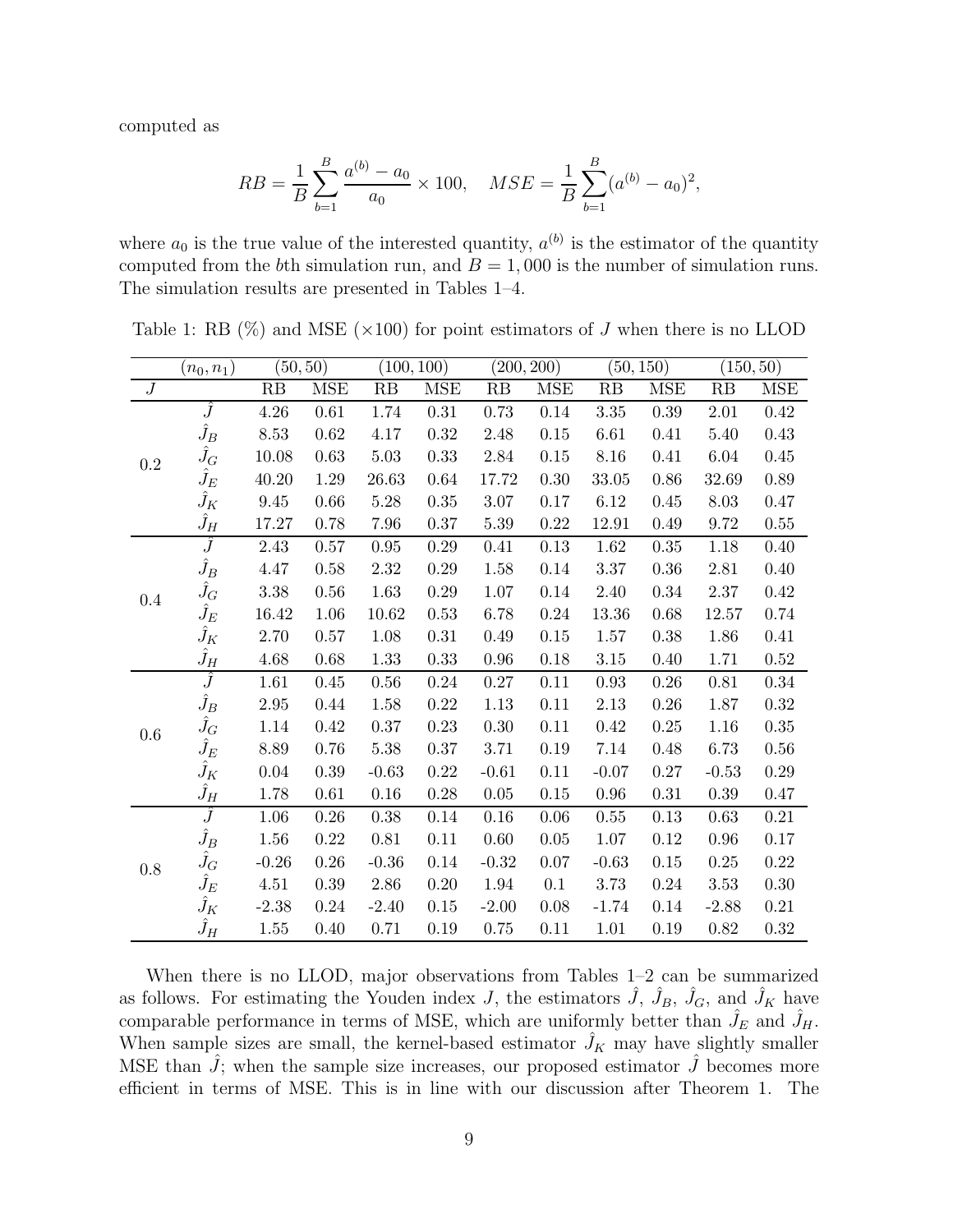|                  | $(n_0, n_1)$ |         | (50, 50)   |          | (100, 100) |          | (200, 200) |         | (50, 150) |          | (150, 50)  |
|------------------|--------------|---------|------------|----------|------------|----------|------------|---------|-----------|----------|------------|
| $\boldsymbol{J}$ |              | RB      | <b>MSE</b> | RB       | <b>MSE</b> | RB       | <b>MSE</b> | RB      | MSE       | RB       | <b>MSE</b> |
|                  | $\hat{c}$    | $-0.39$ | 12.22      | $-0.15$  | $6.09\,$   | $-0.03$  | $2.78\,$   | $-0.40$ | 8.56      | $-0.02$  | 7.68       |
|                  | $\hat{c}_B$  | $-3.03$ | 81.16      | $-1.97$  | 41.56      | $-2.33$  | 21.17      | $-1.83$ | 56.07     | $-2.85$  | 56.79      |
| 0.2              | $\hat{c}_G$  | $-6.33$ | 108.4      | $-2.55$  | $56.42\,$  | $-2.20$  | 29.56      | $-4.64$ | 70.96     | $-1.79$  | 73.30      |
|                  | $\hat{c}_E$  | $-0.92$ | 249.25     | 0.49     | 170.90     | $-0.76$  | 116.8      | $-0.78$ | 201.93    | 1.89     | 223.79     |
|                  | $\hat{c}_K$  | 16.99   | 405.52     | 10.39    | 164.68     | 5.99     | 91.84      | 13.63   | 287.86    | 13.00    | 254.68     |
|                  | $\hat{c}_H$  | 1.75    | 237.90     | $3.16\,$ | 171.47     | 2.71     | 110.91     | $-1.09$ | 179.73    | 7.6      | 243.96     |
|                  | $\hat{c}$    | $-0.32$ | 18.88      | $-0.13$  | $\,9.35$   | 0.00     | $4.27\,$   | $-0.42$ | 13.68     | $0.02\,$ | 11.05      |
|                  | $\hat{c}_B$  | $-3.25$ | 42.84      | $-2.37$  | 21.78      | $-2.22$  | 11.46      | $-2.58$ | 28.62     | $-2.53$  | 26.45      |
| 0.4              | $\hat{c}_G$  | $-5.73$ | 80.28      | $-3.26$  | 40.06      | $-2.15$  | 19.16      | $-4.16$ | 46.09     | $-1.75$  | 37.58      |
|                  | $\hat{c}_E$  | $-2.89$ | 160.26     | $-0.23$  | 126.83     | $-0.45$  | 75.26      | $-2.66$ | 150.21    | 1.51     | 156.93     |
|                  | $\hat{c}_K$  | 7.67    | 109.91     | 6.77     | 74.57      | 4.68     | 39.14      | 6.38    | 96.15     | 7.36     | 77.39      |
|                  | $\hat{c}_H$  | 0.40    | 186.56     | $1.30\,$ | 110.77     | $1.12\,$ | $68.91\,$  | $-0.36$ | 136.04    | 1.29     | 147.84     |
|                  | $\hat{c}$    | $-0.35$ | 32.29      | $-0.18$  | 15.91      | $0.01\,$ | $7.38\,$   | $-0.53$ | 23.77     | $0.06\,$ | 18.20      |
|                  | $\hat{c}_B$  | $-2.75$ | 43.66      | $-2.04$  | 21.86      | $-1.76$  | 10.88      | $-2.45$ | 30.09     | $-1.89$  | 23.40      |
| 0.6              | $\hat{c}_G$  | $-5.87$ | 108.83     | $-3.71$  | 54.12      | $-2.30$  | 26.28      | $-3.94$ | 52.16     | $-2.82$  | 45.86      |
|                  | $\hat{c}_E$  | $-2.29$ | 161.37     | $-0.67$  | 118.08     | 0.16     | 74.77      | $-2.40$ | 147.73    | 1.22     | 146.35     |
|                  | $\hat{c}_K$  | 7.57    | 119.52     | 6.43     | 74.85      | 5.08     | 42.21      | 5.93    | 99.47     | 7.62     | 77.68      |
|                  | $\hat{c}_H$  | 0.40    | 174.95     | 0.78     | 82.95      | 0.60     | 42.69      | 0.16    | 100.73    | 0.25     | 127.29     |
|                  | $\hat{c}$    | $-0.41$ | 71.84      | $-0.31$  | 36.11      | 0.02     | 17.53      | $-0.80$ | 52.89     | 0.20     | 41.00      |
|                  | $\hat{c}_B$  | $-1.53$ | 60.09      | $-1.11$  | 30.31      | $-0.78$  | 13.91      | $-1.71$ | 46.46     | $-0.66$  | 31.67      |
| 0.8              | $\hat{c}_G$  | $-7.14$ | 237.07     | $-4.14$  | 111.72     | $-2.58$  | 56.25      | $-3.34$ | 99.57     | $-4.87$  | 98.48      |
|                  | $\hat{c}_E$  | $-3.17$ | 236.85     | $-1.72$  | 159.92     | $-1.24$  | 107.54     | $-4.03$ | 195.30    | 1.09     | 197.79     |
|                  | $\hat{c}_K$  | 7.09    | 184.22     | 6.21     | 113.61     | 5.07     | 65.86      | 5.56    | 152.15    | 7.02     | 107.26     |
|                  | $\hat{c}_H$  | $-2.30$ | 169.65     | $-2.76$  | 104.87     | $-2.90$  | 56.83      | $-3.58$ | 116.50    | $-1.74$  | 146.35     |

<span id="page-9-0"></span>Table 2: RB  $(\%)$  and MSE ( $\times$ 100) for point estimators of c when there is no LLOD

ECDF-based estimator  $J_E$  has the largest RBs and MSEs in almost all the cases. We also notice that when  $J = 0.2$ , the RBs of  $\hat{J}_B$ ,  $\hat{J}_G$ , and  $\hat{J}_H$  have greater than 5% RBs, which may not be acceptable, especially when one of  $n_0$  and  $n_1$  is small.

For estimating the optimal cutoff point c, our proposed estimator  $\hat{c}$  outperforms other estimators significantly for the majority of cases. The parametric estimator  $\hat{c}_B$  is most competitive. It has larger MSEs than  $\hat{c}$  when  $J = 0.2, 0.4, 0.6$  and has slightly smaller MSEs than  $\hat{c}$  when  $J = 0.8$ . Among the other four estimators, the estimator  $\hat{c}_E$  has the worst performance and  $\hat{c}_G$  shows the best performance in most cases. The performances of  $\hat{c}_K$  and  $\hat{c}_H$  are mixed. There is no obvious trend that one dominates the other one.

When the LLOD equals 15% quantile of  $F_0$ , Tables 3-4 show that the general trend for comparing the proposed method with the Box-Cox method, ROC-GLM method, and ECDF-based method are similar to the case when there is no LLOD. It is worthy mentioning that as the LLOD increases, the MSEs of all estimators increase, due to the loss of information under censoring. The estimation of the optimal cutoff point  $c$  is more sensitive to the increase of LLOD especially when  $J$  is small.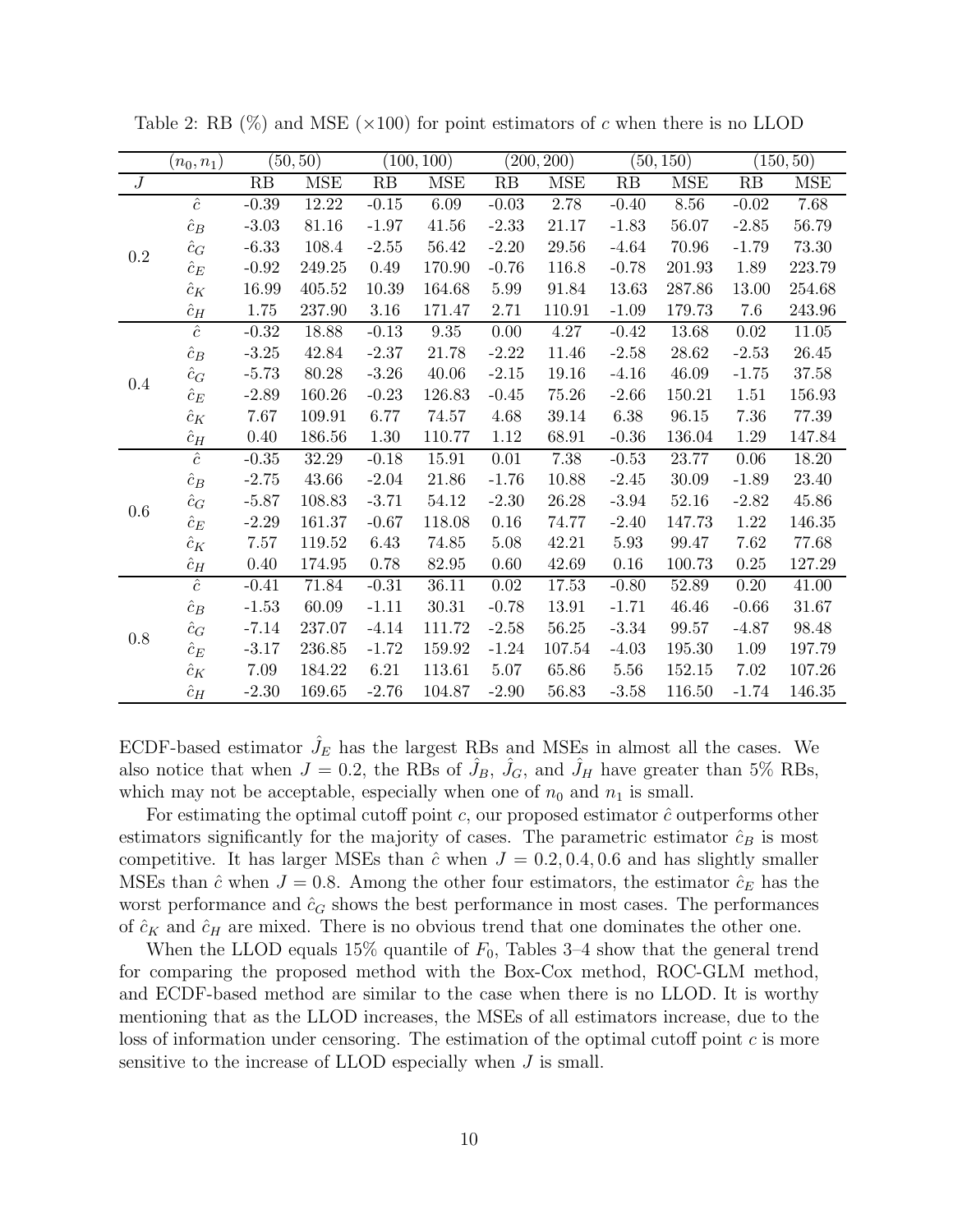|     | $(n_0,n_1)$   | (50, 50) |            | (100, 100) |            |         | (200, 200) |         | (50, 150)  |         | (150, 50) |
|-----|---------------|----------|------------|------------|------------|---------|------------|---------|------------|---------|-----------|
| J   |               | RB       | <b>MSE</b> | RB         | <b>MSE</b> | RB      | MSE        | RB      | <b>MSE</b> | RB      | MSE       |
|     | $\widehat{J}$ | 5.92     | 0.61       | 2.49       | 0.31       | 1.11    | 0.14       | 4.62    | 0.40       | 2.85    | 0.42      |
| 0.2 | $\hat{J}_B$   | 9.59     | 0.64       | 4.75       | 0.32       | 2.85    | 0.15       | 7.38    | 0.41       | 5.85    | 0.43      |
|     | $\hat{J}_G$   | 7.58     | 0.69       | 2.67       | 0.36       | $-0.34$ | 0.17       | 5.99    | 0.46       | 3.50    | 0.50      |
|     | $\hat{J}_E$   | 40.17    | 1.29       | 26.63      | 0.64       | 17.72   | 0.30       | 33.04   | 0.86       | 32.69   | 0.89      |
|     | Ĵ             | 2.69     | 0.57       | 1.10       | 0.30       | 0.51    | 0.13       | 1.88    | 0.36       | 1.31    | 0.40      |
| 0.4 | $\hat{J}_B$   | 4.92     | 0.59       | 2.59       | 0.29       | 1.75    | 0.14       | 3.59    | 0.36       | 3.12    | 0.41      |
|     | $\hat{J}_G$   | 1.50     | 0.61       | $-0.21$    | 0.32       | $-1.20$ | 0.15       | 0.68    | 0.39       | $-0.01$ | 0.46      |
|     | $\hat{J}_E$   | 16.42    | 1.06       | 10.62      | 0.53       | 6.78    | 0.24       | 13.36   | 0.68       | 12.57   | 0.74      |
|     | $\widehat{J}$ | 1.74     | 0.46       | $0.6\,$    | 0.24       | 0.29    | 0.11       | 1.04    | 0.27       | 0.85    | 0.34      |
| 0.6 | $\hat{J}_B$   | 3.17     | 0.44       | 1.70       | 0.22       | 1.19    | 0.11       | 2.16    | 0.27       | 2.09    | 0.32      |
|     | $\hat{J}_G$   | 0.11     | 0.47       | $-0.64$    | 0.26       | $-1.04$ | 0.12       | $-0.56$ | 0.29       | $-0.35$ | 0.38      |
|     | $\hat{J}_E$   | 8.89     | 0.76       | 5.38       | 0.37       | 3.71    | 0.19       | 7.14    | 0.48       | 6.73    | 0.56      |
|     | $\hat{J}$     | 1.10     | 0.26       | 0.40       | 0.14       | 0.16    | 0.06       | 0.58    | 0.14       | 0.63    | 0.21      |
| 0.8 | $\hat{J}_B$   | 1.58     | 0.22       | 0.80       | 0.11       | 0.56    | 0.05       | 1.01    | 0.12       | 1.02    | 0.17      |
|     | $\ddot{J}_G$  | $-0.60$  | 0.30       | $-0.65$    | 0.16       | $-0.80$ | 0.08       | $-0.94$ | 0.17       | $-0.39$ | 0.24      |
|     | $\hat{J}_E$   | 4.51     | 0.39       | 2.86       | 0.20       | 1.94    | 0.10       | 3.73    | 0.24       | 3.53    | 0.30      |

<span id="page-10-1"></span>Table 3: RB (%) and MSE ( $\times 100$ ) for point estimators of  $J$  when the LLOD equals 15% quantile of  $F_0$ 

<span id="page-10-0"></span>Table 4: RB  $(\%)$  and MSE ( $\times$ 100) for point estimators of c when the LLOD equals 15% quantile of  $F_0$ 

|                | $(n_0,n_1)$ |         | (50, 50)   |         | (100, 100) |         | (200, 200) |         | (50, 150)  | 150, 50) |            |
|----------------|-------------|---------|------------|---------|------------|---------|------------|---------|------------|----------|------------|
| $\overline{J}$ |             | RB      | <b>MSE</b> | RB      | <b>MSE</b> | RB      | <b>MSE</b> | RB      | <b>MSE</b> | RB       | <b>MSE</b> |
|                | $\hat{c}$   | $-1.58$ | 60.04      | $-0.86$ | 24.25      | $-0.44$ | 10.84      | $-1.53$ | 38.67      | $-0.60$  | 66.67      |
| $0.2\,$        | $c_B$       | 1.04    | 148.39     | 0.49    | 51.29      | $-0.30$ | 24.87      | 0.29    | 66.35      | $-0.07$  | 67.79      |
|                | $\hat{c}_G$ | 6.30    | 168.58     | 8.65    | 81.29      | 8.51    | 48.7       | 6.72    | 90.4       | 9.00     | 102.15     |
|                | $\hat{c}_E$ | $-0.65$ | 257.51     | 0.49    | 170.8      | $-0.76$ | 116.8      | $-0.79$ | 202.38     | 1.89     | 223.79     |
|                | $\hat{c}$   | $-0.59$ | 23.70      | $-0.24$ | 11.48      | $-0.04$ | 5.58       | $-0.67$ | 15.51      | $-0.15$  | 15.28      |
| 0.4            | $\hat{c}_B$ | $-0.82$ | 47.68      | $-0.54$ | 24.65      | $-0.57$ | 12.19      | $-1.06$ | 31.41      | $-0.33$  | 29.38      |
|                | $\hat{c}_G$ | 2.35    | 75.60      | 5.21    | 47.69      | 5.98    | 30.66      | 4.04    | 51.81      | 6.34     | 54.94      |
|                | $\hat{c}_E$ | $-2.89$ | 160.26     | $-0.23$ | 126.83     | $-0.45$ | 75.26      | $-2.66$ | 150.21     | 1.51     | 156.93     |
|                | $\hat{c}$   | $-0.39$ | 32.90      | $-0.22$ | 16.35      | $-0.01$ | 7.71       | $-0.63$ | 23.81      | 0.01     | 19.68      |
| 0.6            | $\hat{c}_B$ | $-1.05$ | 48.30      | $-0.81$ | 23.92      | $-0.64$ | 11.46      | $-1.48$ | 31.25      | $-0.27$  | 26.75      |
|                | $\hat{c}_G$ | 0.18    | 91.92      | 2.33    | 51.66      | 3.77    | 29.23      | 2.04    | 52.36      | 3.34     | 50.15      |
|                | $\hat{c}_E$ | $-2.29$ | 161.37     | $-0.67$ | 118.08     | 0.16    | 74.77      | $-2.40$ | 147.73     | 1.22     | 146.35     |
|                | $\hat{c}$   | $-0.45$ | 72.29      | $-0.34$ | 36.11      | 0.02    | 17.60      | $-0.87$ | 53.45      | 0.17     | 41.41      |
|                | $\hat{c}_B$ | $-0.65$ | 66.17      | $-0.46$ | 32.77      | $-0.17$ | 15.11      | $-1.24$ | 48.59      | 0.25     | 35.50      |
| 0.8            | $\hat{c}_G$ | $-3.53$ | 193.47     | $-0.26$ | 92.54      | 1.59    | 52.64      | 0.28    | 91.43      | $-0.43$  | 99.37      |
|                | $\hat{c}_E$ | $-3.17$ | 236.85     | $-1.72$ | 159.92     | $-1.24$ | 107.54     | $-4.03$ | 195.30     | 1.09     | 197.79     |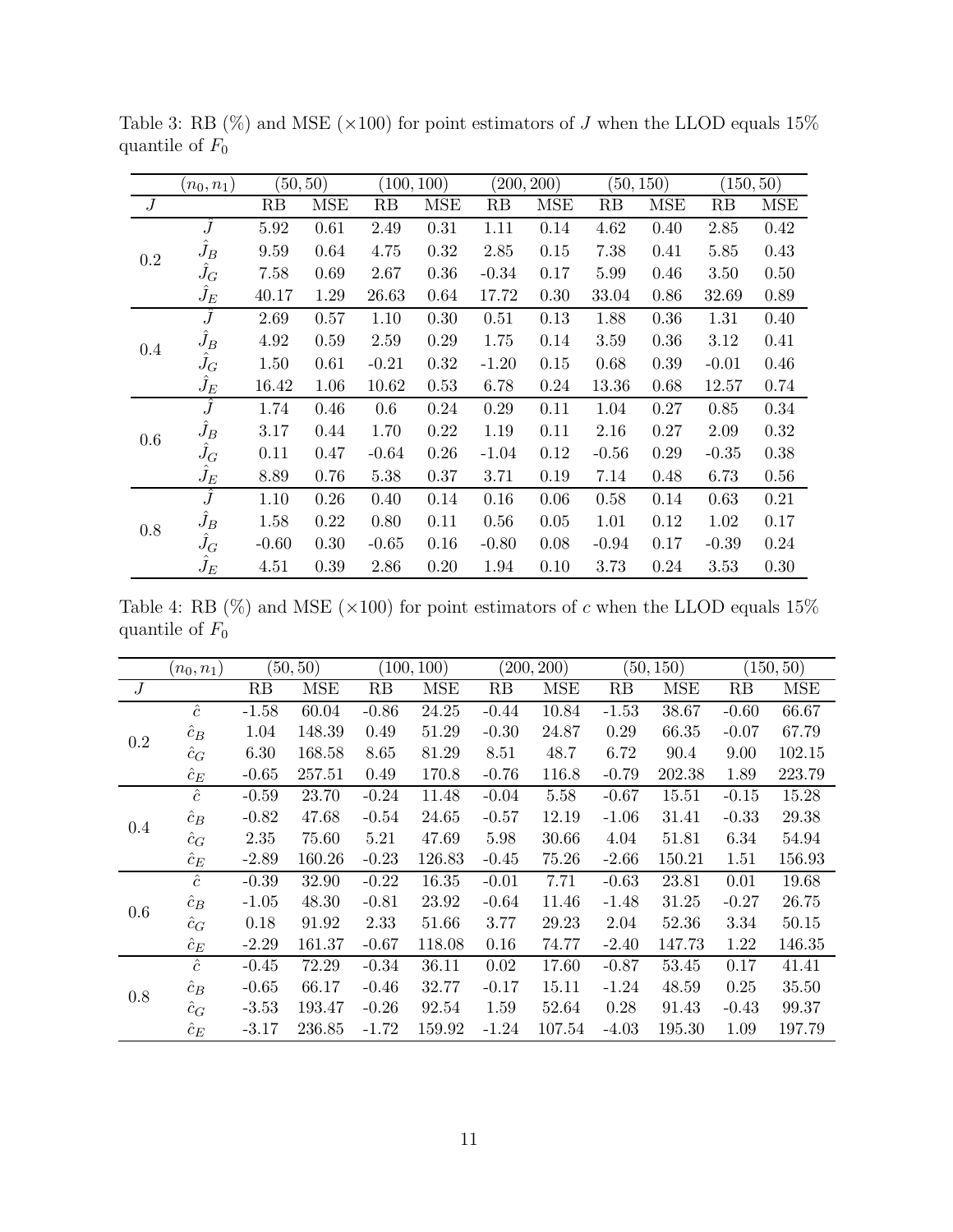#### 3.4 Comparison for confidence intervals

We now examine the behaviour of the 95% CIs of  $(J, c)$ . The performance of a CI is evaluated by the coverage probability (CP) in percentage and the average length (AL) computed as

$$
CP = \frac{1}{B} \sum_{b=1}^{B} I(a_0 \in \mathcal{I}^{(b)}) \times 100, \quad AL = \frac{1}{B} \sum_{b=1}^{B} |\mathcal{I}^{(b)}|,
$$

<span id="page-11-0"></span>where  $\mathcal{I}^{(b)}$  is the CI of the interested quantity computed from the bth simulation run, and  $|\cdot|$  is the length of the CI. The simulation results are presented in Tables [5–](#page-11-0)[8.](#page-13-1)

|                | $(n_0, n_1)$       |                 | (50, 50)               |                 | (100, 100)          |                 | (200, 200) |                 | (50, 150)           |                     | (150, 50) |
|----------------|--------------------|-----------------|------------------------|-----------------|---------------------|-----------------|------------|-----------------|---------------------|---------------------|-----------|
| $\overline{J}$ |                    | $\overline{CP}$ | $\overline{\text{AL}}$ | $\overline{CP}$ | $\overline{\rm AL}$ | $\overline{CP}$ | AL         | $\overline{CP}$ | $\overline{\rm AL}$ | $\overline{CP}$     | AL        |
|                | $\mathcal{I}_J$    | 94.1            | 0.32                   | 94.9            | 0.22                | 96.4            | 0.15       | 93.6            | $\overline{0.25}$   | 94.7                | 0.26      |
|                | $\mathcal{I}_{JB}$ | 94.5            | 0.30                   | 93.9            | $0.21\,$            | 95.2            | $0.15\,$   | 92.7            | 0.24                | 94.6                | $0.25\,$  |
| $\rm 0.2$      | $\mathcal{I}_{JG}$ | 92.6            | 0.29                   | 93.7            | $0.21\,$            | 94.7            | $0.15\,$   | 91.9            | 0.23                | 93.7                | $0.25\,$  |
|                | $\mathcal{I}_{JE}$ | 70.2            | 0.30                   | 72.1            | $0.22\,$            | 78.0            | 0.16       | 66.7            | 0.24                | 72.6                | $0.26\,$  |
|                | $\mathcal{I}_{JK}$ | 93.6            | 0.30                   | 93.7            | $0.23\,$            | 94.7            | 0.16       | 92.3            | 0.25                | 93.7                | $0.26\,$  |
|                | $\mathcal{I}_{JH}$ | 92.1            | 0.31                   | 94.0            | 0.23                | $94.1\,$        | 0.17       | 91.1            | 0.25                | 93.3                | 0.27      |
|                | $\mathcal{I}_J$    | 95.4            | 0.28                   | 94.9            | $0.20\,$            | 96.0            | 0.14       | $93.3\,$        | $0.22\,$            | 94.3                | $0.24\,$  |
|                | $\mathcal{I}_{JB}$ | 95.1            | 0.28                   | 94.2            | 0.20                | 95.3            | 0.14       | 93.1            | 0.22                | 94.2                | $0.24\,$  |
| 0.4            | $\mathcal{I}_{JG}$ | 93.1            | 0.29                   | 93.6            | 0.20                | 94.7            | 0.14       | 91.6            | 0.22                | 92.9                | 0.25      |
|                | $\mathcal{I}_{JE}$ | 79.2            | 0.30                   | 80.5            | 0.22                | 83.5            | 0.16       | 75.1            | 0.23                | 80.4                | $0.26\,$  |
|                | $\mathcal{I}_{JK}$ | 93.7            | 0.29                   | 93.1            | $0.21\,$            | 95.1            | $0.15\,$   | 92.7            | 0.23                | $\boldsymbol{93.5}$ | 0.24      |
|                | $\mathcal{I}_{JH}$ | 93.7            | 0.31                   | 95.0            | $0.22\,$            | 94.7            | 0.16       | 93.3            | 0.23                | 96.5                | $0.28\,$  |
|                | $\mathcal{I}_J$    | 95.6            | $0.25\,$               | 94.3            | $0.18\,$            | $95.0\,$        | $0.13\,$   | $94.2\,$        | 0.19                | 94.0                | $0.22\,$  |
|                | $\mathcal{I}_{JB}$ | 95.8            | 0.25                   | 94.2            | $0.18\,$            | 95.1            | 0.13       | $93.8\,$        | 0.19                | 94.2                | $0.22\,$  |
| 0.6            | $\mathcal{I}_{JG}$ | 93.3            | 0.26                   | 93.5            | $0.18\,$            | 94.8            | 0.13       | $92.5\,$        | 0.19                | 92.6                | 0.23      |
|                | $\mathcal{I}_{JE}$ | 79.4            | 0.26                   | 80.7            | 0.19                | 85.3            | 0.14       | 75.7            | 0.20                | 81.8                | 0.23      |
|                | $\mathcal{I}_{JK}$ | 94.4            | $0.24\,$               | 94.1            | 0.17                | 95.4            | 0.13       | 92.4            | 0.19                | $\boldsymbol{93.5}$ | 0.21      |
|                | $\mathcal{I}_{JH}$ | 94.0            | 0.30                   | 95.3            | $0.21\,$            | 95.3            | $0.15\,$   | 92.6            | $0.21\,$            | 95.8                | $0.27\,$  |
|                | $\mathcal{I}_J$    | 95.1            | 0.20                   | 94.0            | 0.14                | 95.0            | 0.10       | 95.1            | 0.14                | 95.9                | $0.18\,$  |
|                | $\mathcal{I}_{JB}$ | 96.0            | 0.18                   | 94.1            | 0.13                | 95.3            | 0.09       | 94.1            | 0.13                | $95.2\,$            | $0.16\,$  |
| 0.8            | $\mathcal{I}_{JG}$ | 92.7            | 0.20                   | 94.0            | 0.14                | 95.2            | 0.10       | 93.3            | 0.14                | 92.2                | $0.18\,$  |
|                | $\mathcal{I}_{JE}$ | $81.6\,$        | 0.19                   | 85.5            | 0.14                | 85.9            | 0.10       | 76.1            | 0.14                | $83.5\,$            | $0.17\,$  |
|                | $\mathcal{I}_{JK}$ | 95.0            | 0.17                   | 91.8            | 0.13                | 91.0            | 0.09       | 93.6            | 0.13                | 92.3                | $0.15\,$  |
|                | $\mathcal{I}_{JH}$ | 86.9            | 0.23                   | 95.8            | 0.17                | $95.5\,$        | 0.12       | 92.8            | 0.17                | 92.2                | $0.22\,$  |

Table 5:  $\text{CP } (\%)$  and AL for CIs of J when there is no LLOD

We first summarize the findings from the CIs for the Youden index J. We can see that the CPs of  $\mathcal{I}_{JE}$  are not acceptable regardless of the value of LLODs. The proposed CI and the CI based on the Box-Cox method,  $\mathcal{I}_J$  and  $\mathcal{I}_{JB}$ , have the comparable and most stable performance in almost all cases. The GLM-ROC based CI,  $\mathcal{I}_{JG}$ , perform quite well overall, but may have undercoverage in some cases. When there is no LLOD, the two confidence intervals  $\mathcal{I}_{JK}$  and  $\mathcal{I}_{JH}$  have a similar issue for  $\mathcal{I}_{JG}$  with undercoverage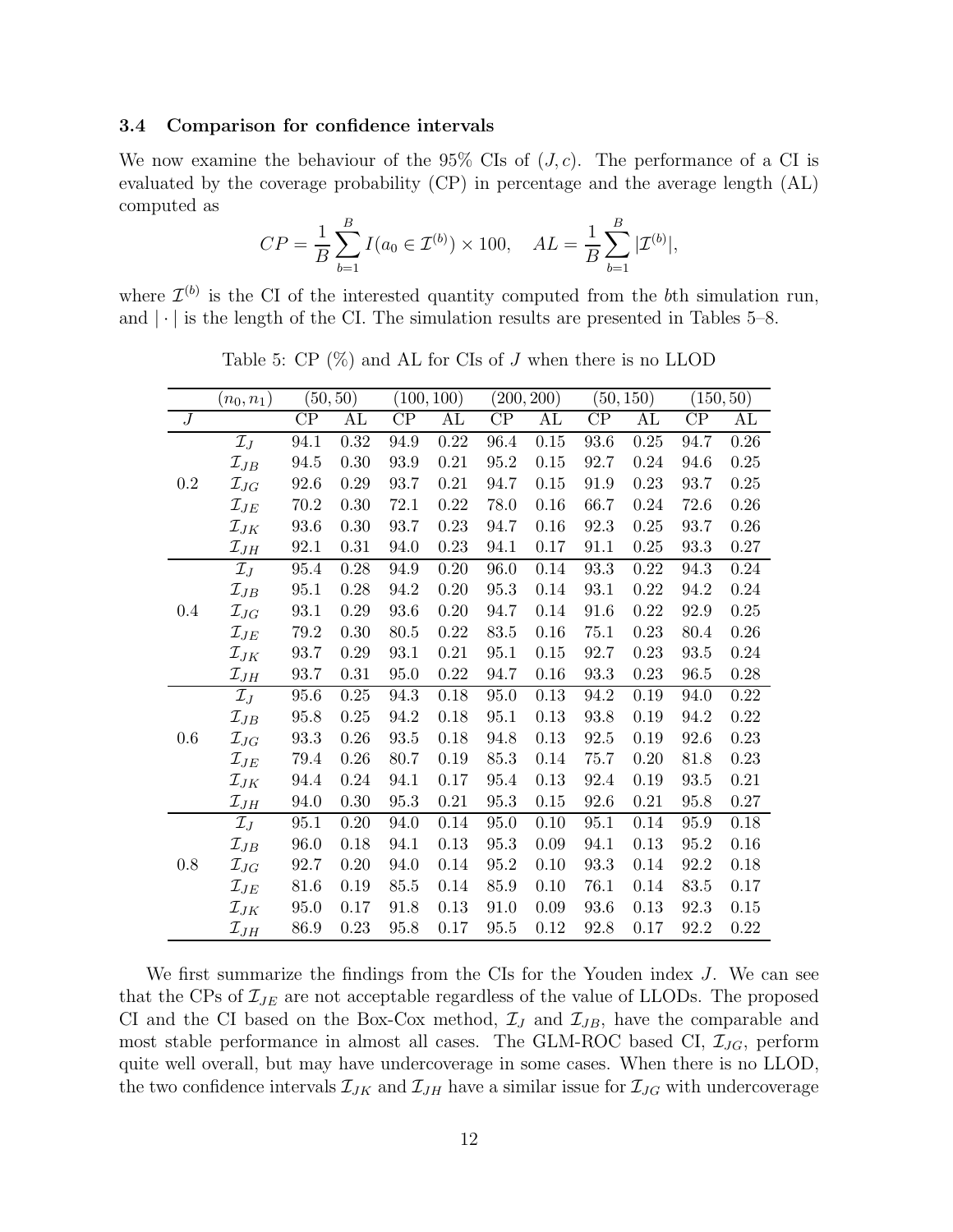|                  | $(n_0, n_1)$       |      | (50, 50) |      | (100, 100) |          | (200, 200) |      | (50, 150) |      | (150, 50) |
|------------------|--------------------|------|----------|------|------------|----------|------------|------|-----------|------|-----------|
| $\boldsymbol{J}$ |                    | CP   | AL       | CP   | AL         | CP       | AL         | CP   | AL        | CP   | AL        |
|                  | $\mathcal{I}_c$    | 94.1 | 1.31     | 94.1 | 0.94       | 95.2     | 0.67       | 94.2 | 1.11      | 94.8 | $1.05\,$  |
|                  | $\mathcal{I}_{cB}$ | 92.8 | 7.26     | 93.9 | 2.64       | 93.8     | 1.77       | 93.7 | 3.25      | 92.6 | $3.25\,$  |
| $\rm 0.2$        | $\mathcal{I}_{cG}$ | 94.0 | 4.50     | 94.7 | $3.02\,$   | 94.3     | 2.07       | 93.7 | 3.43      | 94.8 | 3.47      |
|                  | $\mathcal{I}_{cE}$ | 97.0 | 5.36     | 96.5 | 4.65       | 96.8     | 3.89       | 95.6 | 4.83      | 97.2 | 5.05      |
|                  | $\mathcal{I}_{cK}$ | 95.6 | 7.02     | 94.3 | 5.70       | 95.0     | 3.89       | 95.2 | 6.68      | 92.6 | 6.36      |
|                  | $\mathcal{I}_{cH}$ | 97.2 | 5.98     | 97.9 | 4.79       | 95.8     | 3.67       | 96.4 | 4.59      | 95.4 | 5.80      |
|                  | $\mathcal{I}_c$    | 93.9 | 1.63     | 94.5 | 1.16       | 95.6     | 0.82       | 93.3 | 1.40      | 94.5 | 1.27      |
|                  | $\mathcal{I}_{cB}$ | 92.0 | 2.38     | 92.0 | 1.72       | 92.5     | 1.23       | 92.5 | 1.98      | 92.1 | 1.83      |
| $0.4\,$          | $\mathcal{I}_{cG}$ | 91.5 | 3.13     | 94.0 | 2.30       | 93.4     | 1.63       | 92.2 | 2.36      | 93.4 | 2.31      |
|                  | $\mathcal{I}_{cE}$ | 95.1 | 4.52     | 96.6 | 3.80       | $95.0\,$ | 3.18       | 94.2 | 4.02      | 96.8 | 4.32      |
|                  | $\mathcal{I}_{cK}$ | 93.9 | 4.23     | 93.2 | 2.91       | 93.4     | 2.19       | 94.3 | $3.55\,$  | 92.5 | 3.13      |
|                  | $\mathcal{I}_{cH}$ | 97.0 | 4.87     | 95.6 | 3.83       | 94.6     | 2.92       | 94.4 | 3.97      | 97.1 | 4.58      |
|                  | $\mathcal{I}_c$    | 93.2 | 2.13     | 94.4 | $1.52\,$   | 95.0     | 1.08       | 93.4 | 1.85      | 94.0 | 1.63      |
|                  | $\mathcal{I}_{cB}$ | 91.5 | 2.36     | 92.1 | 1.70       | 92.2     | $1.21\,$   | 91.4 | 1.99      | 92.3 | 1.76      |
| 0.6              | $\mathcal{I}_{cG}$ | 90.2 | 3.57     | 90.8 | 2.59       | 92.4     | 1.86       | 90.9 | 2.57      | 91.1 | 2.44      |
|                  | $\mathcal{I}_{cE}$ | 94.5 | 4.43     | 95.7 | 3.76       | 97.0     | $3.05\,$   | 92.2 | 3.96      | 95.9 | 4.21      |
|                  | $\mathcal{I}_{cK}$ | 92.7 | 3.60     | 90.9 | 2.73       | 90.0     | 2.04       | 92.7 | 3.31      | 87.8 | 2.65      |
|                  | $\mathcal{I}_{cH}$ | 96.7 | 4.80     | 96.6 | 3.76       | 96.4     | 2.78       | 94.7 | 3.80      | 97.6 | 4.50      |
|                  | $\mathcal{I}_c$    | 92.9 | 3.25     | 94.3 | 2.31       | 95.0     | 1.65       | 93.8 | 2.78      | 93.7 | 2.46      |
|                  | $\mathcal{I}_{cB}$ | 91.9 | 2.87     | 93.3 | 2.03       | 94.5     | 1.44       | 90.6 | 2.49      | 93.8 | 2.14      |
| 0.8              | $\mathcal{I}_{cG}$ | 87.8 | 5.18     | 91.5 | 3.81       | 90.0     | 2.71       | 92.0 | $3.65\,$  | 86.6 | $3.27\,$  |
|                  | $\mathcal{I}_{cE}$ | 88.8 | 4.93     | 93.7 | 4.28       | 93.9     | 3.55       | 84.5 | 4.42      | 94.5 | 4.78      |
|                  | $\mathcal{I}_{cK}$ | 91.3 | 4.34     | 90.9 | 3.29       | 89.7     | 2.49       | 92.1 | 4.06      | 88.8 | 3.16      |
|                  | $\mathcal{I}_{cH}$ | 95.6 | 4.74     | 97.3 | 3.99       | 94.8     | 2.91       | 93.6 | 3.97      | 98.7 | 4.74      |

Table 6:  $CP$  (%) and AL for CIs of c when there is no LLOD

problems.

We next discuss the findings from the CIs for the optimal cutoff point c. When there is no LLOD, the proposed CI  $\mathcal{I}_c$  has the most stable performance and its CPs are reasonably close to 95% in almost all scenarios. The CPs of  $\mathcal{I}_{cE}$  fluctuate around the nominal level 95% while undercoverage problems are associated with the other four CIs  $\mathcal{I}_{cB}, \mathcal{I}_{cG}, \mathcal{I}_{cK}, \mathcal{I}_{cK}$ , and  $\mathcal{I}_{cH}$ . When there is a fixed and finite LLOD, the ALs of all CIs increase. The proposed CI  $\mathcal{I}_c$  and the ECDF-based CI  $\mathcal{I}_{cE}$  tend to have an issue with overcoverage, while the CI based on the Box-Cox method has severe undercoverage problem and the GLM-ROC based CI  $\mathcal{I}_{cG}$  also has the same issue for some cases. When  $J = 0.4, 0.6, 0.8$ , our proposed CI  $\mathcal{I}_c$  becomes quite stable in almost all cases. The performance of  $\mathcal{I}_{cB}$  improves as J increases. The CPs of  $\mathcal{I}_{cG}$  are reasonably close to the nominal level. However,  $\mathcal{I}_{cG}$  has longer ALs compared to  $\mathcal{I}_{c}$ .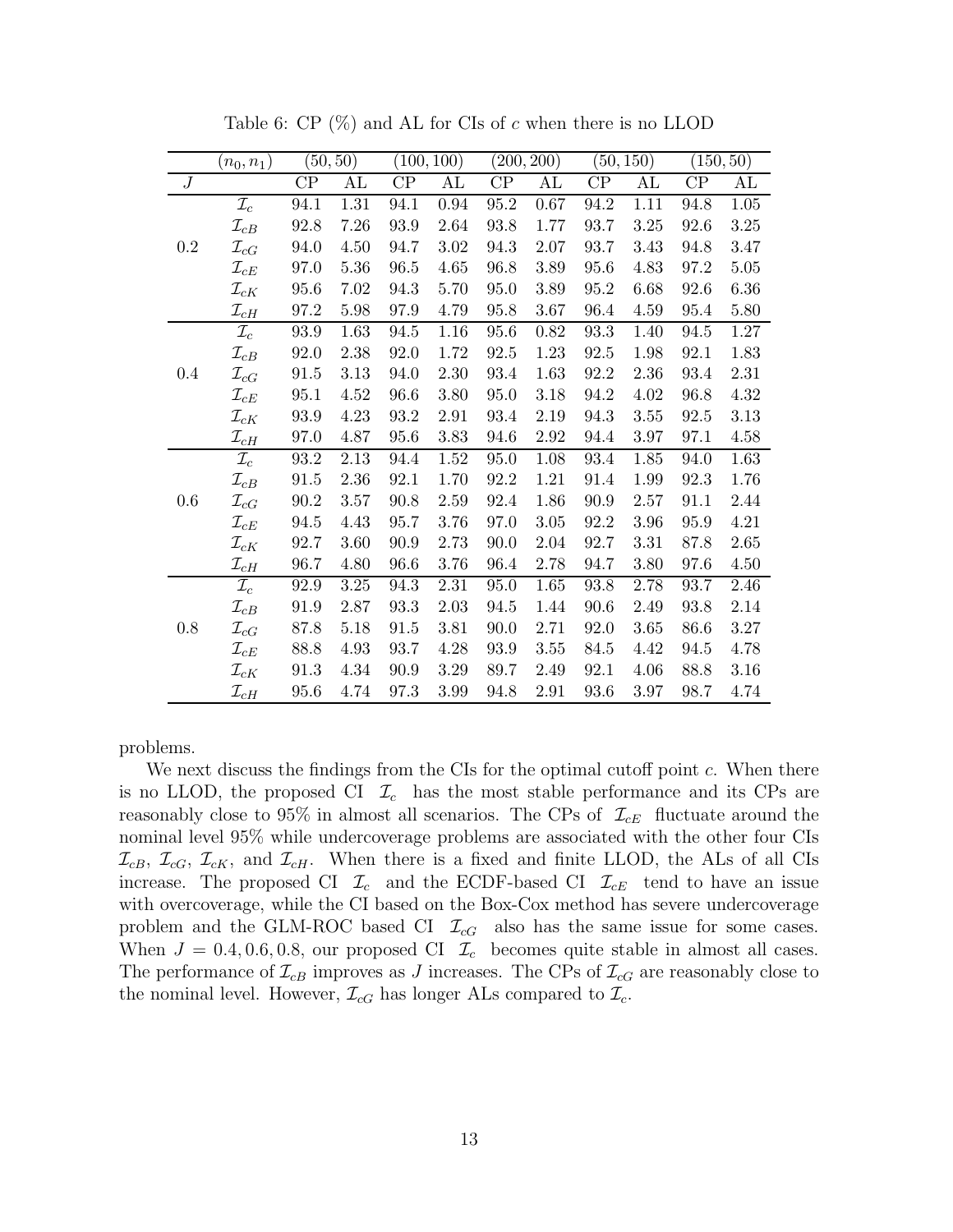|             | $(n_0,n_1)$        |      | (50, 50) |      | (100, 100) |          | (200, 200) |          | (50, 150) |          | (150, 50) |
|-------------|--------------------|------|----------|------|------------|----------|------------|----------|-----------|----------|-----------|
| $J_{\cdot}$ |                    | CP   | AL       | CP   | AL         | $\rm CP$ | AL         | $\rm CP$ | AL        | $\rm CP$ | AL        |
|             | $\mathcal{I}_J$    | 93.4 | 0.31     | 94.2 | 0.21       | 96.0     | 0.15       | 93.8     | 0.25      | 94.3     | 0.25      |
| 0.2         | $\mathcal{I}_{JB}$ | 94.3 | 0.30     | 93.9 | 0.21       | 95.2     | 0.15       | 92.6     | 0.24      | 94.5     | 0.25      |
|             | $\mathcal{I}_{JG}$ | 93.2 | 0.31     | 94.0 | 0.23       | 94.7     | 0.16       | 92.9     | 0.25      | 93.2     | 0.26      |
|             | $\mathcal{I}_{JE}$ | 64.8 | 0.28     | 68.2 | 0.21       | 73.4     | 0.15       | 61.4     | 0.23      | 65.0     | 0.24      |
|             | $\mathcal{I}_J$    | 95.3 | 0.28     | 94.9 | 0.20       | 95.8     | 0.15       | 93.7     | 0.22      | 94.5     | 0.24      |
| 0.4         | $\mathcal{I}_{JB}$ | 95.4 | 0.28     | 94.0 | 0.20       | 95.4     | 0.14       | 93.3     | 0.22      | 94.6     | 0.24      |
|             | $\mathcal{I}_{JG}$ | 94.6 | 0.30     | 94.8 | 0.22       | 95.2     | 0.15       | 92.7     | 0.24      | 93.3     | 0.26      |
|             | $\mathcal{I}_{JE}$ | 77.4 | 0.28     | 78.5 | 0.21       | 81.7     | 0.15       | 73.8     | 0.22      | 78.1     | 0.25      |
|             | $\mathcal{I}_J$    | 95.7 | 0.26     | 94.6 | 0.18       | 94.7     | 0.13       | 94.0     | 0.19      | 94.2     | 0.22      |
| 0.6         | $\mathcal{I}_{JB}$ | 95.7 | 0.25     | 94.2 | 0.18       | 94.7     | 0.13       | 93.8     | 0.19      | 94.2     | 0.22      |
|             | $\mathcal{I}_{JG}$ | 94.3 | 0.27     | 93.9 | 0.19       | 94.5     | 0.14       | 92.9     | 0.20      | 93.4     | 0.23      |
|             | $\mathcal{I}_{JE}$ | 77.6 | 0.25     | 79.3 | 0.19       | 82.8     | 0.14       | 74.3     | 0.19      | 80.3     | 0.22      |
|             | $\mathcal{I}_J$    | 95.5 | 0.20     | 94.2 | 0.14       | 95.3     | 0.10       | 94.9     | 0.14      | 95.7     | 0.18      |
| 0.8         | $\mathcal{I}_{JB}$ | 96.2 | 0.18     | 94.8 | 0.13       | 94.6     | 0.09       | 94.6     | 0.13      | 95.2     | 0.16      |
|             | $\mathcal{I}_{JG}$ | 93.7 | 0.21     | 93.5 | 0.15       | 95.4     | 0.11       | 94.3     | 0.15      | 93.8     | 0.19      |
|             | $\mathcal{I}_{JE}$ | 80.2 | 0.18     | 85.3 | 0.14       | 86.4     | 0.10       | 75.1     | 0.14      | 83.1     | 0.17      |

Table 7: CP (%) and AL for CIs of J when the LLOD equals 15% quantile of  $F_0$ 

<span id="page-13-1"></span>Table 8: CP  $(\%)$  and AL for CIs of c when the LLOD equals 15% quantile of  $F_0$ 

|     | $(n_0,n_1)$        |          | (50, 50) |          | (100, 100) |          | (200, 200) |          | (50, 150) |          | (150, 50) |
|-----|--------------------|----------|----------|----------|------------|----------|------------|----------|-----------|----------|-----------|
| J   |                    | $\rm CP$ | AL       | $\rm CP$ | AL         | $\rm CP$ | AL         | $\rm CP$ | AL        | $\rm CP$ | AL        |
|     | $\mathcal{I}_c$    | 97.5     | 5.97     | 97.5     | 1.95       | 96.5     | 1.26       | 96.9     | 2.73      | 96.8     | 4.02      |
| 0.2 | $\mathcal{I}_{cB}$ | 83.6     | 5.06     | 83.7     | 2.10       | 81.8     | 1.43       | 77.4     | 2.35      | 84.8     | 2.74      |
|     | $\mathcal{I}_{cG}$ | 95.3     | 4.83     | 93.1     | 3.27       | 89.5     | 2.23       | 91.1     | 3.80      | 91.9     | 3.77      |
|     | $\mathcal{I}_{cE}$ | 96.6     | 5.07     | 95.4     | 4.41       | 96.9     | 3.75       | 94.6     | 4.55      | 96.4     | 4.82      |
|     | $\mathcal{I}_c$    | 95.3     | 1.87     | 95.0     | 1.32       | 95.7     | 0.93       | 94.0     | 1.53      | 95.5     | 1.52      |
| 0.4 | $\mathcal{I}_{cB}$ | 86.8     | 2.19     | 87.9     | 1.58       | 87.8     | 1.12       | 83.5     | 1.58      | 91.3     | 1.84      |
|     | $\mathcal{I}_{cG}$ | 94.3     | 3.20     | 92.7     | 2.36       | 87.3     | 1.68       | 91.2     | 2.48      | 92.0     | 2.41      |
|     | $\mathcal{I}_{cE}$ | 95.1     | 4.43     | 95.9     | 3.74       | 95.3     | 3.14       | 93.6     | 3.93      | 97.3     | 4.27      |
|     | $\mathcal{I}_c$    | 93.4     | 2.17     | 94.3     | 1.55       | 95.3     | 1.10       | 93.5     | 1.85      | 94.3     | 1.70      |
| 0.6 | $\mathcal{I}_{cB}$ | 91.0     | 2.39     | 91.3     | 1.71       | 92.1     | 1.22       | 87.8     | 1.81      | 93.0     | 1.91      |
|     | $\mathcal{I}_{cG}$ | 94.0     | 3.59     | 94.2     | 2.62       | 92.3     | 1.88       | 93.7     | 2.65      | 93.6     | 2.51      |
|     | $\mathcal{I}_{cE}$ | 94.4     | 4.40     | 95.5     | 3.72       | 96.5     | 3.04       | 91.6     | 3.94      | 95.9     | 4.17      |
|     | $\mathcal{I}_c$    | 92.9     | 3.24     | 94.4     | 2.31       | 94.9     | 1.65       | 93.2     | 2.78      | 93.7     | 2.48      |
| 0.8 | $\mathcal{I}_{cB}$ | 92.8     | 2.99     | 94.9     | 2.14       | 94.7     | 1.52       | 91.1     | 2.51      | 94.2     | 2.27      |
|     | $\mathcal{I}_{cG}$ | 92.5     | 5.28     | 95.0     | 3.79       | 94.8     | 2.71       | 94.2     | 3.74      | 92.8     | 3.39      |
|     | $\mathcal{I}_{cE}$ | 88.5     | 4.90     | 93.5     | 4.26       | 94.3     | 3.54       | 84.7     | 4.39      | 94.3     | 4.76      |

# <span id="page-13-0"></span>4 Real Data Analysis

In this section, we illustrate the performance of the proposed method by analyzing a dataset on Duchenne Muscular Dystrophy (DMD). The DMD is a genetic disorder char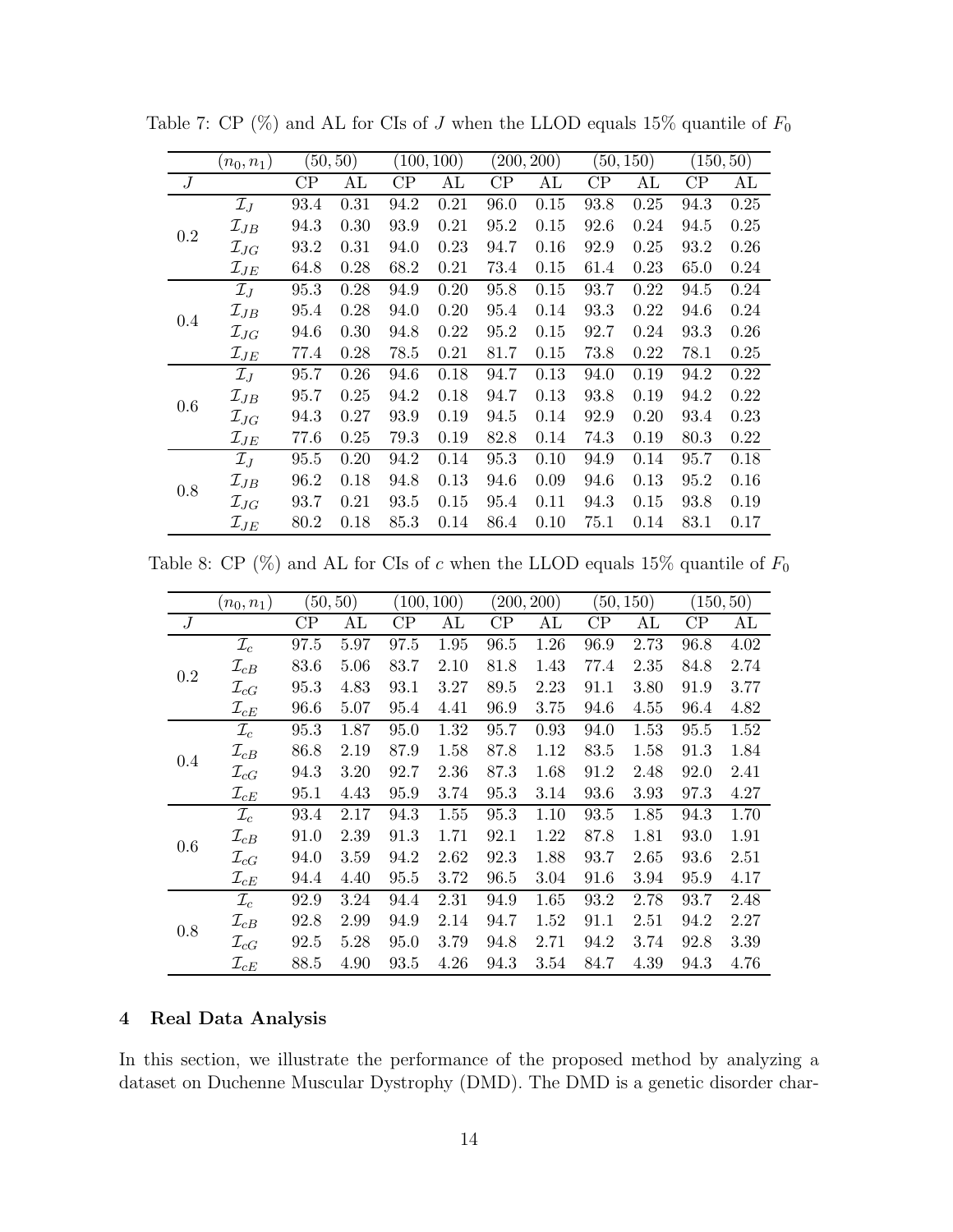acterized by progressive muscle degeneration and weakness. A particular gene on the X chromosome, when mutated, leads to DMD. This disease is transmitted from a mother to her children genetically. Affected male offsprings usually develop the disease and die at a young age while the mutated gene does not affect the health of female offsprings. Therefore, detection of potential affected females is of great interest.

[Percy et al. \(1982\)](#page-21-10) pointed out that carriers of DMD tend to exhibit high levels of certain biomarkers even though they do not show any symptoms. [Andrews & Herzberg](#page-20-6) [\(2012\)](#page-20-6) collected the complete data of four biomarkers, namely, creatine kinase (CK), hemopexin (H), lactate dehydroginase (LD), and pyruvate kinase (PK), from the blood serum samples of a healthy group of people  $(n_0 = 127)$  and a group of carriers  $(n_1 = 67)$ . Our goal is to choose the most appropriate biomarker to distinguish healthy individuals from diseased ones.

We choose  $q(x) = x$  in the proposed method for each biomarker, which is equivalent to assuming a logistic regression model for an individual's disease status and the biomarker [\(Qin & Zhang, 1997\)](#page-22-4). Table [9](#page-14-0) presents [Qin & Zhang \(1997\)](#page-22-4)'s test statistics along with the p-values for the goodness of fit of the DRM in [\(2\)](#page-2-0) with  $q(x) = x$ . It shows that for each biomarker, the data does not provide evidence to reject the DRM in [\(2\)](#page-2-0) with  $q(x) = x$ .

<span id="page-14-0"></span>Table 9: [Qin & Zhang \(1997\)](#page-22-4)'s test statistics and their p-values when  $q(x) = x$ .

| Biomarker                                   | – CK  | LD. | PН              |       |
|---------------------------------------------|-------|-----|-----------------|-------|
| Test statistic   0.211  0.377  0.346  0.339 |       |     |                 |       |
| P-value                                     | 0.912 |     | $0.291$ $0.507$ | 0.676 |

Table [10](#page-15-1) provides the point estimates and the CIs (in parentheses) from our proposed method and all the competitive methods listed in Section [3.](#page-6-0) As we can see, for all biomarkers, the point estimates of Youden index are similar for all methods: they differ only in the second digit. For the CIs of the Youden index, the methods with  $\hat{J}$ ,  $\hat{J}_B$ ,  $\hat{J}_G$ , and  $\hat{J}_K$  have similar performances for all biomarkers; the CIs with  $\hat{J}_E$  and  $\hat{J}_H$  tend to be wider than other four methods. For the optimal cutoff point, the point estimates have substantial differences, especially for the biomarker LD, compared with the estimates of the Youden index. For all biomarkers, the proposed method has the shortest CIs, while the ECDF-based method and HCNS method tend to have the widest CIs. The performances of other three CIs are mixed: the CI based on the Box-Cox method has shorter length for biomarkers CK and LD, while the CIs based on GLM-ROC and kernel methods have shorter length for biomarkers PK and H. Furthermore, we find that the biomarker CK gives the largest estimated Youden index which is around 0.6. Therefore, the biomarker CK performs the best among these four biomarkers to distinguish the diseased individuals and the healthy ones. The estimated optimal cutoff point for the biomarker CK using our proposed method is 61.13 with the 95% CI being (54.59, 67.68).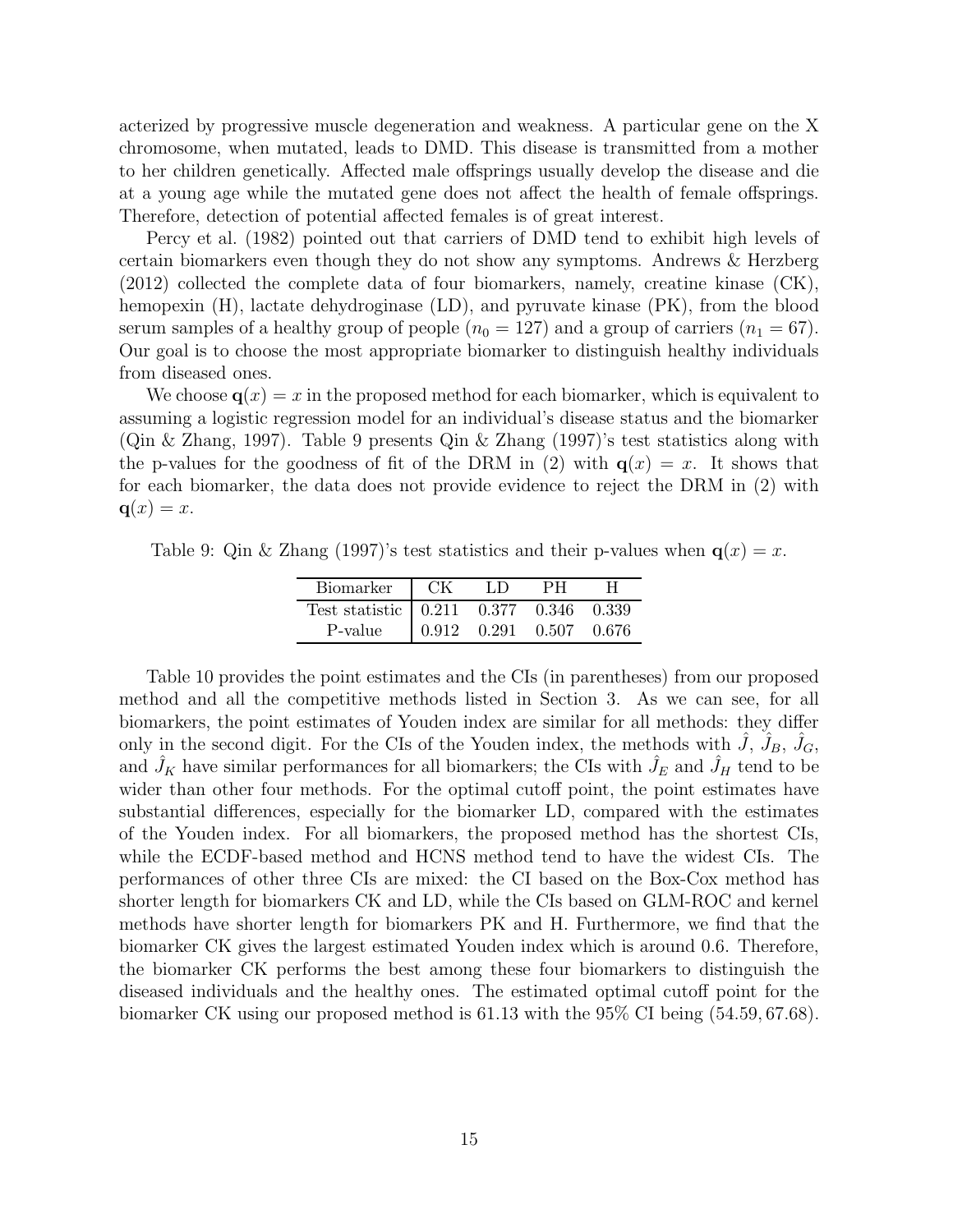|             | CK.                      | LD                      | PK                       | H                     |
|-------------|--------------------------|-------------------------|--------------------------|-----------------------|
|             | 0.59(0.48, 0.69)         | 0.55(0.45, 0.65)        | 0.49(0.38, 0.59)         | $0.36$ $(0.26, 0.48)$ |
| $J_B$       | $0.62$ $(0.51, 0.70)$    | $0.56$ $(0.46, 0.66)$   | $0.48$ $(0.37, 0.58)$    | $0.37$ $(0.26, 0.48)$ |
| $J_G$       | $0.60$ $(0.50, 0.71)$    | $0.57$ $(0.47, 0.68)$   | $0.48$ $(0.38, 0.61)$    | 0.39(0.29, 0.50)      |
| $J_E$       | $0.61$ $(0.52, 0.73)$    | $0.58$ $(0.50, 0.72)$   | 0.51(0.42, 0.65)         | $0.42$ $(0.34, 0.57)$ |
| $J_K$       | $0.59$ $(0.51, 0.67)$    | 0.55(0.45, 0.66)        | $0.47$ $(0.37, 0.58)$    | 0.37(0.25, 0.49)      |
| $J_H$       | $0.61$ $(0.52, 0.80)$    | $0.57$ $(0.46, 0.70)$   | $0.48$ $(0.35, 0.62)$    | $0.40$ $(0.31, 0.56)$ |
| $\hat{c}$   | $61.13$ $(54.59, 67.68)$ | 198.56 (190.34, 206.78) | $15.54$ $(14.65, 16.43)$ | 87.74 (86.09, 89.39)  |
| $\hat{c}_B$ | 58.01(51.17, 65.42)      | 200.01 (188.99, 209.41) | 16.56 (14.83, 18.24)     | 86.73 (83.59, 89.35)  |
| $\hat{c}_G$ | 55.60 (48.83, 68.41)     | 197.54 (183.47, 211.64) | 15.81 (14.58, 16.79)     | 85.25 (82.31, 87.90)  |
| $\hat{c}_E$ | 56.00 (43.00, 75.00)     | 187.00 (181.00, 232.00) | $16.60$ $(14.00, 18.20)$ | 87.20 (80.50, 88.50)  |
| $\hat{c}_K$ | 73.36 (54.15, 79.16)     | 202.32 (188.31, 216.94) | $17.22$ (15.87, 18.28)   | 85.52 (82.84, 88.36)  |
| $\hat{c}_H$ | $52.02$ (43.01, 68.50)   | 202.92 (179.20, 221.22) | $14.37$ $(12.34, 18.05)$ | 82.90 (80.26, 92.10)  |

<span id="page-15-1"></span>Table 10: Estimation of the Youden index and the optimal cutoff point with the DMD dataset

#### <span id="page-15-0"></span>5 Concluding Remarks

In this paper, we propose to link the distributions of the biomarkers in the diseased and healthy groups via the DRM [\(2\)](#page-2-0). Based on this model, we obtain the maximum empirical likelihood estimators of the Youden index and the corresponding optimal cutoff point. We further establish the asymptotic normality of the estimators, which enables us to construct valid CIs for the Youden index and the corresponding optimal cutoff point. The proposed method covers cases without a LLOD and also cases with a fixed and finite LLOD. Simulation studies and a real data application demonstrate the advantages of our proposed method over existing methods.

One problem arising from the simulation studies is that the proposed confidence interval  $\mathcal{I}_c$  for the optimal cutoff point could have under/over coverage issues under certain scenarios, especially when there is a fixed and finite LLOD and one of the sample sizes is small. A possible alternative approach is to consider the EL ratio based CI for c. Another problem is related to the real data application where there are multiple biomarkers. [Yin & Tian \(2014](#page-23-10)b) studied the optimal linear combination of multiple biomarkers based on the Youden index. We can first use the DRM to link multiple biomarkers, then construct a derived optimal linear combination of the biomarkers and find the optimal cutoff point based on the derived biomarker. Both research problems are currently under investigation.

We conclude the paper with some discussion on the choice of  $q(x)$ . To use the proposed method, we need to specify  $q(x)$  in advance. If the practitioners believe that a logistic regression model is adequate to describe the relationship between the individual's disease status and the biomarker, then they can use the DRM [\(2\)](#page-2-0) with  $q(x) = x$ . If the practitioners believe that gamma distributions or lognormal distributions provide good fittings to the biomarkers in the healthy and diseased groups, then they can use the semiparametric DRM [\(2\)](#page-2-0) with  $\mathbf{q}(x) = (x, \log x)^T$  or  $(\log x, \log^2 x)^T$  instead of a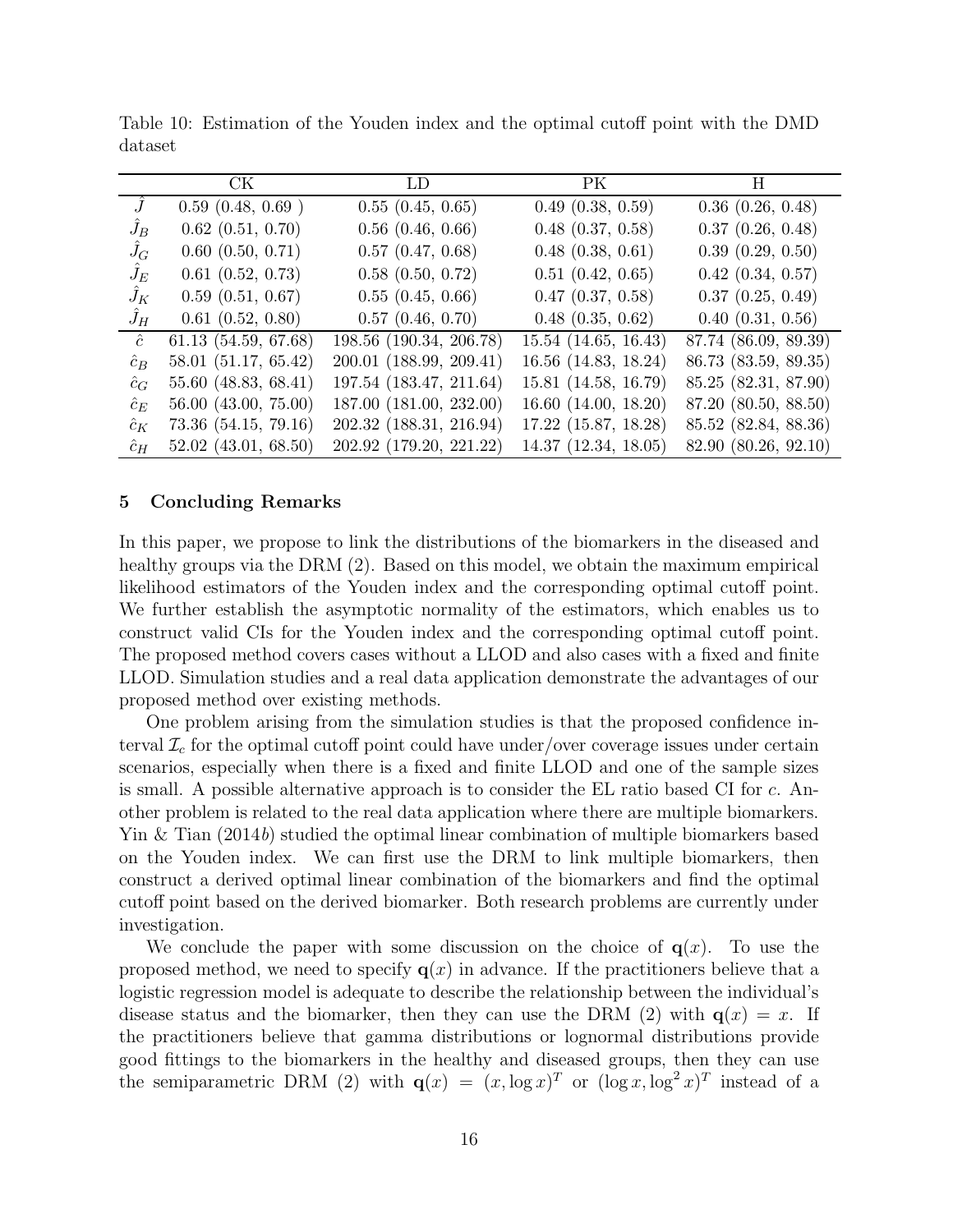parametric model to achieve robustness of inferences. The DRM [\(2\)](#page-2-0) with a particular choice of  $q(x)$  can be further checked by the goodness of fit test discussed in [Qin & Zhang](#page-22-4) [\(1997\)](#page-22-4). We have implemented our proposed method along with [Qin & Zhang \(1997\)](#page-22-4)'s test for some commonly used  $q(x)$  in an R package YoudenDRM. It is available upon request. However, if the practitioners do not have any prior belief or information on the distributions of the biomarkers in the healthy and diseased groups, then a nonparametric method such as the kernel-based method and the HCNS method may be preferable.

## Appendix: Regularity Conditions and Proofs

### A.1 Regularity conditions

The asymptotic properties of  $(\hat{J}, \hat{c})$  rely on the following regularity conditions.

**C1.** For any 
$$
\epsilon > 0
$$
,  $J_{\epsilon} = \sup_{|x - c_0| \ge \epsilon} \{ F_0(x) - F_1(x) \} < J_0$ .

**C2**. The first and second derivatives of  $F_0(x)$  and  $F_1(x)$  are continuous in the neighbourhood of  $c_0$ , with  $F'_0(c_0) - F'_1(c_0) = 0$  and  $F''_0(c_0) - F''_1(c_0) < 0$ .

**C3**. The total sample size  $n = n_0 + n_1 \rightarrow \infty$  and  $\rho = n_1/n_0$  remains a constant.

C4. The two CDFs  $F_0$  and  $F_1$  satisfy the DRM [\(2\)](#page-2-0) with a true parameter value  $\theta_0$  and  $\int_r^{\infty} \exp{\{\theta^T \mathbf{Q}(x)\}} dF_0 < \infty$  in a neighborhood of  $\theta_0$ , and  $\int_r^{\infty} \mathbf{Q}(x) \mathbf{Q}(x)^T dF_0(x)$  is positive definite.

Condition C1 is from [Hsieh & Turnbull \(1996\)](#page-21-4), which ensures  $c_0$  is unique. Condition C2 comes from the definitions of the Youden index and its corresponding optimal cutoff point. Conditions C3 and C4 guarantee that the asymptotic results in [Cai & Chen \(2018\)](#page-21-9) can be applied.

#### A.2 Some preparations

This section serves as preparations for the proof of Theorem 1. We first introduce some further notation. Let

$$
H(x) = F_0(x) - F_1(x), \quad \hat{H}(x) = \hat{F}_0(x) - \hat{F}_1(x).
$$

Then  $J_0 = H(c_0)$  and  $\hat{J} = \hat{H}(\hat{c})$ . Further let

$$
\Delta_{n0} = \sup_{x \ge r} |\hat{F}_0(x) - F_0(x)|, \quad \Delta_{n1} = \sup_{x \ge r} |\hat{F}_1(x) - F_0(x)|, \quad \Delta_n = \sup_{x \ge r} |\hat{H}(x)|.
$$

Following the proof of Lemma 3 in [Cai & Chen \(2018](#page-21-9)), we have  $\Delta_{n0} = O_p(n^{-1/2})$  and  $\Delta_{n1} = O_p(n^{-1/2})$ . Hence  $\Delta_n = O_p(n^{-1/2})$ .

We can establish the consistency of  $\hat{c}$  and argue that, with the probability goes to 1, the estimator  $\hat{c}$  is the solution to  $\hat{\boldsymbol{\theta}}^T \mathbf{Q}(x) = 0$ .

**Lemma 1.** Assume Conditions C1–C4 are satisfied. Then, as  $n \to \infty$ , we have

<span id="page-16-0"></span>
$$
\hat{c} \xrightarrow{p} c_0 \quad in \ probability \tag{11}
$$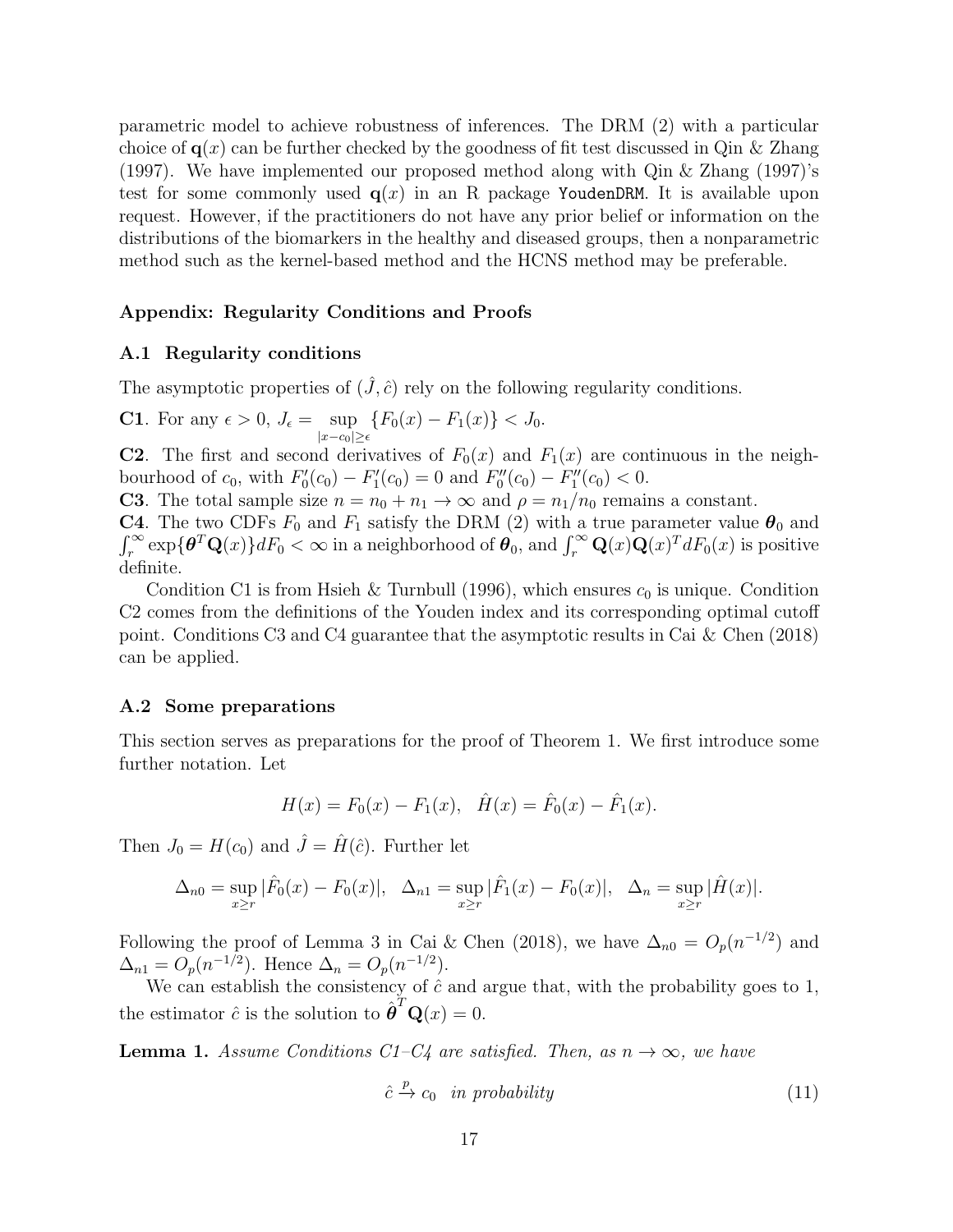and

<span id="page-17-2"></span>
$$
P\left(\hat{\boldsymbol{\theta}}^T \mathbf{Q}(\hat{c}) = 0\right) \to 1. \tag{12}
$$

*Proof.* Proof For [\(11\)](#page-16-0), it is sufficient to show that for any  $0 < \epsilon < c_0 - r$ ,

<span id="page-17-0"></span>
$$
\lim_{n \to \infty} P(\hat{c} > c_0 + \epsilon) = 0,\tag{13}
$$

$$
\lim_{n \to \infty} P(\hat{c} < c_0 - \epsilon) = 0. \tag{14}
$$

We focus on proving [\(13\)](#page-17-0). The other part in [\(14\)](#page-17-0) can be similarly proved. We choose  $\epsilon^* < \epsilon$  such that

(a)  $H(x) \geq \frac{J_0 + J_{\epsilon}}{2}$  $\frac{+J_{\epsilon}}{2}$ , for  $x \in [c_0 - \epsilon^*, c_0 + \epsilon^*];$ (b)  $\boldsymbol{\theta}_0^T \mathbf{Q}(c_0 - \epsilon^*) < 0$  and  $\boldsymbol{\theta}_0^T \mathbf{Q}(c_0 + \epsilon^*) > 0$ .

By Conditions C1 and C2, the existence of such  $\epsilon^*$  is obvious. We further define a subset of the sample space as  $A_{n,\epsilon} = A_{n1,\epsilon} \cap A_{n2,\epsilon} \cap A_{n3,\epsilon}$ , where

$$
A_{n1,\epsilon} = \left\{ \hat{\boldsymbol{\theta}}^T \mathbf{Q}(c_0 - \epsilon^*) < \frac{1}{2} \boldsymbol{\theta}_0^T \mathbf{Q}(c_0 - \epsilon^*) \right\},
$$
  
\n
$$
A_{n2,\epsilon} = \left\{ \hat{\boldsymbol{\theta}}^T \mathbf{Q}(c_0 + \epsilon^*) > \frac{1}{2} \boldsymbol{\theta}_0^T \mathbf{Q}(c_0 + \epsilon^*) \right\},
$$
  
\n
$$
A_{n3,\epsilon} = \left\{ \inf_{x \in [c_0 - \epsilon^*, c_0 + \epsilon^*]} \hat{H}(x) \ge \frac{J_0 + 3J_{\epsilon}}{4} \right\}.
$$

The two subsets  $A_{n1,\epsilon}$  and  $A_{n2,\epsilon}$  together ensure that there exists a solution  $\hat{c}^*$  to  $\hat{\boldsymbol{\theta}}^T \mathbf{Q}(x) =$ 0 in  $[c_0 - \epsilon^*, c_0 + \epsilon^*]$ , and  $A_{n3,\epsilon}$  implies that  $\hat{H}(\hat{c}^*)$  is very close to  $J_0$ .

With the choice of  $\epsilon^*$ , the consistency of  $\hat{\theta}$  [\(Cai & Chen, 2018\)](#page-21-9), and the fact that  $\Delta_n = O_p(n^{-1/2})$ , it can be shown that

<span id="page-17-1"></span>
$$
\lim_{n \to \infty} P(A_{n1,\epsilon}) = \lim_{n \to \infty} P(A_{n2,\epsilon}) = \lim_{n \to \infty} P(A_{n3,\epsilon}) = 1.
$$
\n(15)

The details are sketched as follows. By the choice of  $\epsilon^*$ ,

$$
P(A_{n1,\epsilon}) = P\left(\hat{\boldsymbol{\theta}}^T \mathbf{Q}(c_0 - \epsilon^*) - \boldsymbol{\theta}_0^T \mathbf{Q}(c_0 - \epsilon^*) < -\frac{1}{2} \boldsymbol{\theta}_0^T \mathbf{Q}(c_0 - \epsilon^*)\right)
$$
  
\n
$$
\geq P\left(|\hat{\boldsymbol{\theta}}^T \mathbf{Q}(c_0 - \epsilon^*) - \boldsymbol{\theta}_0^T \mathbf{Q}(c_0 - \epsilon^*)| < -\frac{1}{2} \boldsymbol{\theta}_0^T \mathbf{Q}(c_0 - \epsilon^*)\right).
$$

Then by the consistency of  $\hat{\theta}$  [\(Cai & Chen, 2018\)](#page-21-9), we have  $\lim_{n\to\infty} P(A_{n1,\epsilon}) = 1$ . Similarly, we also have  $\lim_{n\to\infty} P(A_{n2,\epsilon}) = 1$ . As for the third term  $A_{n3,\epsilon}$ , again by the choice of  $\epsilon^*$ , when  $x \in [c_0 - \epsilon^*, c_0 + \epsilon^*]$ , we have

$$
\hat{H}(x) = {\hat{H}(x) - H(x) + H(x)} \ge -\Delta_n + \frac{J_0 + J_{\epsilon}}{2}.
$$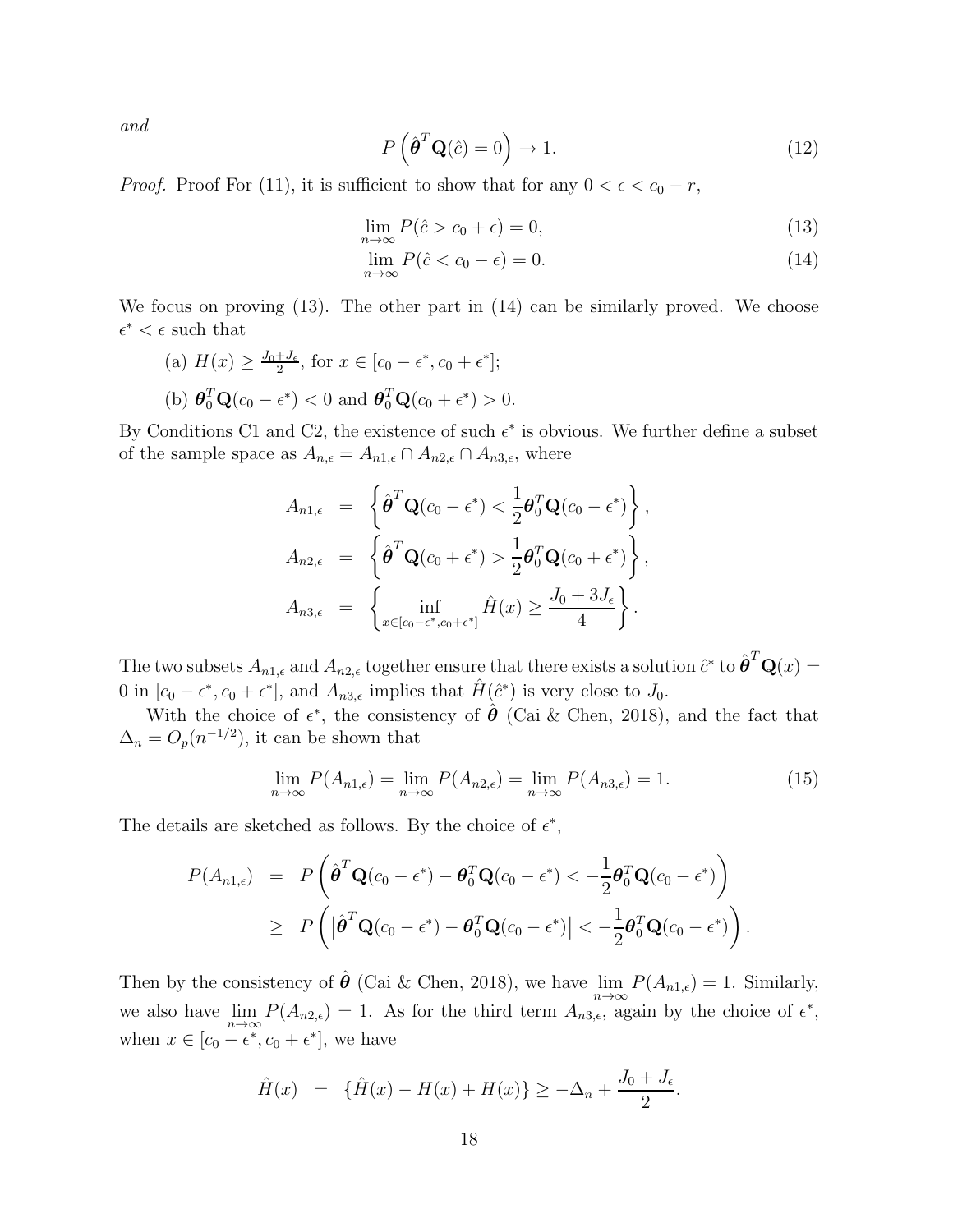Therefore,

$$
P(A_{n3,\epsilon}) \ge P\left(-\Delta_n + \frac{J_0 + J_{\epsilon}}{2} \ge \frac{J_0 + 3J_{\epsilon}}{4}\right) = P\left(\Delta_n \le \frac{J_0 - J_{\epsilon}}{4}\right).
$$

Since  $\Delta_n = O_p(n^{-\frac{1}{2}})$ , we have  $\lim_{n \to \infty} P(A_{n3,\epsilon}) = 1$ .

We are now ready to prove [\(13\)](#page-17-0). Note that

$$
P(\hat{c} > c_0 + \epsilon) \le P(H(\hat{c}) \le J_{\epsilon}) \le P(\hat{H}(\hat{c}) \le J_{\epsilon} + \Delta_n)
$$
  

$$
\le P(\{\hat{H}(\hat{c}) \le J_{\epsilon} + \Delta_n\} \cap A_{n,\epsilon}) + P(A_{n,\epsilon}^c).
$$

By the definition of  $A_{n,\epsilon}$ , if  $\{\hat{H}(\hat{c}) \leq J_{\epsilon} + \Delta_n\}$  and  $A_{n,\epsilon}$  both occur, we have

$$
J_{\epsilon} + \Delta_n \ge \hat{H}(\hat{c}) \ge \hat{H}(\hat{c}^*) \ge \inf_{x \in [c_0 - \epsilon^*, c_0 + \epsilon^*]} \hat{H}(x) \ge \frac{J_0 + 3J_{\epsilon}}{4},
$$

which implies  $\Delta_n \geq (J_0 - J_\epsilon)/4$ . Hence,

$$
P(\hat{c} > c_0 + \epsilon) \leq P\left(\Delta_n \geq \frac{J_0 - J_{\epsilon}}{4}\right) + P(A_{n,\epsilon}^c) \to 0,
$$

where the last step follows from [\(15\)](#page-17-1) and  $\Delta_n = O_p(n^{-\frac{1}{2}})$ . This finishes the proof of [\(13\)](#page-17-0) and the consistency of  $\hat{c}$  stated in [\(11\)](#page-16-0).

For [\(12\)](#page-17-2), we note that

$$
A_{n1,\epsilon} \cap A_{n2,\epsilon} \subset \left\{ \hat{\boldsymbol{\theta}}^T \mathbf{Q}(\hat{c}) = 0 \right\},\,
$$

which, together with [\(15\)](#page-17-1), implies that

$$
\lim_{n \to \infty} P\left(\hat{\boldsymbol{\theta}}^T \mathbf{Q}(\hat{c}) = 0\right) = 1.
$$

This completes the proof of [\(12\)](#page-17-2).

# A.3 Proof of Theorem 1

We first consider Part (a). By [\(12\)](#page-17-2) of Lemma 1 and the Slutsky's theorem, we can derive the asymptotic normality of  $\hat{c}$  from  $\hat{\boldsymbol{\theta}}^T \mathbf{Q}(\hat{c}) = 0$ . Applying the first-order Taylor expansion on  $q(\hat{c})$  at the point  $x = c_0$  and using the consistency result of  $\hat{c}$  in [\(11\)](#page-16-0) of Lemma 1, we have

$$
0 = \hat{\alpha} + \hat{\beta}^T \mathbf{q}(c_0) + \hat{\beta}^T \dot{\mathbf{q}}(c_0)(\hat{c} - c_0) + o_p(1) \cdot (\hat{c} - c_0).
$$

 $\Box$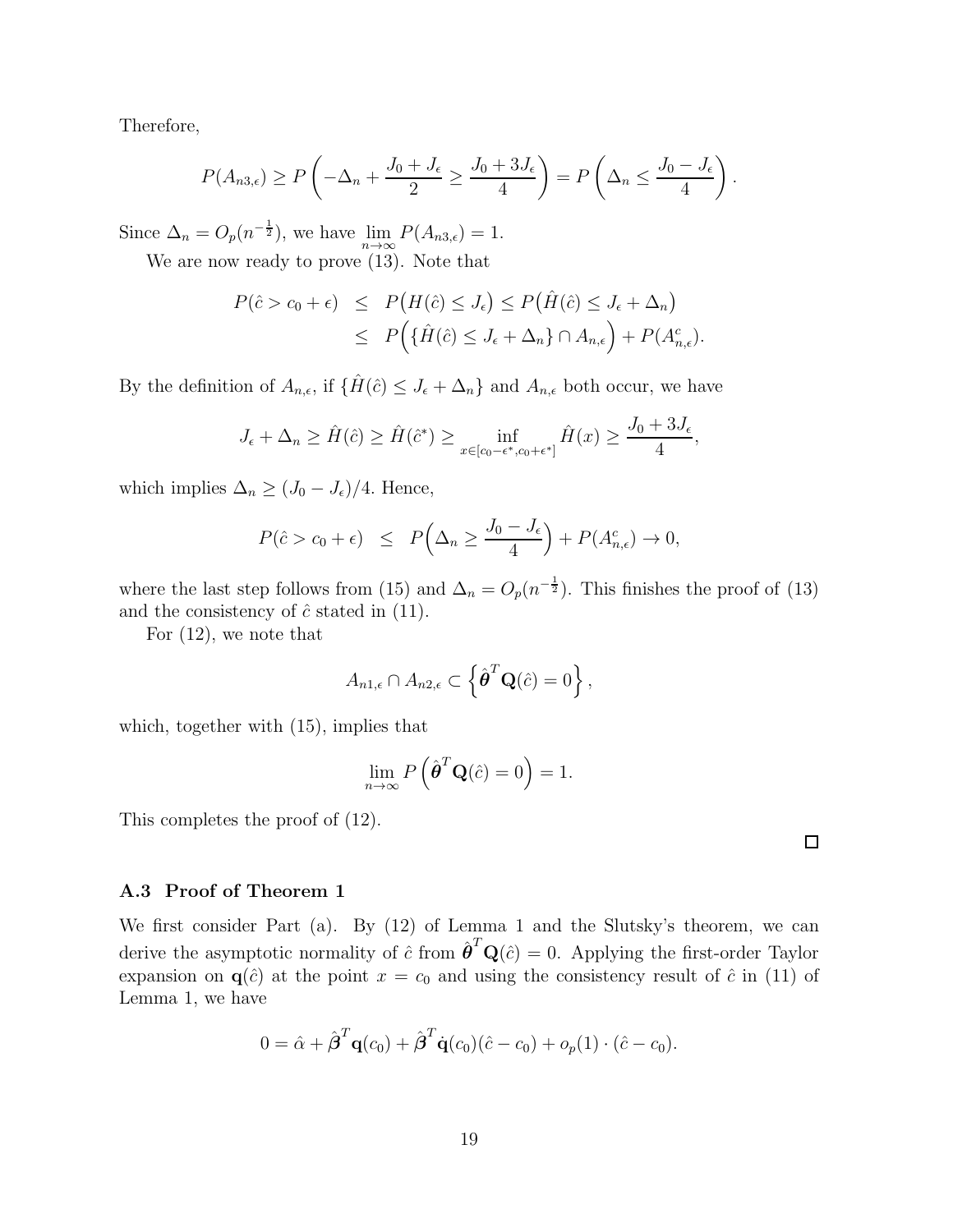By Theorem 1 of [Cai & Chen \(2018](#page-21-9)), we have

$$
\sqrt{n}(\hat{\boldsymbol{\theta}} - \boldsymbol{\theta}_0) \rightarrow \mathcal{N}(0, \boldsymbol{S}^{-1} \boldsymbol{V} \boldsymbol{S}^{-1})
$$
\n(16)

in distribution as  $n \to \infty$ . This together with the fact  $\boldsymbol{\theta}_0^T \mathbf{Q}(c_0) = 0$  implies that

$$
\sqrt{n}(\hat{c} - c_0) = -\frac{\mathbf{Q}^T(c_0)}{\boldsymbol{\beta}_0^T \dot{\mathbf{q}}(c_0)} \left\{ \sqrt{n}(\hat{\boldsymbol{\theta}} - \boldsymbol{\theta}_0) \right\} + o_p(1) \rightarrow \mathrm{N}(0, \sigma_c^2)
$$

in distribution as  $n \to \infty$ , where  $\sigma_c^2$  is defined in [\(9\)](#page-5-0).

We next consider Part (b). Recall that

$$
\hat{J} - J_0 = \{\hat{F}_0(\hat{c}) - \hat{F}_1(\hat{c})\} - \{F_0(c_0) - F_1(c_0)\}.
$$

Let

$$
M_{n0} = \hat{F}_0(c_0) - F_0(c_0), \quad M_{n1} = \hat{F}_1(c_0) - F_1(c_0),
$$
  
\n
$$
e_{n0} = \{\hat{F}_0(\hat{c}) - \hat{F}_0(c)\} - \{F_0(\hat{c}) - F_0(c_0)\},
$$
  
\n
$$
e_{n1} = \{\hat{F}_1(\hat{c}) - \hat{F}_1(c)\} - \{F_1(\hat{c}) - F_1(c_0)\},
$$
  
\n
$$
e_{n2} = \{F_0(\hat{c}) - F_1(\hat{c})\} - \{F_0(c_0) - F_1(c_0)\}.
$$

It can be shown that

$$
\hat{J} - J_0 = M_{n0} - M_{n1} + e_{n0} + e_{n1} + e_{n2}.
$$
\n(17)

One of the key technical arguments is to show that  $e_{n0}$ ,  $e_{n1}$ , and  $e_{n2}$  are all of order  $o_p(n^{-1/2})$ .

By Lemma 4 of [Cai & Chen \(2018](#page-21-9)), we have for any  $b > 0$ ,

<span id="page-19-0"></span>
$$
\sup_{x:|x-c_0|< bn^{-1/2}} |\{\hat{F}_0(x) - \hat{F}_0(c_0)\} - \{F_0(x) - F_0(c_0)\}|
$$
\n
$$
= O_p(n^{-3/4}(\log(n))^{1/2}) = o_p(n^{-1/2}).
$$
\n(18)

The result in Part (a) implies that  $\hat{c} - c_0 = O_p(n^{-1/2})$ , which, together with [\(18\)](#page-19-0), leads to  $e_{n0} = o_p(n^{-1/2})$ . Similarly, we also have  $e_{n1} = o_p(n^{-1/2})$ . By the second order Taylor expansion and Condition A2, we have  $e_{n2} = o_p(n^{-1/2})$ . It follows that

$$
\sqrt{n}\left(\hat{J} - J_0\right) = \sqrt{n}(M_{n0} - M_{n1}) + o_p(1). \tag{19}
$$

Applying Theorem 2 of [Cai & Chen \(2018\)](#page-21-9), we have

$$
\sqrt{n}\left(\begin{array}{c} M_{n0} \\ M_{n1} \end{array}\right) = \sqrt{n}\left(\begin{array}{c} \hat{F}_0(c_0) - F_0(c_0) \\ \hat{F}_1(c_0) - F_1(c_0) \end{array}\right) \to \mathcal{N}\left(\mathbf{0}, \begin{pmatrix} \sigma_{00}^2 & \sigma_{01}^2 \\ \sigma_{01}^2 & \sigma_{11}^2 \end{pmatrix}\right) \tag{20}
$$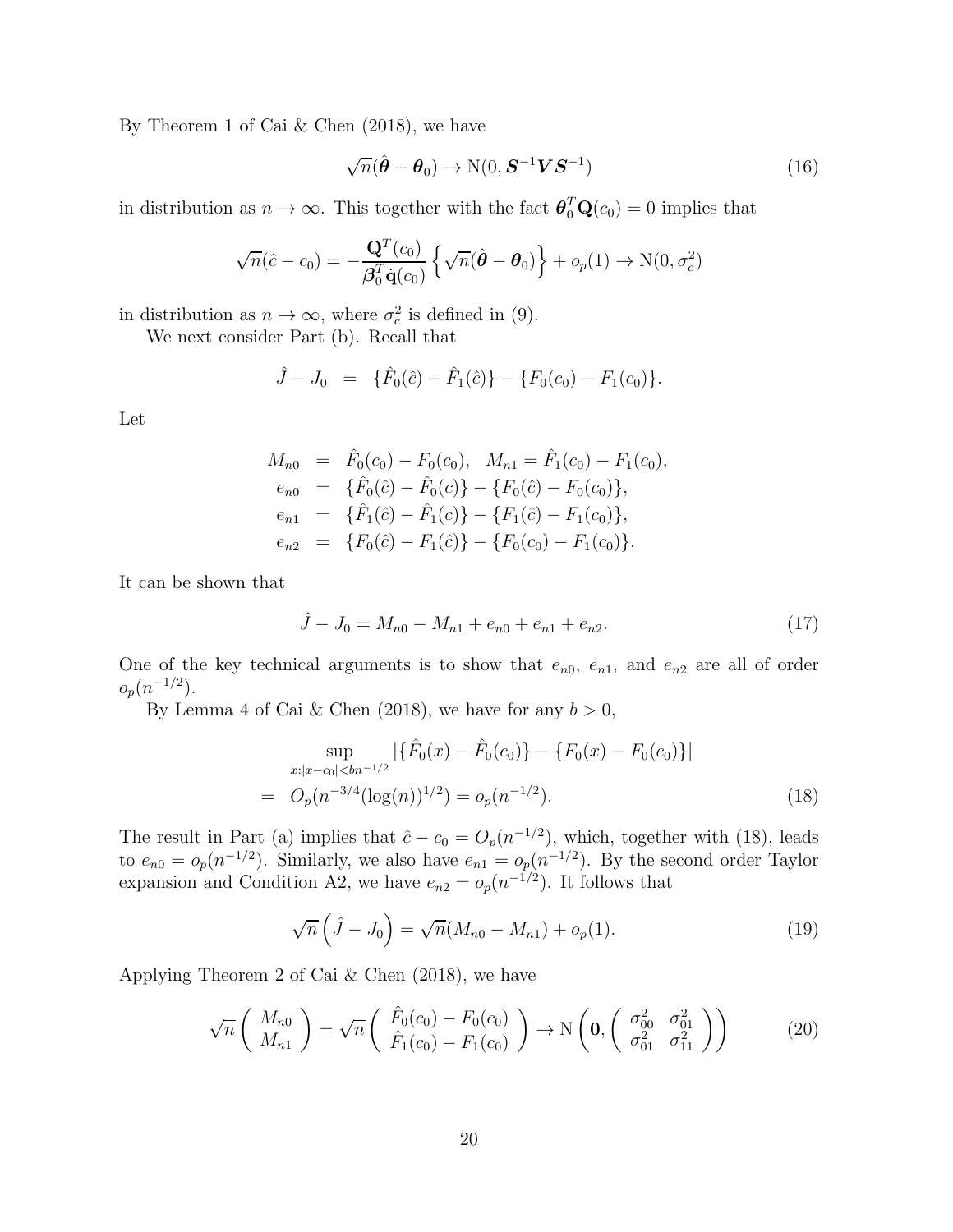in distribution as  $n \to \infty$ , where

$$
\sigma_{00}^{2} = (1+\rho)\{F_{0}(c_{0}) - F_{0}^{2}(c_{0})\}\n-\rho(1+\rho)\left\{A_{0}(c_{0}) - \left(\begin{array}{c} A_{0}(c_{0}) \\ A_{1}(c_{0}) \end{array}\right)^{T} A^{-1} \left(\begin{array}{c} A_{0}(c_{0}) \\ A_{1}(c_{0}) \end{array}\right)\right\},\n\sigma_{01}^{2} = (1+\rho)\left\{A_{0}(c_{0}) - \left(\begin{array}{c} A_{0}(c_{0}) \\ A_{1}(c_{0}) \end{array}\right)^{T} A^{-1} \left(\begin{array}{c} A_{0}(c_{0}) \\ A_{1}(c_{0}) \end{array}\right)\right\},\n\sigma_{11}^{2} = \frac{1+\rho}{\rho}\left\{F_{1}(c_{0}) - F_{1}^{2}(c)\right\}\n-\frac{1+\rho}{\rho}\left\{A_{0}(c_{0}) - \left(\begin{array}{c} A_{0}(c_{0}) \\ A_{1}(c_{0}) \end{array}\right)^{T} A^{-1} \left(\begin{array}{c} A_{0}(c_{0}) \\ A_{1}(c_{0}) \end{array}\right)\right\}.
$$

It immediately follows that, as  $n \to \infty$ ,

$$
\sqrt{n}\left(M_{n0} - M_{n1}\right) \to \mathcal{N}(0, \sigma_J^2)
$$

in distribution, where  $\sigma_j^2$  is defined in [\(10\)](#page-5-1). Recall that  $\sqrt{n}(\hat{J}_r - J_0) = \sqrt{n} (M_{n0} - M_{n1}) +$  $o_p(1)$ . By the Slusky's theorem, we have

$$
\sqrt{n}(\hat{J}-J_0)\to \mathcal{N}(0,\sigma^2_J)
$$

in distribution as  $n \to \infty$ . This completes the proof of the theorem.

#### References

- <span id="page-20-3"></span>Alonzo, T. A. & Pepe, M. S. (2002). Distribution-free ROC analysis using binary regression techniques. *Biostatistics*, 3, 421–432.
- <span id="page-20-4"></span>Anderson, J. A. (1979). Multivariate logistic compounds. Biometrika, 66,17–26.
- <span id="page-20-6"></span>Andrews, D. F. & Herzberg, A. M. (2012). Data: A Collection of Problems from Many Fields for the Student and Research Worker. Springer, New York.
- <span id="page-20-1"></span>Bantis, L. E., Yan, Q., Tsimikas, J. V. & Feng, Z. (2017). Construction of confidence intervals for the maximum of the Youden index and the corresponding cutoff point of a continuous biomarker. Statistics in Medicine, 36, 3830–3843.
- <span id="page-20-2"></span>Bantis, L. E., Nakas, C. T. & Reiser, B. (2019). Estimation of smooth ROC curves for biomarkers with limits of detection. Biomerical Journal, 61, 138–156.
- <span id="page-20-0"></span>Box, G. E. P. & Cox, D. R. (1964). An analysis of transformations. Journal of the Royal Statistical Society, Series B, 26, 211–252.
- <span id="page-20-5"></span>Chen, J. & Liu, Y. (2013). Quantile and quantile-function estimations under density ratio model. The Annals of Statistics, 41, 1669–1692.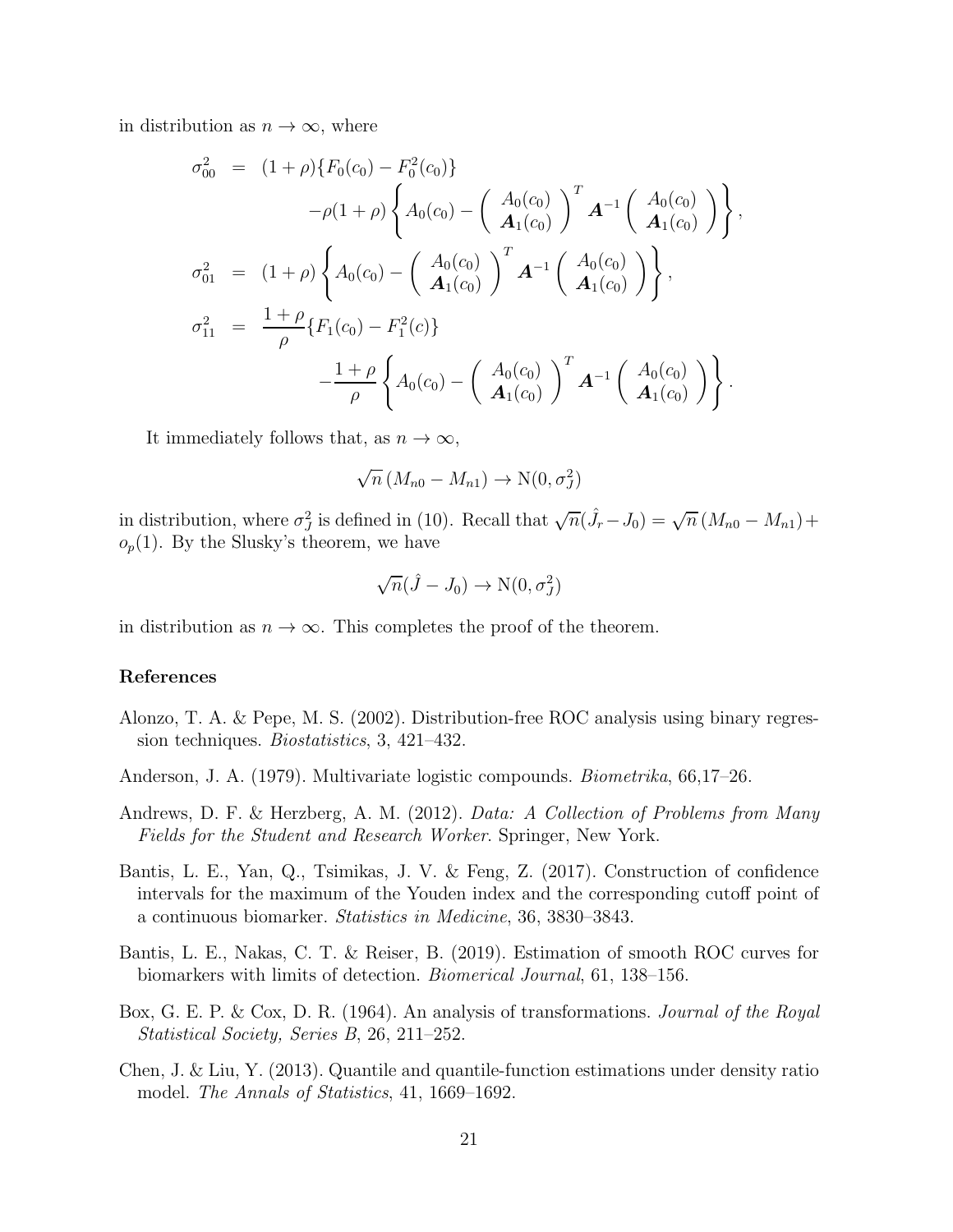- <span id="page-21-2"></span>Chen, B., Li, P., Qin, J. & Yu, T. (2016). Using a monotonic density ratio model to find the asymptotically optimal combination of multiple diagnostic tests. Journal of the American Statistical Association, 111, 861–874.
- <span id="page-21-7"></span>Cai, S., Chen, J. & Zidek, J. V. (2017). Hypothesis testing in the presence of multiple samples under density ratio models. Statistica Sinica, 27, 761–783.
- <span id="page-21-9"></span>Cai, S. & Chen, J. (2018). Empirical likelihood inference for multiple censored samples. The Canadian Journal of Statistics, 46, 212–232.
- Fokianos, K., Kedem, B., Qin, J. & Short, D. A. (2001). A semiparametric approach to the one-way layout. Technometrics, 43, 56–65.
- <span id="page-21-3"></span>Fluss, R., Faraggi, D. & Reiser, B. (2005). Estimation of the Youden index and its associated cutoff point. Biometrical Journal, 47, 458–472.
- Fokianos, K. (2007). Density ratio model selection. Journal of Statistical Computation and Simulation, 77, 805–819.
- <span id="page-21-4"></span>Hsieh, F. & Turnbull, B. W. (1996). Nonparametric methods for evaluating diagnostic tests. Statistica Sinica, 6, 47–62.
- <span id="page-21-6"></span>Jiang, S. & Tu, D. (2012). Inference on the probability  $P(T_1 < T_2)$  as a measurement of treatment effect under a density ratio model and random censoring. Computational Statistics & Data Analysis, 56, 1069–1078.
- Kay, R. & Little, S. (1987). Transformations of the explanatory variables in the logistic regression model for binary data. Biometrika, 74, 495–501.
- <span id="page-21-1"></span>Krzanowski, W. J. & Hand, D. J. (2009). ROC Curves for Continuous Data. Chapman & Hall/CRC, London.
- <span id="page-21-8"></span>Owen, A. B. (2001). Empirical Likelihood. Chapman & Hall/CRC, Boca Raton.
- <span id="page-21-5"></span>Pepe, M. S. (2000). An interpretation for the ROC curve and inference using GLM procedures. Biometrics, 56, 352–359.
- <span id="page-21-0"></span>Pepe, M. S. (2003). The Statistical Evaluation of Medical Tests for Classification and Prediction. Oxford University Press, Oxford.
- <span id="page-21-10"></span>Percy, M. E., Andrews, D. F. & Thompson, M. W. (1982). Duchenne muscular dystrophy carrier detection using logistic discrimination: serum creatine kinase, hemopexin, pyruvate kinase, and lactate dehydrogenase in combination. American Journal of Medical Genetics, 13, 27–38.
- Perkins, N. J. & Schisterman, E. F. (2005). The Youden index and the optimal cut-point corrected for measurement error. Biometrical Journal, 47, 428–441.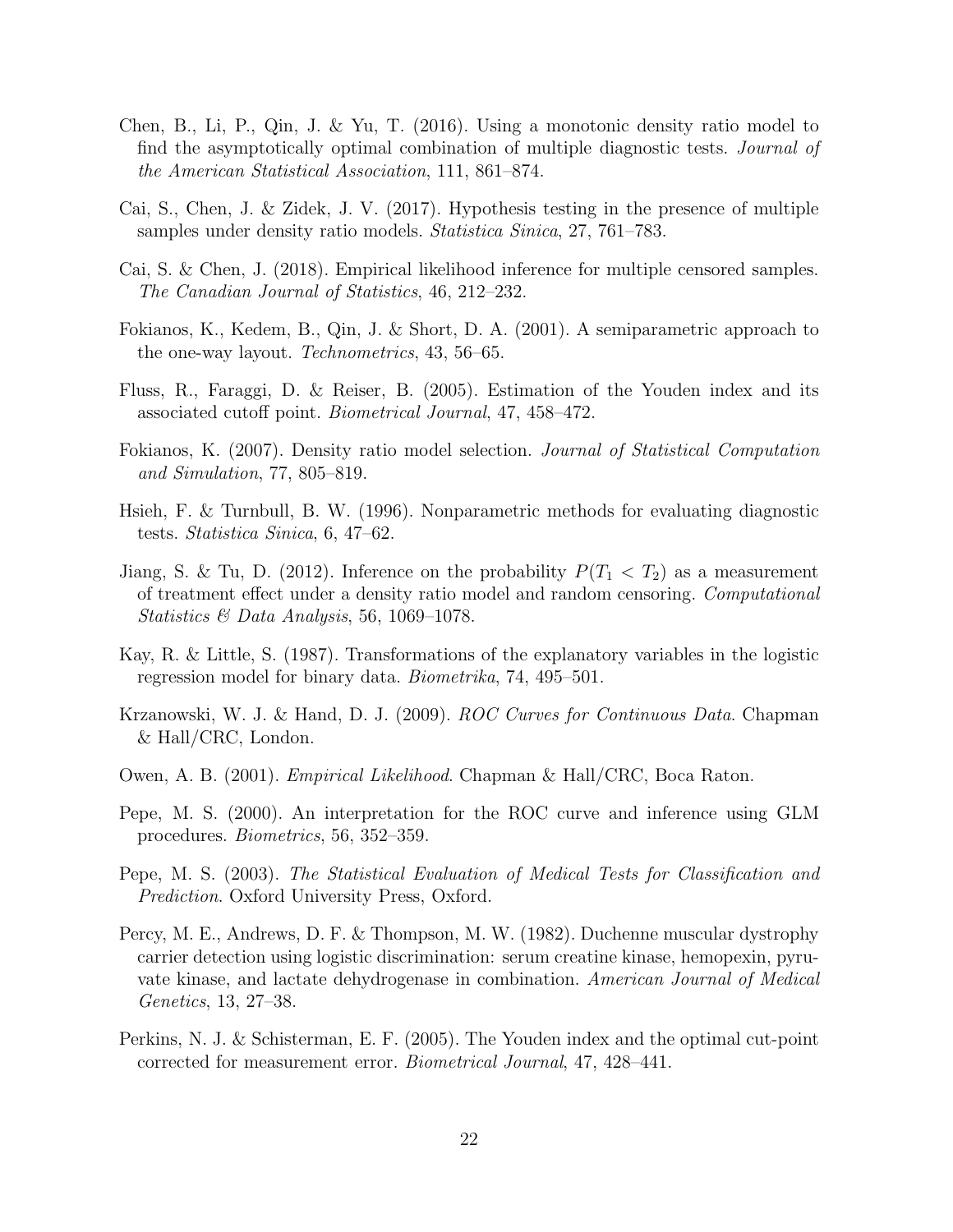- Perkins, N. J., Schisterman, E. F. & Vexler, A. (2007). Receiver operating characteristic curve inference from a sample with a limit of detection. American Journal of Epidemiology, 165, 325–333.
- <span id="page-22-6"></span>Qin, G. & Zhou, X.-H. (2006). Empirical likelihood inference for the area under the ROC curve. Biometrics, 62, 613–622.
- <span id="page-22-4"></span>Qin, J. & Zhang, B. (1997). A goodness-of-fit test for logistic regression models based on case-control data. Biometrika, 84, 609–618.
- Qin, J. (1998). Inferences for case-control and semiparametric two-sample density ratio models. Biometrika, 85, 619–630.
- <span id="page-22-3"></span>Qin, J. & Zhang, B. (2003). Using logistic regression procedures for estimating receiver operating characteristic curves. Biometrika, 90, 585–596.
- <span id="page-22-2"></span>Ruopp, M. D., Perkins, N. J., Whitcomb, B. W. & Schisterman, E. F. (2008). Youden index and optimal cut-point estimated from observations affected by a lower limit of detection. Biometrical Journal, 50, 419–430.
- <span id="page-22-0"></span>Shan, G. (2015). Improved confidence intervals for the Youden index. PloS one, 10, 73–81.
- Schisterman, E. F., Perkins, N. J., Liu, A. & Bondell, H. (2005). Optimal cut-point and its corresponding Youden index to discriminate individuals using pooled blood samples. Epidemiology, 16, 73–81.
- <span id="page-22-1"></span>Schisterman, E. F. & Perkins, N. (2007). Confidence intervals for the Youden index and corresponding optimal cut-point. Communications in Statistics-Simulation and Computation, 36, 549–563.
- <span id="page-22-5"></span>Wan, S. & Zhang, B. (2007). Smooth semiparametric receiver operating characteristic curves for continuous diagnostic tests. Statistics in Medicine, 26, 2565–2586.
- <span id="page-22-7"></span>Wan, S. & Zhang, B. (2008). Comparing correlated ROC curves for continuous diagnostic tests under density ratio models. Computational Statistics  $\mathscr{C}$  Data Analysis, 53, 233– 245.
- <span id="page-22-10"></span>Wang, C. (2017). Empirical Likelihood and Bootstrap Inference with Constraints. PhD thesis, University of Waterloo.
- <span id="page-22-8"></span>Wang, C., Marriott, P. & Li, P. (2017). Testing homogeneity for multiple nonnegative distributions with excess zero observations. Computational Statistics  $\mathcal{B}$  Data Analysis, 114, 146–157.
- <span id="page-22-9"></span>Wang, C., Marriott, P. & Li, P. (2018). Semiparametric inference on the means of multiple nonnegative distributions with excess zero observations. Journal of Multivariate Analysis, 166, 182–197.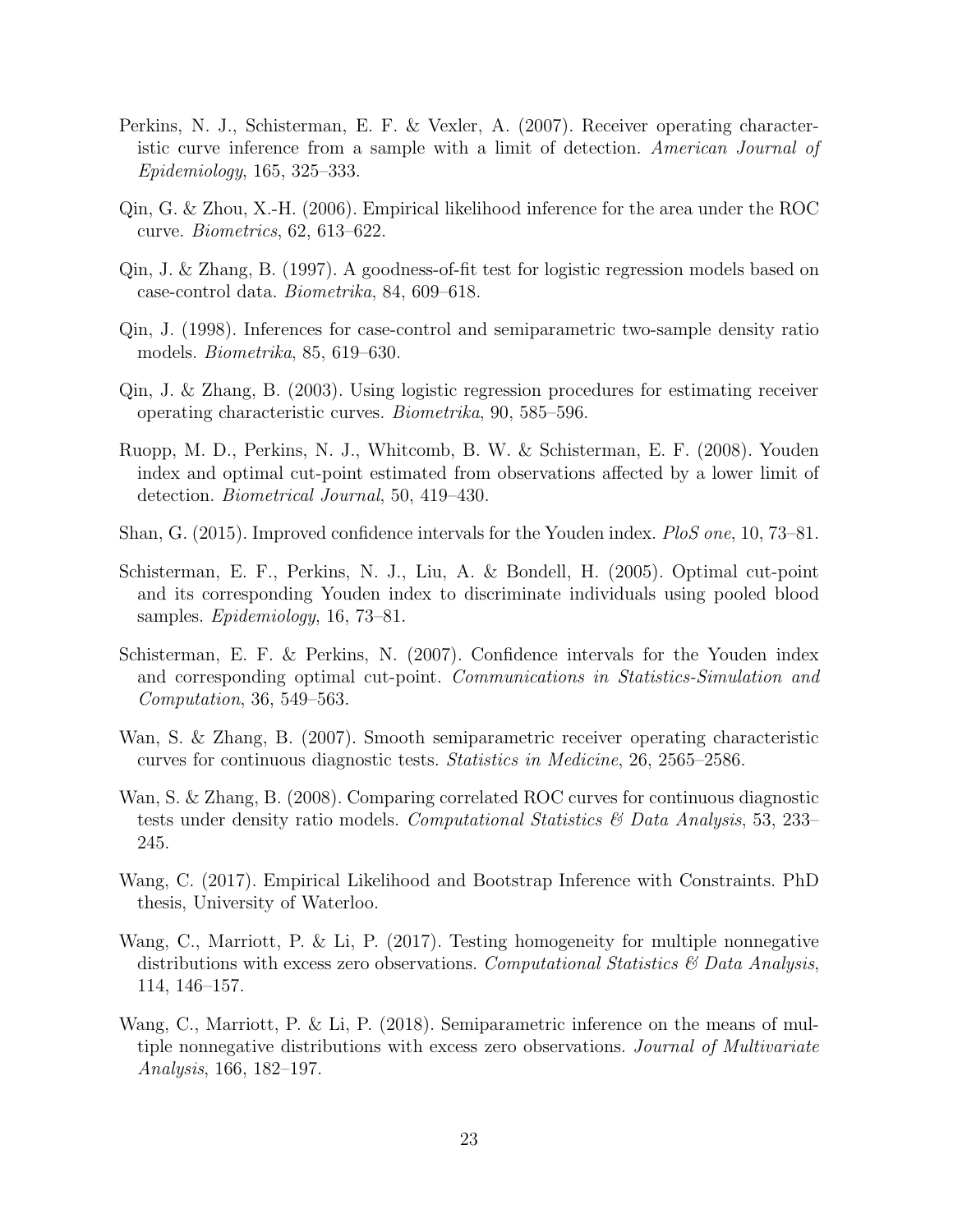- <span id="page-23-5"></span>Wang, D., Tian, L. & Zhao, Y. (2017). Smoothed empirical likelihood for the Youden index. Computational Statistics  $\mathcal{O}(Data Analysis, 115, 1-10)$ .
- <span id="page-23-8"></span>Wang, S. & Zhang, B. (2014). Semiparametric empirical likelihood confidence intervals for AUC under a density ratio model. Computational Statistics & Data Analysis, 70, 101–115.
- <span id="page-23-4"></span>Yin, J. & Tian, L. (2014a). Joint inference about sensitivity and specificity at the optimal cut-off point associated with Youden index. Computational Statistics  $\mathcal{C}$  Data Analysis, 77, 1–13.
- <span id="page-23-10"></span>Yin, J. & Tian, L. (2014b). Optimal linear combinations of multiple diagnostic biomarkers based on Youden index. Statistics in Medicine, 33, 1426–1440.
- <span id="page-23-2"></span>Youden, W. J. (1950). Index for rating diagnostic tests. *Cancer*, 3, 32–35.
- <span id="page-23-7"></span>Zhang, B. (2006). A semiparametric hypothesis testing procedure for the ROC curve area under a density ratio model. Computational Statistics  $\mathcal{B}$  Data Analysis, 50, 1855–1876.
- <span id="page-23-9"></span>Zhang, D. & Zhang, B. (2014). Semiparametric empirical likelihood confidence intervals for the difference of areas under two correlated ROC curves under density ratio model. Biometrical Journal, 56, 678–696.
- <span id="page-23-0"></span>Zhou, X.-H. & Mcclish, D. K. (2002). Statistical Methods in Diagnostic Medicine. John Wiley & Sons, New York.
- <span id="page-23-3"></span>Zhou, H & Qin, G. (2012). New nonparametric confidence intervals for the Youden index. Journal of Biopharmaceutical Statistics, 22, 1244–1257.
- <span id="page-23-6"></span>Zhuang, W., Hu, B. & Chen, J. (2019). Semiparametric inference for the dominance index under the density ratio model. Biometrika, 106, 229–241.
- <span id="page-23-1"></span>Zou, K. H., Liu, A., Bandos, A. I., Ohno-Machado, L. & Rockette, H. E. (2011). Statistical Evaluation of Diagnostic Performance: Topics in ROC Analysis. CRC Press, Boca Raton.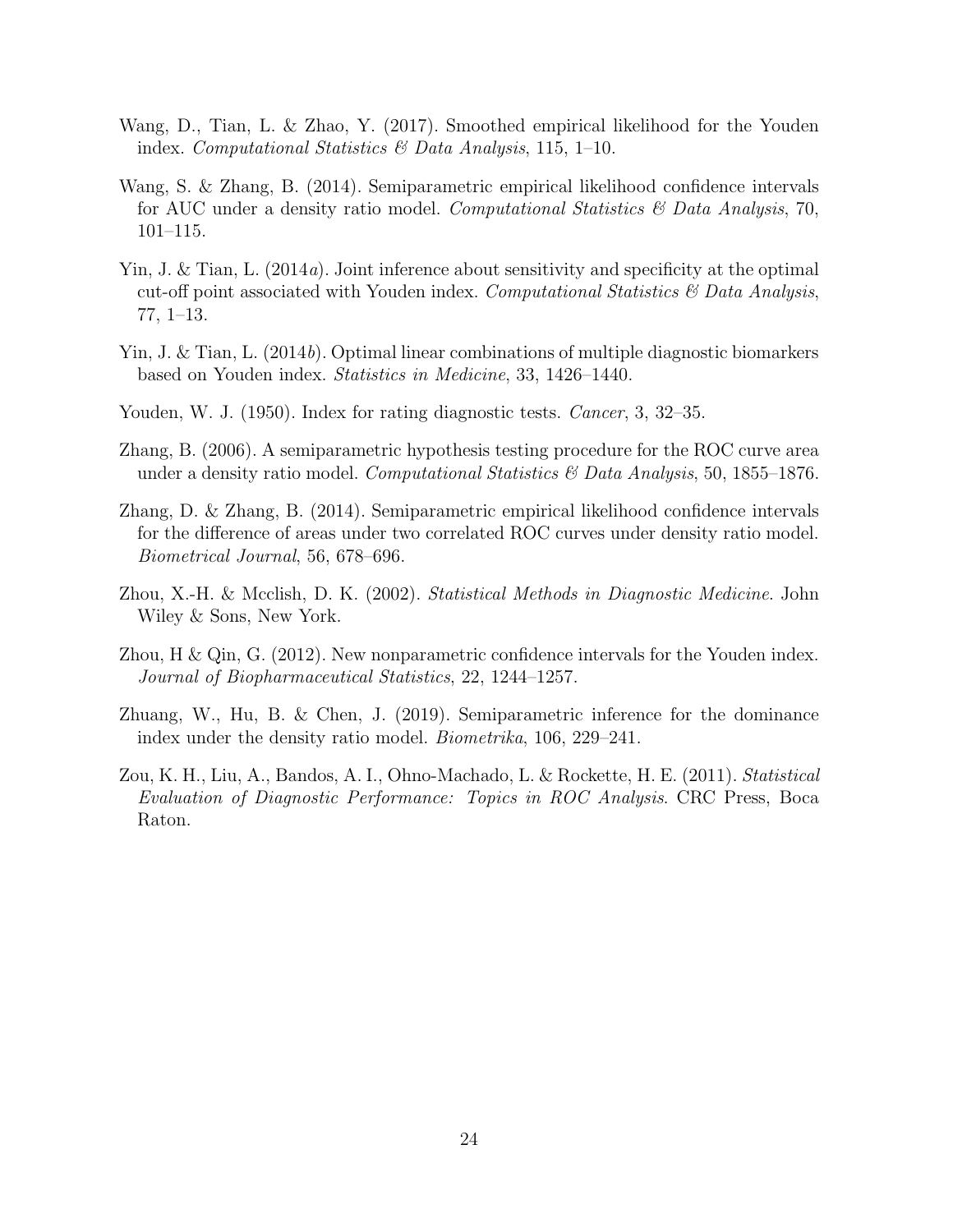# Supplementary Material for "Semiparametric Inference of the Youden Index and the Optimal Cutoff Point under Density Ratio Models"

Section S1 presents more details about the simulation settings. Section S2 presents additional results for the gamma distributional setting in Section 3.1 of the main paper with the lower limit of detection (LLOD) equal to the 30% quantile of the population  $F_0$ . Section S3 presents the results for the lognormal distributional setting.

## S1. Simulation Settings

Recall that in the main paper, we consider the following two distributional settings in the simulation studies:

- (1)  $f_0 \sim \text{Gamma}(2, 0.5)$  and  $f_1 \sim \text{Gamma}(2, \eta)$ ;
- (2)  $f_0 \sim \text{LN}(2.5, 0.09)$  and  $f_1 \sim \text{LN}(\mu, 0.25)$ .

<span id="page-24-0"></span>For each distributional setting, we choose four values of  $\eta$  or  $\mu$  such that the corresponding Youden indexes equal 0.2, 0.4, 0.6, and 0.8. Table [11](#page-24-0) provides the exact values of  $\eta$  or  $\mu$ and the optimal cutoff points c along with  $F_0(c)$  and  $F_1(c)$ .

| Distribution | .Т   | $\eta/\mu$ | C     | $F_0(c)$ | (c       |
|--------------|------|------------|-------|----------|----------|
|              | 0.20 | 0.34       | 4.79  | 0.69     | 0.49     |
| Gamma        | 0.40 | 0.23       | 5.75  | 0.78     | 0.38     |
|              | 0.60 | 0.14       | 7.02  | 0.86     | 0.26     |
|              | 0.80 | 0.07       | 9.04  | 0.94     | 0.14     |
|              | 0.2  | 2.62       | 16.92 | 0.86     | 0.66     |
|              | 0.40 | 2.87       | 16.54 | 0.85     | 0.45     |
| Lognormal    | 0.60 | 3.14       | 17.30 | 0.88     | 0.28     |
|              | 0.80 | $3.501\,$  | 19.12 | $0.93\,$ | $0.13\,$ |

Table 11: Parameter values in simulation studies

<span id="page-24-1"></span>For each scenario, in addition to the case that there is no LLOD, we also consider two cases with fixed and finite LLODs, which are equal to 15% quantile of  $F_0$  and 30% quantile of  $F_0$ , respectively. The exact values of the LLODs are given in Table [12.](#page-24-1)

Table 12: The exact values of finite and finite LLODs

|           | Distribution 15% quantile of $F_0$ 30% quantile of $F_0$ |       |
|-----------|----------------------------------------------------------|-------|
| Gamma     | 1.37                                                     | 2.19  |
| Lognormal | 8.93                                                     | 10.41 |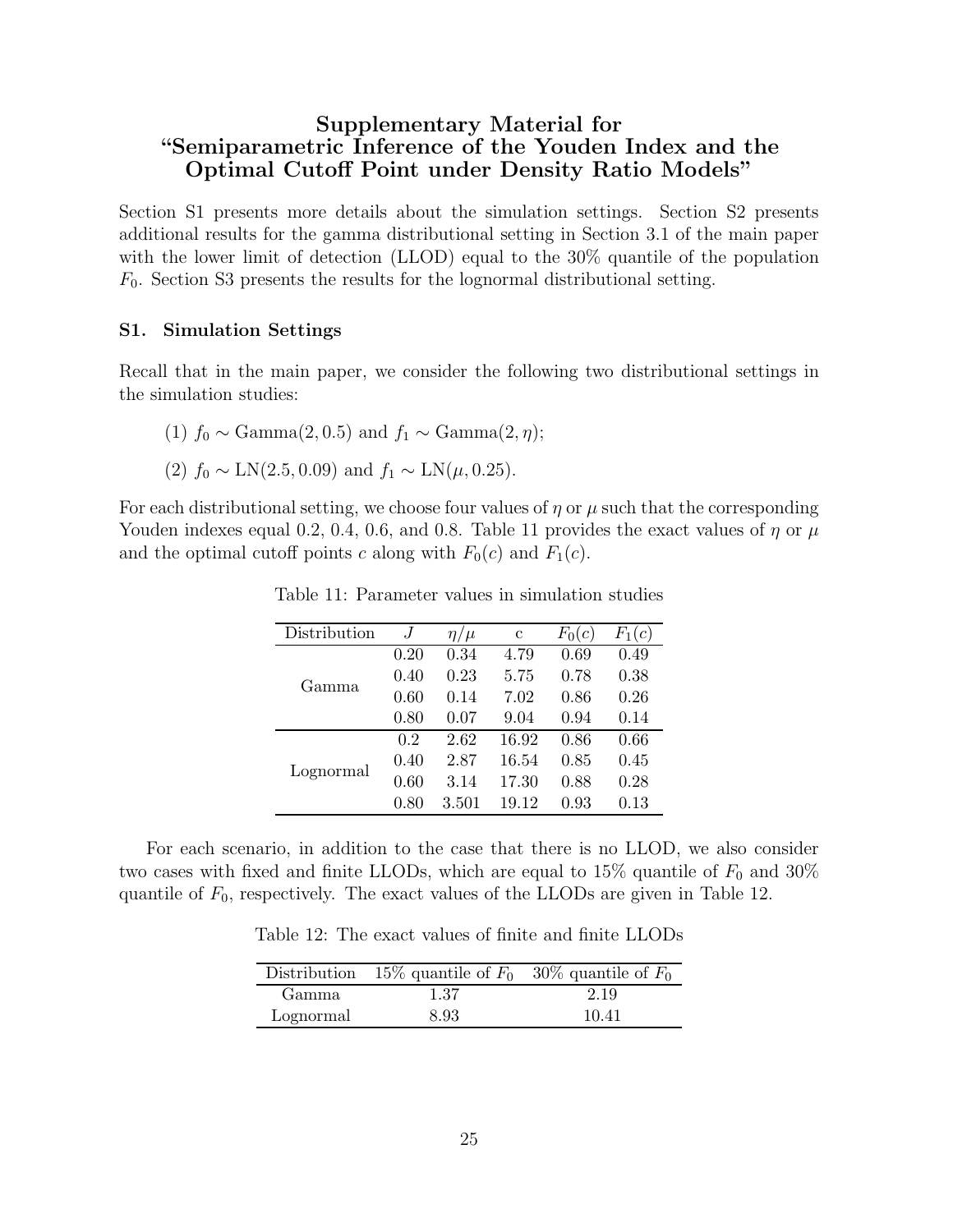# S2. Additional Simulation For Gamma Distributional Setting

Tables [13](#page-25-0)[–14](#page-26-0) compare the relative biases (RBs) and mean squared errors (MSEs) of point estimators of  $(J, c)$  under gamma setting when the LLOD equals 30% quantile of  $F_0$ . Tables [15](#page-26-1)[–16](#page-27-0) present the coverage probabilities (CPs) and average lengths (ALs) of the confidence intervals (CIs) of  $(J, c)$  under the same setting. The general trend for comparing our proposed method and all candidate methods is similar to the case when the LLOD is equal to the 15% quantile of  $F_0$ . Hence, we omit the comparison results here.

|     | $(n_0,n_1)$    |         | (50, 50)   |         | (100, 100) |         | (200, 200) |         | (50, 150)  |         | (150, 50)  |
|-----|----------------|---------|------------|---------|------------|---------|------------|---------|------------|---------|------------|
| J   |                | RB      | <b>MSE</b> | RB      | <b>MSE</b> | RB      | <b>MSE</b> | RB      | <b>MSE</b> | RB      | <b>MSE</b> |
|     | $\hat{J}$      | 8.62    | 0.64       | 3.78    | 0.31       | 1.71    | 0.14       | 6.89    | 0.41       | 4.69    | 0.41       |
| 0.2 | $\hat{J}_B$    | 10.52   | 0.65       | 5.12    | 0.32       | 2.94    | 0.16       | 8.24    | 0.42       | 6.35    | 0.43       |
|     | $\hat{J}_G$    | 5.85    | 0.80       | 0.77    | 0.40       | $-2.84$ | 0.20       | 4.31    | 0.53       | 0.83    | 0.57       |
|     | $\hat{J}_E$    | 39.99   | 1.29       | 26.6    | 0.64       | 17.72   | 0.30       | 32.97   | 0.86       | 32.52   | 0.89       |
|     | $\overline{J}$ | 3.16    | 0.58       | 1.36    | 0.30       | 0.62    | 0.13       | 2.25    | 0.37       | 1.55    | 0.40       |
| 0.4 | $\hat{J}_B$    | 5.06    | 0.59       | 2.57    | 0.29       | 1.67    | 0.14       | 3.74    | 0.37       | 3.01    | 0.41       |
|     | $\tilde{j_G}$  | $-0.34$ | 0.73       | $-2.06$ | 0.38       | $-3.18$ | 0.19       | $-1.13$ | 0.47       | $-2.07$ | 0.53       |
|     | $\hat{J}_E$    | 16.42   | 1.06       | 10.62   | 0.53       | 6.78    | 0.24       | 13.36   | 0.68       | 12.57   | 0.74       |
|     | $\hat{J}$      | 1.81    | 0.46       | 0.66    | 0.24       | 0.33    | 0.11       | 1.11    | 0.28       | 0.89    | 0.35       |
| 0.6 | $\hat{J}_B$    | 3.14    | 0.44       | 1.64    | 0.23       | 1.11    | 0.11       | 2.16    | 0.27       | 2.03    | 0.33       |
|     | $\hat{J}_G$    | $-1.12$ | 0.56       | $-1.91$ | 0.30       | $-2.42$ | 0.15       | $-1.72$ | 0.37       | $-1.90$ | 0.42       |
|     | $\hat{J}_E$    | 8.89    | 0.76       | 5.38    | 0.37       | 3.70    | 0.19       | 7.14    | 0.48       | 6.73    | 0.56       |
|     | $\widehat{J}$  | 1.15    | 0.27       | 0.42    | 0.14       | 0.17    | 0.07       | 0.62    | 0.14       | 0.64    | 0.21       |
| 0.8 | $\hat{J}_B$    | 1.55    | 0.22       | 0.78    | 0.12       | 0.53    | 0.05       | 0.98    | 0.13       | 1.00    | 0.17       |
|     | $\hat{J}_G$    | $-1.17$ | 0.36       | $-1.27$ | 0.18       | $-1.50$ | 0.10       | $-1.46$ | 0.22       | $-1.21$ | 0.27       |
|     | $\hat{J}_E$    | 4.51    | 0.39       | 2.86    | 0.20       | 1.94    | 0.10       | 3.73    | 0.24       | 3.52    | 0.30       |

<span id="page-25-0"></span>Table 13: RB  $(\%)$  and MSE  $(\times 100)$  for point estimators of J when the LLOD equals 30\% quantile of  $F_0$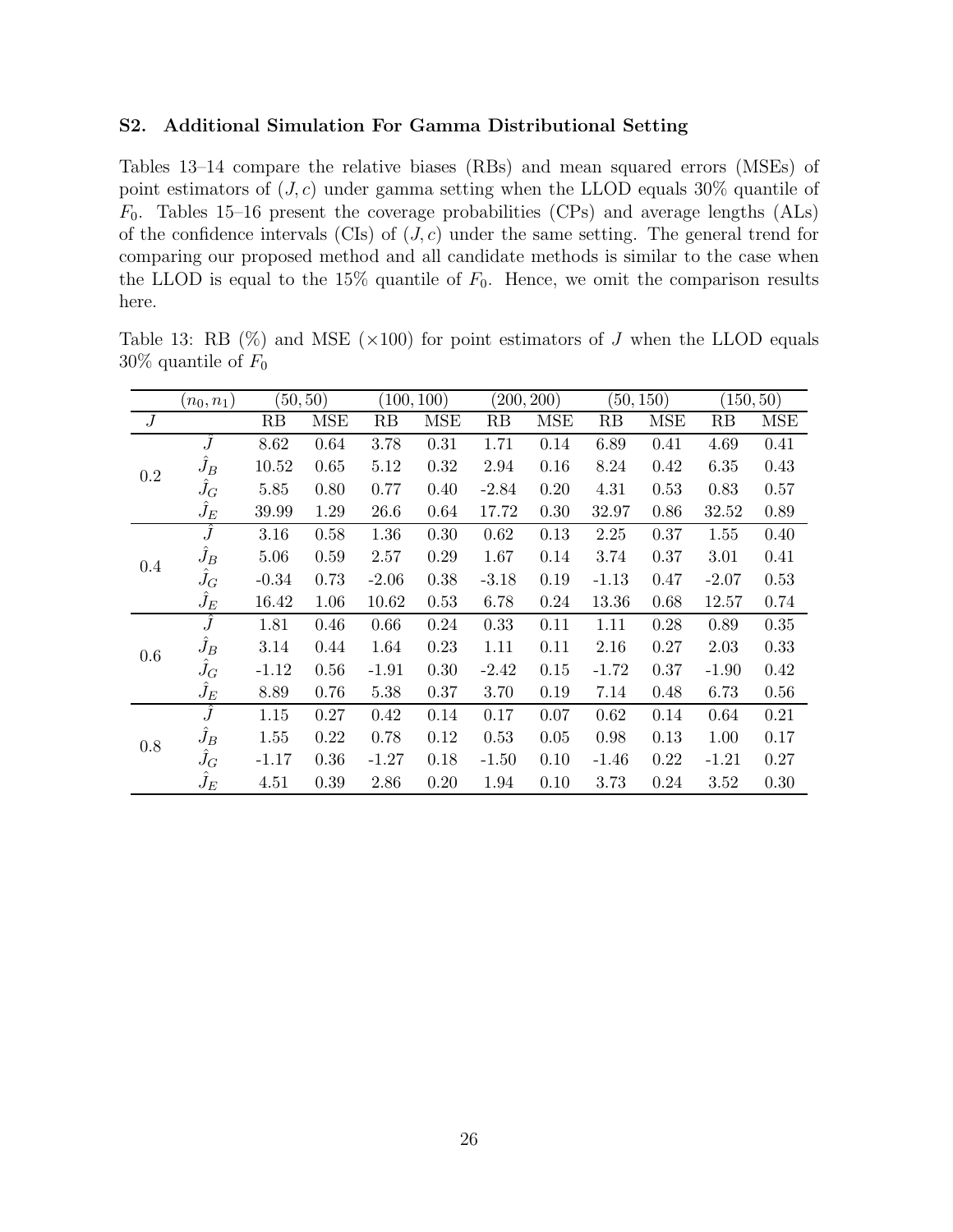|     | $(n_0,n_1)$ |         | (50, 50)   |         | (100, 100) |         | (200, 200) |         | (50, 150)  |         | (150, 50)  |
|-----|-------------|---------|------------|---------|------------|---------|------------|---------|------------|---------|------------|
| J   |             | RB      | <b>MSE</b> | RB      | <b>MSE</b> | RB      | <b>MSE</b> | RB      | <b>MSE</b> | RB      | <b>MSE</b> |
|     | $\hat{c}$   | 1.72    | 166.59     | $-0.14$ | 76.36      | $-1.11$ | 25.61      | $-0.17$ | 100.80     | 0.16    | 99.95      |
| 0.2 | $\hat{c}_B$ | 1.22    | 120.35     | 1.62    | 64.03      | 0.53    | 30.39      | 1.06    | 84.80      | 1.17    | 83.72      |
|     | $\hat{c}_G$ | 18.38   | 241.37     | 20.51   | 170.02     | 19.84   | 126.64     | 19.37   | 187.87     | 22.02   | 267.68     |
|     | $\hat{c}_E$ | 0.21    | 246.68     | 0.65    | 169.08     | $-0.76$ | 116.80     | $-0.59$ | 204.52     | 2.51    | 215.93     |
|     | $\hat{c}$   | $-1.39$ | 40.03      | $-0.42$ | 18.20      | $-0.11$ | 7.98       | $-1.23$ | 25.73      | $-0.24$ | 25.09      |
|     | $\hat{c}_B$ | 0.14    | 56.14      | 0.33    | 29.60      | 0.10    | 13.84      | $-0.47$ | 38.37      | 0.81    | 35.86      |
| 0.4 | $\hat{c}_G$ | 11.39   | 121.93     | 14.37   | 109.64     | 14.58   | 91.16      | 13.27   | 108.65     | 14.72   | 115.49     |
|     | $\hat{c}_E$ | $-2.89$ | 160.26     | $-0.23$ | 126.83     | $-0.45$ | 75.26      | $-2.65$ | 149.91     | 1.53    | 156.36     |
|     | $\hat{c}$   | $-0.59$ | 35.72      | $-0.27$ | 17.64      | $-0.04$ | 8.36       | $-0.81$ | 24.8       | $-0.01$ | 22.01      |
| 0.6 | $\hat{c}_B$ | $-0.32$ | 51.67      | $-0.27$ | 26.14      | $-0.20$ | 12.4       | $-1.09$ | 33.34      | 0.40    | 30.83      |
|     | $\hat{c}_G$ | 6.94    | 123.88     | 9.08    | 90.88      | 10.55   | 78.96      | 8.81    | 93.44      | 9.86    | 98.53      |
|     | $\hat{c}_E$ | $-2.29$ | 161.37     | $-0.67$ | 118.08     | 0.20    | 74.7       | $-2.40$ | 147.73     | 1.22    | 146.64     |
|     | $\hat{c}$   | $-0.52$ | 72.34      | $-0.34$ | 36.15      | 0.01    | 17.71      | $-0.95$ | 53.74      | 0.17    | 41.95      |
| 0.8 | $\hat{c}_B$ | $-0.33$ | 69.75      | $-0.29$ | 34.76      | $-0.04$ | 16.50      | $-1.12$ | 49.95      | 0.50    | 39.56      |
|     | $\hat{c}_G$ | 1.13    | 200.79     | 4.49    | 108.25     | 6.35    | 85.81      | 5.11    | 124.86     | 4.12    | 117.41     |
|     | $\hat{c}_E$ | $-3.18$ | 236.72     | $-1.72$ | 159.92     | $-1.25$ | 107.68     | $-4.03$ | 195.3      | 1.14    | 197.76     |

<span id="page-26-0"></span>Table 14: RB (%) and MSE ( $\times$ 100) for point estimators of c when the LLOD equals 30% quantile of  $\mathcal{F}_0$ 

<span id="page-26-1"></span>Table 15: CP (%) and AL for CIs of  $J$  when the LLOD equals 30% quantile of  $F_0$ 

|     | $(n_0,n_1)$        |      | (50, 50) |      | (100, 100) | (200, 200) |      |          | (50, 150) | (150, 50) |      |
|-----|--------------------|------|----------|------|------------|------------|------|----------|-----------|-----------|------|
| J   |                    | CP   | AL       | CP   | AL         | CP         | AL   | $\rm CP$ | AL        | $\rm CP$  | AL   |
|     | $\mathcal{I}_{J}$  | 92.1 | 0.31     | 93.6 | 0.21       | 96.0       | 0.15 | 92.8     | 0.24      | 93.7      | 0.25 |
| 0.2 | $\mathcal{I}_{JB}$ | 93.8 | 0.30     | 94.1 | 0.21       | 95.3       | 0.15 | 92.8     | 0.24      | 94.6      | 0.25 |
|     | $\mathcal{I}_{JG}$ | 93.2 | 0.33     | 95.2 | 0.24       | 95.3       | 0.17 | 93.6     | 0.27      | 94.0      | 0.27 |
|     | $\mathcal{I}_{JE}$ | 55.5 | 0.25     | 59.9 | 0.19       | 67.3       | 0.14 | 52.9     | 0.21      | 55.6      | 0.21 |
|     | $\mathcal{I}_J$    | 95.0 | 0.28     | 95.1 | 0.20       | 95.8       | 0.15 | 93.8     | 0.23      | 94.28     | 0.24 |
| 0.4 | $\mathcal{I}_{JB}$ | 95.6 | 0.29     | 93.7 | 0.20       | 95.4       | 0.14 | 92.9     | 0.22      | 94.08     | 0.24 |
|     | $\mathcal{I}_{JG}$ | 93.8 | 0.33     | 94.3 | 0.23       | 94.9       | 0.16 | 94.3     | 0.26      | 93.18     | 0.27 |
|     | $\mathcal{I}_{JE}$ | 72.1 | 0.26     | 75.0 | 0.19       | 78.8       | 0.14 | 69.2     | 0.21      | 73.22     | 0.23 |
|     | $\mathcal{I}_J$    | 95.6 | 0.26     | 94.5 | 0.18       | 95.28      | 0.13 | 94.3     | 0.20      | 93.79     | 0.22 |
| 0.6 | $\mathcal{I}_{JB}$ | 95.8 | 0.25     | 94.1 | 0.18       | 95.08      | 0.13 | 94.2     | 0.19      | 94.29     | 0.22 |
|     | $\mathcal{I}_{JG}$ | 94.8 | 0.29     | 94.8 | 0.20       | 94.57      | 0.14 | 94.1     | 0.22      | 93.29     | 0.25 |
|     | $\mathcal{I}_{JE}$ | 76.0 | 0.24     | 78.1 | 0.18       | 81.61      | 0.13 | 72.8     | 0.19      | 77.35     | 0.21 |
|     | $\mathcal{I}_{J}$  | 95.5 | 0.20     | 94.6 | 0.14       | 95.18      | 0.10 | 95.3     | 0.14      | 95.48     | 0.18 |
| 0.8 | $\mathcal{I}_{JB}$ | 95.8 | 0.18     | 95.0 | 0.13       | 95.08      | 0.09 | 94.9     | 0.14      | 95.58     | 0.17 |
|     | $\mathcal{I}_{JG}$ | 94.4 | 0.23     | 93.8 | 0.16       | 94.18      | 0.11 | 94.1     | 0.16      | 94.18     | 0.20 |
|     | $\mathcal{I}_{JE}$ | 80.2 | 0.18     | 84.7 | 0.14       | 84.94      | 0.10 | 73.7     | 0.13      | 81.22     | 0.16 |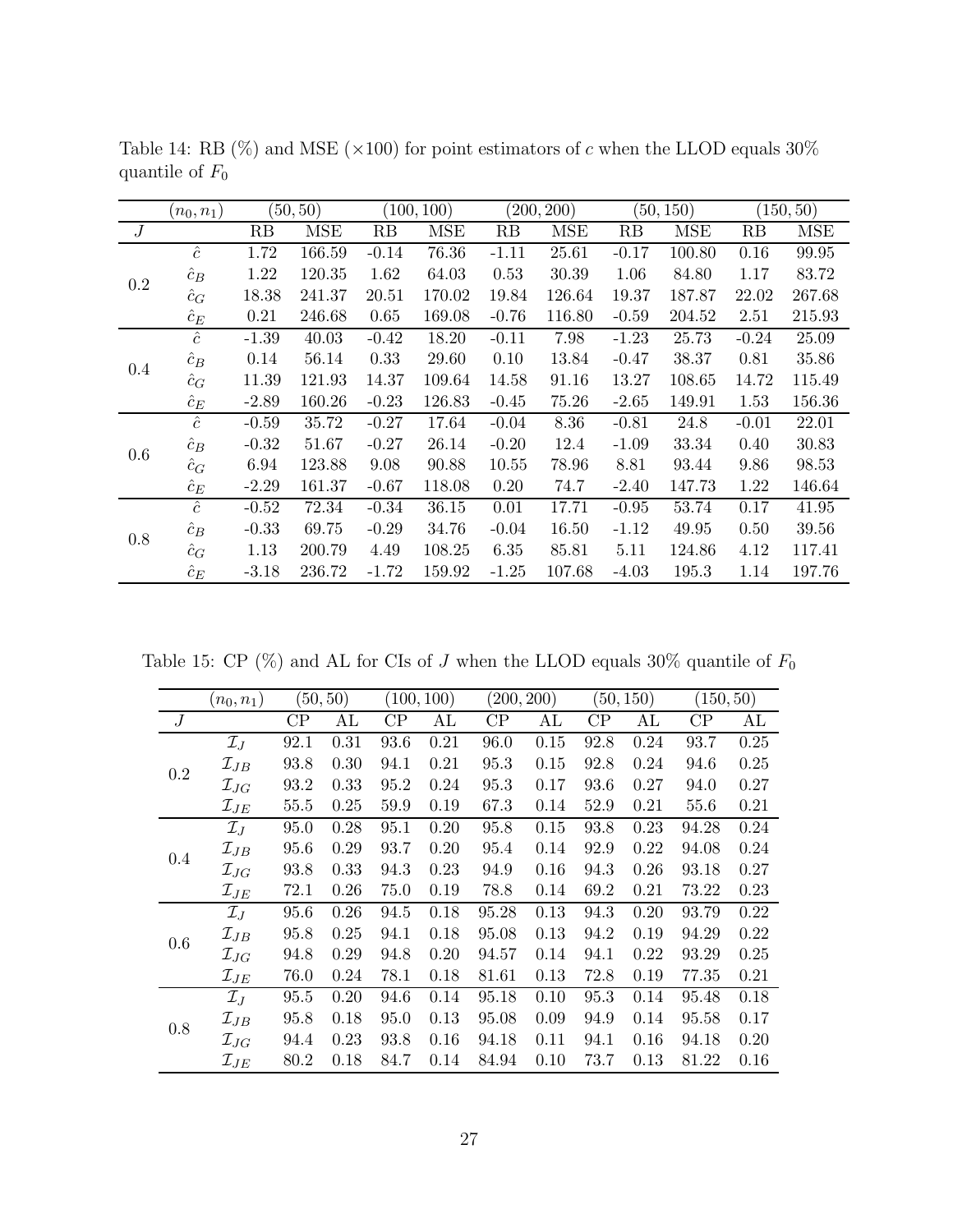|     | $(n_0,n_1)$        | (50, 50)      |      | (100, 100)    |      | (200, 200) |      |          | (50, 150) | (150, 50) |      |
|-----|--------------------|---------------|------|---------------|------|------------|------|----------|-----------|-----------|------|
| J   |                    | $\mathrm{CP}$ | AL   | $\mathrm{CP}$ | AL   | $\rm CP$   | AL   | $\rm CP$ | AL        | $\rm CP$  | AL   |
|     | $\mathcal{I}_c$    | 96.6          | 4.37 | 95.3          | 3.27 | 96.4       | 2.02 | 97.7     | 4.67      | 94.7      | 4.42 |
| 0.2 | $\mathcal{I}_{cB}$ | 81.5          | 4.53 | 81.3          | 2.14 | 83.7       | 1.53 | 70.4     | 2.19      | 85.1      | 2.69 |
|     | $\mathcal{I}_{cG}$ | 89.8          | 5.34 | 75.7          | 3.59 | 63.6       | 2.42 | 80.9     | 4.42      | 80.6      | 4.17 |
|     | $\mathcal{I}_{cE}$ | 95.9          | 4.72 | 94.5          | 4.13 | 95.5       | 3.55 | 93.8     | 4.25      | 95.0      | 4.52 |
|     | $\mathcal{I}_c$    | 95.4          | 2.37 | 94.7          | 1.61 | 95.7       | 1.12 | 94.8     | 1.86      | 95.6      | 1.91 |
| 0.4 | $\mathcal{I}_{cB}$ | 84.4          | 2.19 | 84.0          | 1.57 | 86.8       | 1.13 | 75.4     | 1.47      | 89.1      | 1.94 |
|     | $\mathcal{I}_{cG}$ | 89.5          | 3.39 | 75.2          | 2.45 | 51.2       | 1.75 | 78.1     | 2.68      | 73.8      | 2.49 |
|     | $\mathcal{I}_{cE}$ | 94.1          | 4.27 | 95.4          | 3.66 | 95.1       | 3.09 | 93.0     | 3.78      | 96.4      | 4.18 |
|     | $\mathcal{I}_c$    | 92.4          | 2.28 | 94.3          | 1.62 | 95.1       | 1.14 | 92.9     | 1.90      | 94.8      | 1.83 |
| 0.6 | $\mathcal{I}_{cB}$ | 89.5          | 2.34 | 89.2          | 1.67 | 91.1       | 1.19 | 83.9     | 1.65      | 93.3      | 1.98 |
|     | $\mathcal{I}_{cG}$ | 93.7          | 3.67 | 86.4          | 2.68 | 69.5       | 1.92 | 87.1     | 2.80      | 83.4      | 2.59 |
|     | $\mathcal{I}_{cE}$ | 94.4          | 4.31 | 95.1          | 3.68 | 96.4       | 3.03 | 91.8     | 3.82      | 94.6      | 4.14 |
|     | $\mathcal{I}_c$    | 93.0          | 3.25 | 94.0          | 2.31 | 95.0       | 1.65 | 93.0     | 2.78      | 94.28     | 2.51 |
| 0.8 | $\mathcal{I}_{cB}$ | 92.4          | 3.01 | 93.0          | 2.14 | 93.47      | 1.52 | 89.9     | 2.43      | 93.88     | 2.35 |
|     | $\mathcal{I}_{cG}$ | 94.9          | 5.43 | 94.9          | 3.86 | 89.46      | 2.75 | 94.2     | 3.90      | 94.58     | 3.44 |
|     | $\mathcal{I}_{cE}$ | 88.5          | 4.88 | 93.7          | 4.24 | 94.28      | 3.53 | 84.7     | 4.34      | 94.48     | 4.73 |

<span id="page-27-0"></span>Table 16: CP (%) and AL for CIs of  $c$  when the LLOD equals 30% quantile of  $F_0$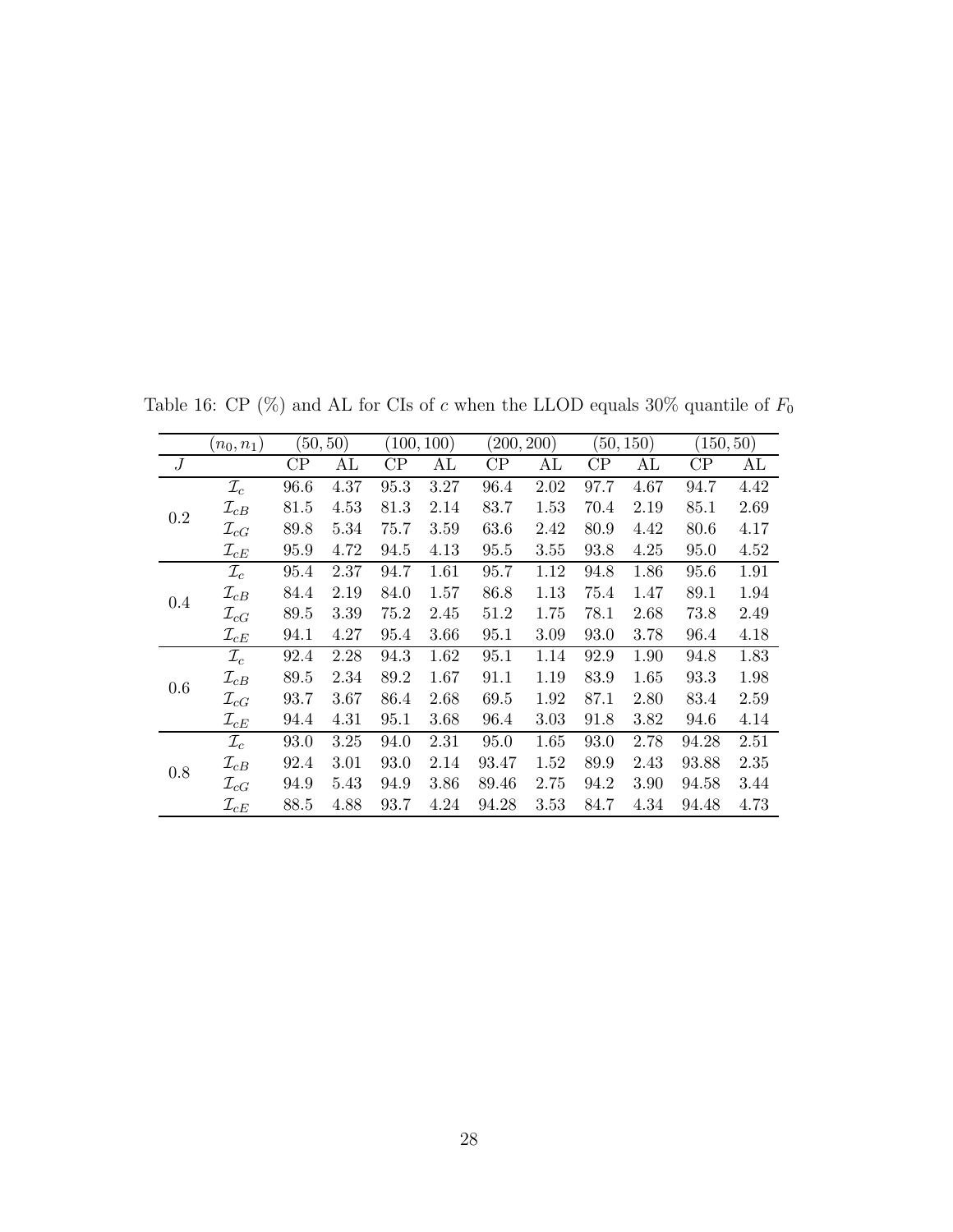#### S3. Additional Simulation For Lognormal Distributional Setting

In this section, we present the simulation results under the lognormal distributional setting. Tables [17–](#page-29-0)[20](#page-32-0) provide the simulation results of the point estimators and CIs of  $(J, c)$  when there is no LLOD. Tables [21–](#page-33-0)[24](#page-34-0) summarize the simulation results of the point estimators and CIs of  $(J, c)$  when the LLOD equals 15% quantile of  $F_0$ . Tables [25–](#page-35-0) [28](#page-36-0) summarize the simulation results of the point estimators and CIs of  $(J, c)$  when the LLOD equals 30% quantile of  $F_0$ . We only summarize the comparison results between our proposed method and the Box-Cox method. The general trend for comparing our method and other candidate methods is similar to the gamma distributional setting. Hence we omit their comparison.

First, we discuss the point estimators of  $(J, c)$ . For estimating the Youden index, the RBs and MSEs of the estimators  $\hat{J}$  and  $\hat{J}_B$  are very close and small in majority cases. For estimating the optimal cutoff point, the estimator  $\hat{c}_B$  is uniformly better than our estimator in terms of MSE. This is expected because the parametric assumption for the Box-Cox method is satisfied.

Next, we discuss the findings for the CIs of  $(J, c)$ . In general, the ALs of both  $\mathcal{I}_J$ and  $\mathcal{I}_{JB}$  are comparable and small, while both CIs encounter slight overcoverage in some cases especially in the cases that one of the sample sizes is small. The performance of the CI  $\mathcal{I}_c$  is stable with short ALs and reasonable CPs when there is no LLOD or when the LLOD equals 15% quantile of  $F_0$ . When the LLOD increases to 30% quantile of  $F_0$ , the CI  $\mathcal{I}_c$  tends to have undercoverage and longer AL especially in the cases when one of small sample sizes is small or when the Youden index is small. When there is no LLOD, the CI  $\mathcal{I}_{cB}$  has similar performance as  $\mathcal{I}_{c}$ . However, with the existence of a fixed and finite LLOD, the CI  $\mathcal{I}_{cB}$  experiences severe undercoverage when  $J = 0.2$  and 0.4. Consequently, the CPs of  $\mathcal{I}_{cB}$  are much worse than those of  $\mathcal{I}_c$  in those cases.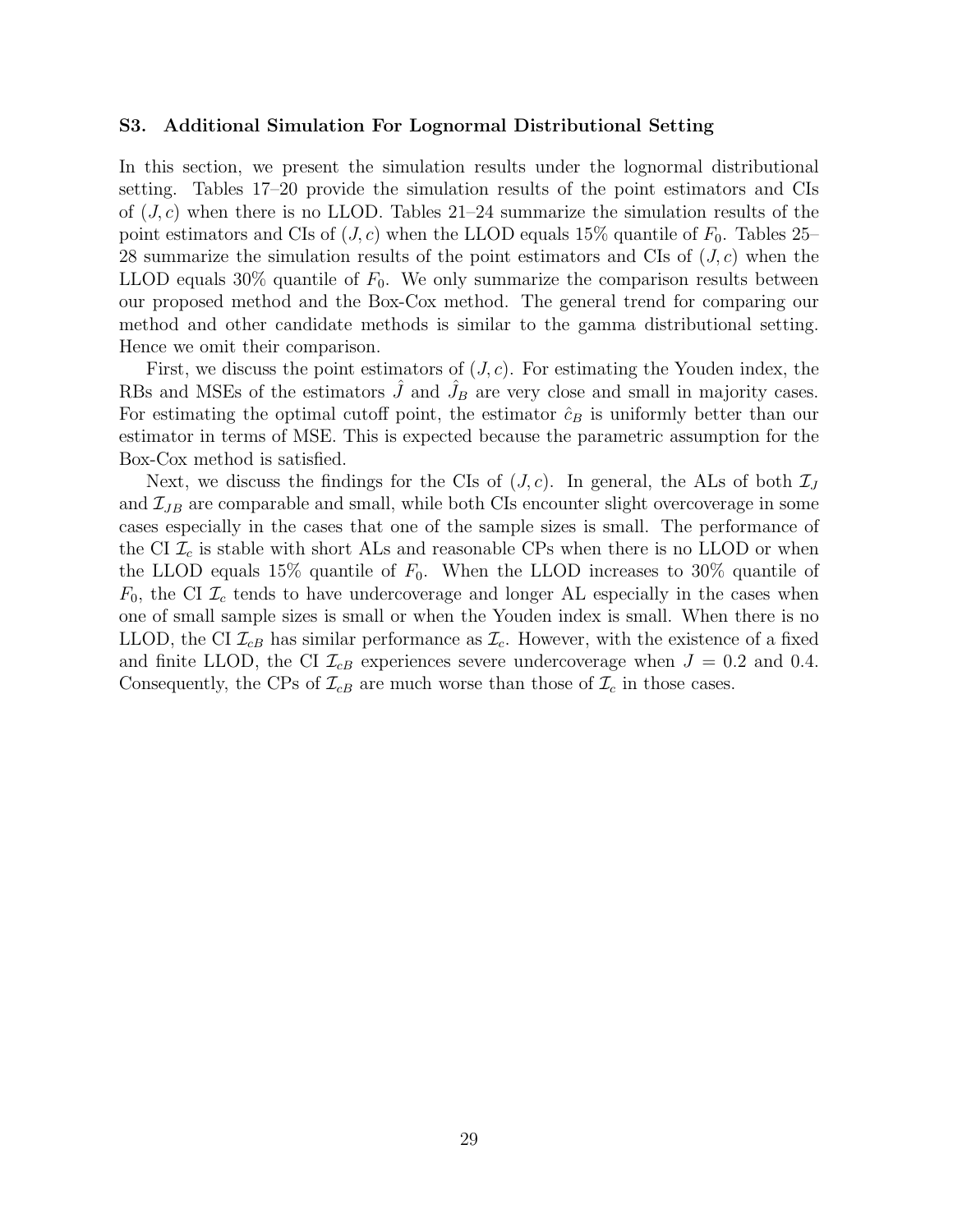|                  | $(n_0,n_1)$   |          | (50, 50)   | (100, 100) |            |          | (200, 200) |          | (50, 150)  |          | (150, 50)  |
|------------------|---------------|----------|------------|------------|------------|----------|------------|----------|------------|----------|------------|
| $\boldsymbol{J}$ |               | RB       | <b>MSE</b> | RB         | <b>MSE</b> | RB       | <b>MSE</b> | RB       | <b>MSE</b> | RB       | <b>MSE</b> |
|                  | $\widehat{J}$ | $5.37\,$ | 0.48       | 3.22       | 0.25       | 0.83     | 0.14       | 4.15     | 0.26       | 3.34     | 0.41       |
|                  | $\hat{J}_B$   | 2.80     | 0.46       | 1.61       | $0.23\,$   | $0.19\,$ | 0.13       | $3.03\,$ | $0.25\,$   | 0.31     | $0.38\,$   |
| $\rm 0.2$        | $\hat{J}_G$   | $2.10\,$ | 0.48       | 1.42       | $0.25\,$   | $-0.27$  | $0.14\,$   | 1.84     | $0.26\,$   | $2.14\,$ | 0.42       |
|                  | $\hat{J}_E$   | 29.91    | 0.88       | $20.20\,$  | $0.46\,$   | 12.17    | $0.22\,$   | 24.49    | 0.54       | 24.86    | $0.69\,$   |
|                  | $\hat{J}_K$   | 8.50     | 0.49       | $6.00\,$   | 0.28       | 3.12     | $0.16\,$   | 5.59     | 0.29       | 8.20     | $0.43\,$   |
|                  | $\hat{J}_H$   | 9.48     | 0.60       | $5.96\,$   | 0.29       | $2.89\,$ | $0.16\,$   | 7.85     | 0.34       | 6.54     | $0.48\,$   |
|                  | $\hat{J}$     | 2.87     | 0.55       | 1.55       | 0.26       | 0.27     | 0.15       | 1.99     | 0.29       | 1.36     | 0.44       |
|                  | $\hat{J}_B$   | 2.60     | 0.52       | 1.38       | 0.25       | 0.23     | 0.14       | 1.90     | 0.28       | 0.91     | 0.40       |
| 0.4              | $\hat{J}_G$   | 1.06     | 0.53       | 0.54       | $0.25\,$   | $-0.27$  | $0.15\,$   | 0.55     | $0.28\,$   | 0.64     | 0.44       |
|                  | $\hat{J}_E$   | 14.10    | $\rm 0.91$ | $\,9.31$   | $0.43\,$   | $5.54\,$ | $0.23\,$   | 11.46    | 0.54       | 10.99    | 0.67       |
|                  | $\hat{J}_K$   | 2.08     | 0.49       | 1.18       | $0.25\,$   | $0.17\,$ | $0.16\,$   | $1.03\,$ | 0.29       | 1.72     | $0.40\,$   |
|                  | $\hat{J}_H$   | 2.12     | 0.64       | $2.01\,$   | $0.31\,$   | 0.97     | $0.18\,$   | $3.04\,$ | 0.35       | 1.29     | 0.50       |
|                  | $\hat{J}$     | 1.90     | 0.45       | 0.92       | 0.21       | 0.20     | 0.12       | 1.15     | 0.24       | 0.76     | 0.35       |
|                  | $\hat{J}_B$   | 2.18     | 0.41       | 1.10       | 0.19       | 0.26     | 0.11       | 1.35     | 0.22       | $0.95\,$ | 0.31       |
| 0.6              | $\hat{J}_G$   | 0.32     | 0.43       | 0.13       | 0.21       | $-0.26$  | 0.12       | $-0.11$  | 0.23       | 0.23     | $0.36\,$   |
|                  | $\hat{J}_E$   | 7.97     | 0.69       | $5.16\,$   | 0.34       | $3.16\,$ | 0.17       | 6.48     | 0.41       | 5.91     | 0.51       |
|                  | $\hat{J}_K$   | $-1.15$  | 0.37       | $-1.38$    | 0.19       | $-1.43$  | 0.12       | $-1.21$  | 0.23       | $-1.60$  | $0.29\,$   |
|                  | $\hat{J}_H$   | 0.65     | $0.52\,$   | 0.26       | 0.25       | $-0.38$  | 0.14       | 0.84     | 0.28       | 0.05     | 0.43       |
|                  | Ĵ             | 1.42     | $0.25\,$   | 0.64       | 0.12       | 0.18     | 0.07       | $0.72\,$ | 0.13       | 0.63     | 0.19       |
|                  | $\hat{J}_B$   | 1.36     | $0.21\,$   | 0.66       | 0.10       | 0.19     | 0.05       | 0.78     | 0.11       | 0.61     | $0.16\,$   |
| 0.8              | $\hat{J}_G$   | $-0.12$  | 0.26       | $-0.24$    | 0.13       | $-0.31$  | 0.07       | $-0.59$  | 0.14       | 0.03     | 0.20       |
|                  | $\hat{J}_E$   | 4.61     | 0.39       | 2.91       | 0.19       | 1.86     | 0.10       | 3.70     | 0.23       | $3.20\,$ | $0.28\,$   |
|                  | $\hat{J}_K$   | $-3.27$  | $0.28\,$   | $-3.02$    | 0.16       | $-2.61$  | 0.10       | $-2.56$  | 0.17       | $-3.77$  | $0.25\,$   |
|                  | $\hat{J}_H$   | 1.38     | 0.38       | 1.00       | 0.19       | 0.35     | 0.10       | 1.04     | 0.19       | 0.92     | 0.31       |

<span id="page-29-0"></span>Table 17: RB  $(\%)$  and MSE  $(\times 100)$  for point estimators of  $J$  when there is no LLOD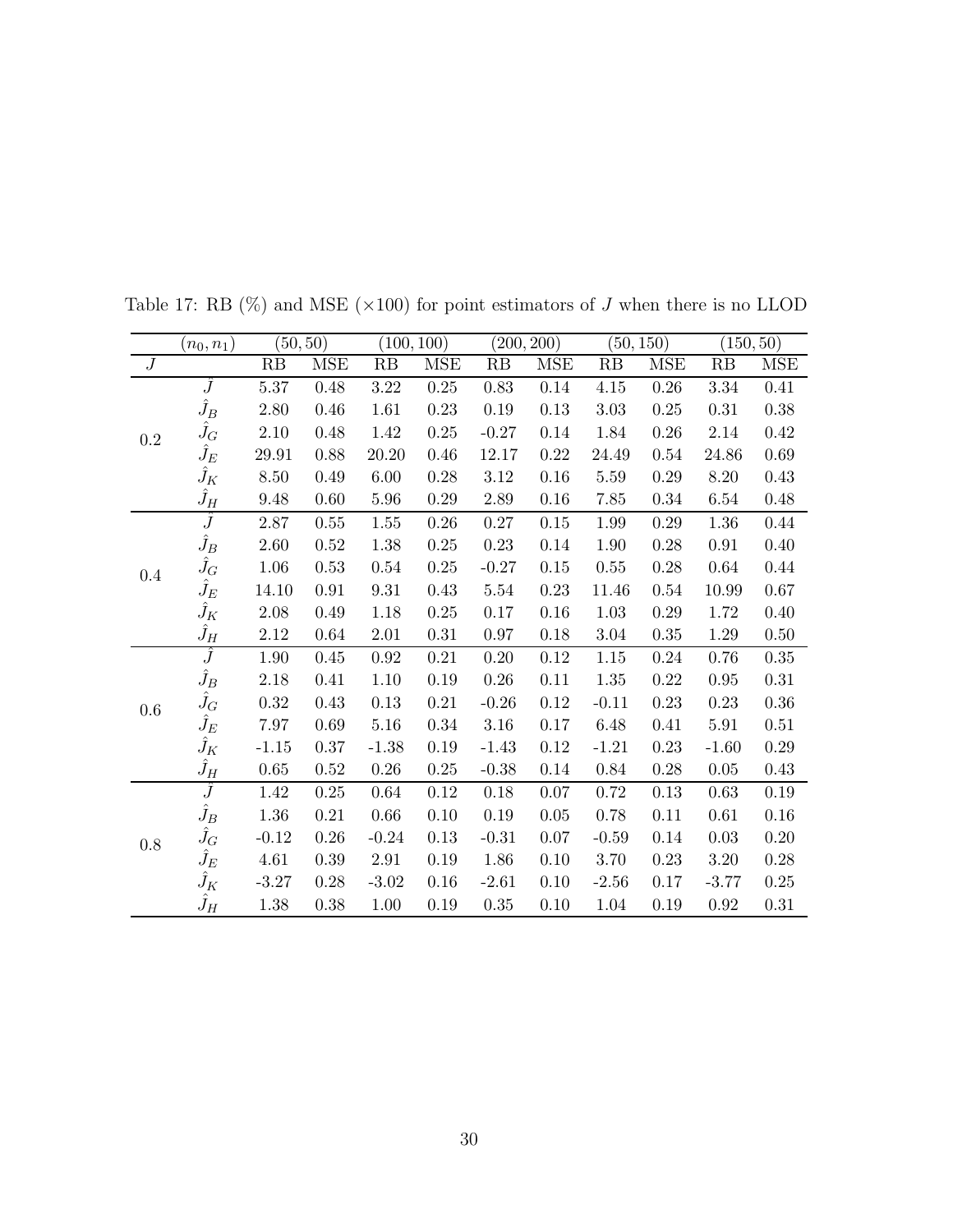|                  | $(n_0,n_1)$ |          | (50, 50)   |          | (100, 100) |          | (200, 200) |          | (50, 150) |          | (150, 50)  |
|------------------|-------------|----------|------------|----------|------------|----------|------------|----------|-----------|----------|------------|
| $\boldsymbol{J}$ |             | RB       | <b>MSE</b> | RB       | MSE        | RB       | MSE        | RB       | MSE       | RB       | <b>MSE</b> |
|                  | $\hat{c}$   | 0.20     | 165.43     | $0.10\,$ | 74.31      | $0.22\,$ | 38.72      | $-0.08$  | 106.52    | 0.58     | 92.00      |
|                  | $\hat{c}_B$ | $-0.57$  | 150.88     | $-0.31$  | 64.87      | 0.00     | $32.17\,$  | $-0.39$  | 99.33     | $-0.10$  | 72.64      |
| 0.2              | $\hat{c}_G$ | $-1.93$  | 249.45     | $-0.76$  | 100.65     | $-0.30$  | $51.49\,$  | $-1.29$  | 130.09    | $-0.21$  | 99.08      |
|                  | $\hat{c}_E$ | $-2.90$  | 547.53     | $-1.50$  | 343.76     | $-0.34$  | 228.25     | $-3.14$  | 448.08    | $-0.34$  | 448.97     |
|                  | $\hat{c}_K$ | 2.86     | 480.18     | 1.95     | 253.76     | 1.87     | 155.61     | 2.65     | 404.36    | 2.33     | 285.09     |
|                  | $\hat{c}_H$ | 1.98     | 300.68     | 0.09     | 225.39     | $0.21\,$ | 110.75     | $-0.32$  | 298.09    | 0.99     | 258.55     |
|                  | $\hat{c}$   | $-0.26$  | 86.21      | $-0.05$  | 41.36      | $-0.02$  | 20.08      | $-0.16$  | 56.25     | 0.14     | 53.16      |
|                  | $\hat{c}_B$ | $-0.85$  | 77.38      | $-0.38$  | 38.58      | $-0.18$  | 18.08      | $-0.43$  | 53.77     | $-0.42$  | 42.94      |
| 0.4              | $\hat{c}_G$ | $-2.17$  | 159.00     | $-1.10$  | 71.71      | $-0.54$  | 36.52      | $-1.19$  | 80.69     | $-0.51$  | 72.77      |
|                  | $\hat{c}_E$ | $-1.58$  | 347.41     | $-0.57$  | 242.58     | $-0.44$  | 151.00     | $-1.55$  | 285.24    | $0.25\,$ | 299.00     |
|                  | $\hat{c}_K$ | 3.33     | 211.66     | $2.62\,$ | 129.96     | $2.10\,$ | 75.34      | $2.67\,$ | 187.62    | 3.06     | 130.84     |
|                  | $\hat{c}_H$ | 0.79     | 279.02     | 0.60     | 141.91     | 0.47     | 66.56      | 0.38     | 181.29    | 1.00     | 178.57     |
|                  | $\hat{c}$   | $-0.66$  | 76.57      | $-0.29$  | 36.89      | $-0.20$  | 17.93      | $-0.43$  | 48.70     | $-0.24$  | 47.57      |
|                  | $\hat{c}_B$ | $-0.56$  | 67.27      | $-0.25$  | 32.86      | $-0.19$  | 16.09      | $-0.38$  | 45.19     | $-0.22$  | 36.87      |
|                  | $\hat{c}_G$ | $-2.46$  | 174.05     | $-1.07$  | 82.60      | $-0.60$  | 37.54      | $-1.15$  | 80.66     | $-0.82$  | 77.85      |
| 0.6              | $\hat{c}_E$ | $-1.20$  | 282.61     | $-0.63$  | 183.82     | $-0.09$  | 115.00     | $-1.50$  | 237.71    | $0.39\,$ | 230.26     |
|                  | $\hat{c}_K$ | 4.32     | 200.28     | 3.44     | 112.79     | 2.63     | 66.22      | 3.32     | 154.10    | 3.89     | 116.61     |
|                  | $\hat{c}_H$ | $0.57\,$ | 244.48     | 1.43     | 132.73     | 0.97     | 57.63      | 1.00     | 155.92    | 1.20     | 181.91     |
|                  | $\hat{c}$   | $-0.88$  | 99.18      | $-0.56$  | 48.62      | $-0.41$  | 24.13      | $-0.84$  | 65.16     | $-0.48$  | 60.61      |
|                  | $\hat{c}_B$ | $-0.22$  | 70.70      | $-0.13$  | 34.19      | $-0.16$  | 16.96      | $-0.36$  | 51.67     | 0.02     | 37.30      |
|                  | $\hat{c}_G$ | $-3.48$  | 287.68     | $-1.58$  | 137.17     | $-0.77$  | 63.57      | $-1.01$  | 116.65    | $-1.94$  | 134.35     |
| 0.8              | $\hat{c}_E$ | $-1.37$  | 291.59     | $-0.55$  | 189.65     | $-0.74$  | 128.34     | $-1.46$  | 232.99    | 0.43     | 233.55     |
|                  | $\hat{c}_K$ | 3.66     | 199.67     | $3.16\,$ | 114.55     | 2.37     | 65.77      | 3.04     | 163.09    | 3.33     | 114.45     |
|                  | $\hat{c}_H$ | $-1.78$  | 247.56     | $-1.45$  | 135.38     | $-1.38$  | 78.60      | $-1.95$  | 156.22    | $-1.49$  | 194.25     |

Table 18: RB (%) and MSE (×100) for point estimators of  $c$  when there is no LLOD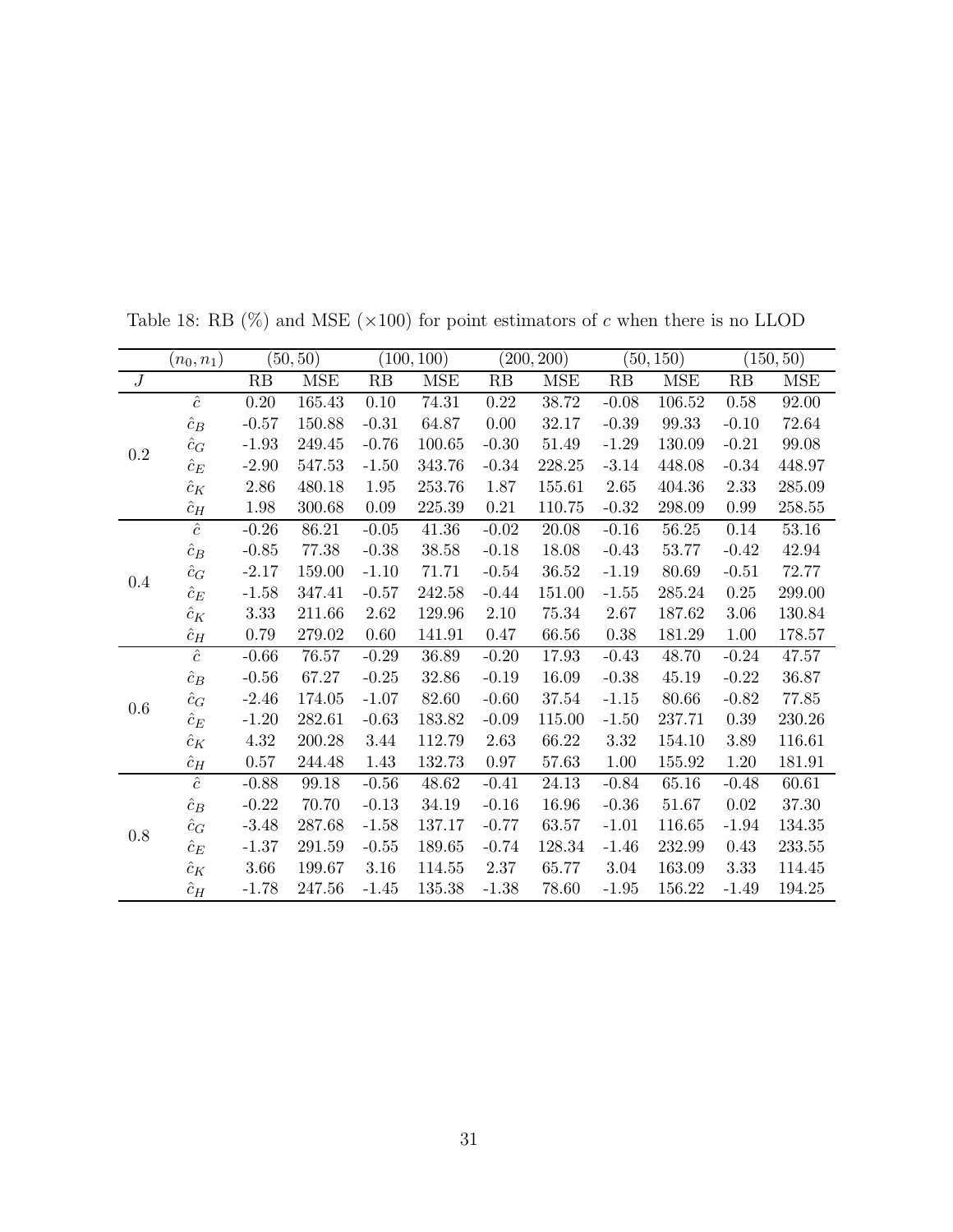|                  | $(n_0, n_1)$                   |          | (50, 50) |                   | (100, 100) |               | (200, 200) |          | (50, 150) |          | (150, 50) |
|------------------|--------------------------------|----------|----------|-------------------|------------|---------------|------------|----------|-----------|----------|-----------|
| $\boldsymbol{J}$ |                                | $\rm CP$ | AL       | CP                | AL         | $\mathrm{CP}$ | AL         | $\rm CP$ | AL        | $\rm CP$ | AL        |
|                  | $\mathcal{I}_J$                | 96.0     | 0.28     | $95.2\,$          | $0.20\,$   | 94.2          | 0.14       | 94.8     | $0.20\,$  | 94.4     | 0.25      |
|                  | $\mathcal{I}_{JB}$             | 95.2     | 0.27     | 94.0              | 0.19       | 93.8          | 0.13       | 95.8     | 0.20      | 93.8     | 0.23      |
| $\rm 0.2$        | $\mathcal{I}_{JG}$             | 95.4     | 0.27     | 93.8              | 0.20       | 92.8          | 0.14       | 95.0     | 0.20      | 94.3     | 0.25      |
|                  | $\mathcal{I}_{JE}$             | 80.6     | 0.29     | 82.7              | 0.21       | 82.8          | 0.15       | 73.5     | 0.21      | 83.7     | 0.26      |
|                  | $\mathcal{I}_{JK}$             | 94.9     | 0.27     | 92.7              | 0.20       | 92.5          | 0.14       | 93.3     | 0.20      | 93.4     | 0.24      |
|                  | $\mathcal{I}_{JH}$             | 93.4     | 0.28     | $\boldsymbol{93}$ | $0.20\,$   | 94.8          | $0.15\,$   | $90\,$   | 0.21      | 94.8     | 0.25      |
|                  | $\mathcal{I}_J$                | 96.2     | 0.28     | 96.0              | $0.20\,$   | 94.0          | $0.15\,$   | 95.2     | 0.21      | 95.2     | 0.25      |
|                  | $\mathcal{I}_{JB}$             | 95.4     | 0.29     | 95.6              | 0.20       | $93.5\,$      | 0.14       | 95.7     | $0.21\,$  | 95.2     | 0.25      |
| 0.4              | $\mathcal{I}_{JG}$             | 95.9     | $0.29\,$ | 94.6              | 0.20       | 93.9          | 0.14       | 95.3     | 0.21      | 93.9     | 0.26      |
|                  | $\mathcal{I}_{JE}$             | 82.3     | 0.29     | 86.0              | 0.22       | 85.4          | 0.16       | 77.7     | 0.22      | 85.7     | 0.27      |
|                  | $\mathcal{I}_{JK}$             | 94.8     | $0.28\,$ | 94.7              | $0.20\,$   | 92.7          | 0.14       | 94.3     | $0.21\,$  | 93.7     | $0.24\,$  |
|                  | $\mathcal{I}_{JH}$             | 94.0     | $0.30\,$ | 94.9              | $0.22\,$   | 95.6          | $0.16\,$   | 95.2     | 5.66      | 94.4     | 0.27      |
|                  | $\mathcal{I}_J$                | 95.7     | 0.26     | 96.2              | $0.18\,$   | 94.8          | $0.13\,$   | 95.8     | 0.19      | 95.3     | 0.23      |
|                  | $\mathcal{I}_{JB}$             | $95.6\,$ | 0.25     | 96.0              | 0.18       | 94.7          | 0.13       | 95.7     | 0.19      | 95.4     | 0.22      |
| 0.6              | $\mathcal{I}_{JG}$             | 94.3     | 0.26     | 94.9              | 0.18       | 93.7          | 0.13       | 94.4     | 0.19      | 93.9     | 0.23      |
|                  | $\mathcal{I}_{JE}$             | 84.2     | $0.26\,$ | 83.7              | $0.19\,$   | 85.7          | 0.14       | 77.7     | 0.19      | 84.5     | 0.24      |
|                  | $\mathcal{I}_{JK}$             | 94.3     | 0.24     | $95.8\,$          | 0.17       | 93.1          | 0.13       | 95.1     | 0.19      | 94.4     | 0.21      |
|                  | $\mathcal{I}_{JH}$             | 93.9     | 0.29     | 94.2              | 0.20       | 95.0          | 0.14       | 92.1     | 0.20      | 94.7     | 0.27      |
|                  | $\mathcal{I}_J$                | 96.9     | 0.20     | 95.7              | 0.14       | 94.9          | 0.10       | 96.0     | 0.15      | 94.9     | 0.17      |
|                  | $\mathcal{I}_{JB}$             | 96.0     | 0.18     | 96.2              | 0.13       | 94.9          | 0.09       | 95.2     | 0.14      | 95.6     | 0.16      |
| 0.8              | $\mathcal{I}_{JG}$             | 92.8     | 0.20     | 94.5              | 0.14       | 94.6          | 0.10       | 94.0     | 0.14      | 92.5     | 0.18      |
|                  | $\mathcal{I}_{JE}$             | 82.3     | 0.18     | 85.6              | 0.14       | 86            | 0.10       | 77.7     | 0.14      | 84.5     | 0.17      |
|                  | $\mathcal{I}_{JK}$             | 94.2     | 0.18     | 92.5              | 0.13       | 88.9          | 0.09       | 94.1     | 0.14      | 91.6     | 0.16      |
|                  | $\mathcal{I}_{J\underline{H}}$ | 89.5     | 0.23     | 95.7              | 0.17       | 94.7          | 0.12       | 92.4     | 0.17      | 91.3     | 0.22      |

Table 19: CP  $(\%)$  and AL for CIs of  $J$  when there is no LLOD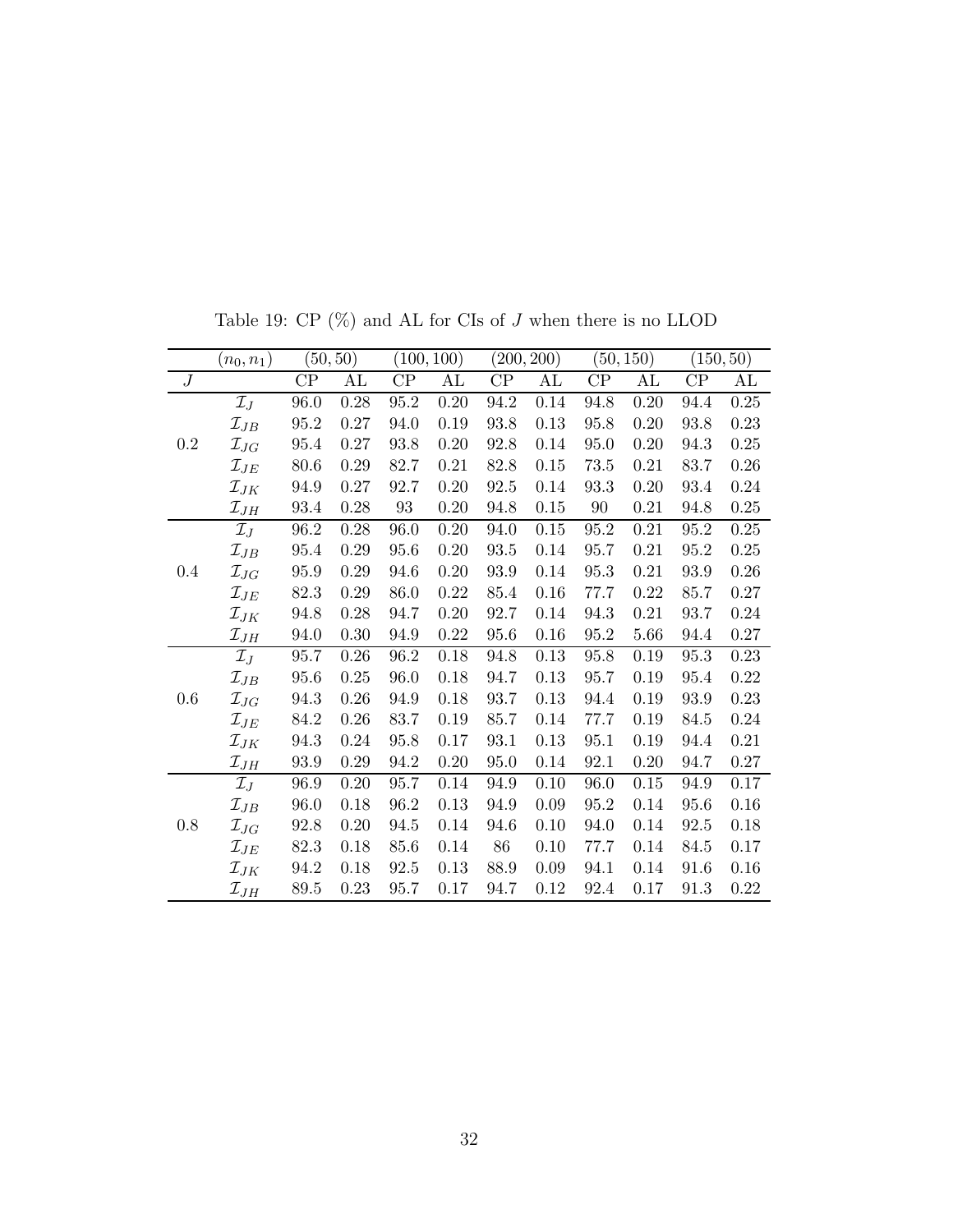<span id="page-32-0"></span>

|                  | $(n_0,n_1)$        |          | (50, 50) |                     | (100, 100) |          | (200, 200)    |          | (50, 150) |          | (150, 50) |
|------------------|--------------------|----------|----------|---------------------|------------|----------|---------------|----------|-----------|----------|-----------|
| $\boldsymbol{J}$ |                    | $\rm CP$ | AL       | CP                  | AL         | $\rm CP$ | $\mathrm{AL}$ | $\rm CP$ | AL        | $\rm CP$ | AL        |
|                  | $\mathcal{I}_c$    | 93.9     | 5.06     | $95.3\,$            | 3.44       | 95.0     | 2.44          | 94.3     | 4.14      | 95.3     | 3.82      |
|                  | $\mathcal{I}_{cB}$ | 93.7     | 6.57     | 94.3                | 3.33       | 94.7     | 2.26          | 93.4     | 4.12      | 93.5     | 4.56      |
| 0.2              | $\mathcal{I}_{cG}$ | 93.4     | 6.95     | 94.6                | 4.22       | 95.1     | 2.89          | 93.1     | 4.67      | 95.8     | 4.42      |
|                  | $\mathcal{I}_{cE}$ | 93.4     | 8.05     | 95.7                | 6.70       | 96.5     | 5.56          | 91.6     | 7.08      | 96.6     | 7.49      |
|                  | $\mathcal{I}_{cK}$ | 95.5     | 8.95     | 95.0                | 6.48       | 94.8     | 4.67          | 95.6     | 7.53      | 95.2     | 7.21      |
|                  | $\mathcal{I}_{cH}$ | 94.9     | 8.44     | 96.2                | 5.60       | 94.6     | $4.26\,$      | 93.7     | 6.23      | 95.0     | 7.22      |
|                  | $\mathcal{I}_c$    | 94.1     | 3.57     | 94.5                | 2.51       | 95.4     | 1.77          | 93.7     | 2.92      | 94.6     | 2.84      |
|                  | $\mathcal{I}_{cB}$ | 93.8     | 3.36     | 92.9                | 2.37       | 94.6     | 1.68          | 93.7     | 2.84      | 92.8     | 2.52      |
| 0.4              | $\mathcal{I}_{cG}$ | 92.4     | 4.70     | 93.1                | 3.30       | 94.8     | 2.33          | 94.1     | 3.43      | 94.6     | 3.31      |
|                  | $\mathcal{I}_{cE}$ | 94.7     | 6.48     | 96.8                | 5.39       | 97.0     | 4.45          | 94.0     | 5.78      | 96.7     | 6.05      |
|                  | $\mathcal{I}_{cK}$ | 94.8     | 5.74     | $\boldsymbol{93.5}$ | 4.00       | 93.2     | 3.07          | 94.6     | 4.89      | 92.1     | 4.16      |
|                  | $\mathcal{I}_{cH}$ | 96.1     | 6.38     | 96.0                | 4.71       | 96.7     | 3.46          | 95.4     | 5.09      | 95.2     | 5.66      |
|                  | $\mathcal{I}_c$    | 92.9     | $3.35\,$ | 94.1                | $2.38\,$   | $95.2\,$ | 1.67          | 93.9     | 2.69      | 94.7     | 2.73      |
|                  | $\mathcal{I}_{cB}$ | 92.9     | $3.09\,$ | 94.6                | $2.21\,$   | 94.3     | 1.57          | $93.6\,$ | 2.60      | 93.7     | 2.34      |
| 0.6              | $\mathcal{I}_{cG}$ | 91.6     | 4.71     | 92.9                | 3.37       | 93.9     | 2.39          | 92.2     | 3.33      | 92.3     | 3.28      |
|                  | $\mathcal{I}_{cE}$ | 94.2     | 5.78     | $95.5\,$            | 4.84       | 96.7     | 3.90          | 92.7     | 5.16      | 96.4     | 5.43      |
|                  | $\mathcal{I}_{cK}$ | 91.9     | 4.86     | 90.7                | 3.46       | 91.2     | 2.56          | 92.8     | 4.26      | 88.8     | 3.37      |
|                  | $\mathcal{I}_{cH}$ | 96.9     | 6.02     | 96.1                | 4.46       | 96.6     | 3.18          | 94.7     | 4.72      | 98.0     | 5.38      |
|                  | $\mathcal{I}_c$    | 93.2     | 3.87     | 94.9                | 2.78       | 96.1     | $1.97\,$      | 94.4     | 3.14      | 95.0     | 3.16      |
|                  | $\mathcal{I}_{cB}$ | 94.0     | 3.26     | 94.9                | 2.31       | 94.7     | 1.64          | 93.8     | 2.79      | 95.3     | 2.49      |
| 0.8              | $\mathcal{I}_{cG}$ | 90.2     | 5.81     | 92.8                | 4.34       | 93.0     | 3.05          | 92.8     | 4.15      | 89.1     | 3.72      |
|                  | $\mathcal{I}_{cE}$ | 88.3     | 5.61     | 95.3                | 4.87       | 96.5     | 3.96          | 86.9     | 5.08      | 96.1     | 5.45      |
|                  | $\mathcal{I}_{cK}$ | 92.8     | 5.12     | 91.6                | 3.59       | 90.2     | 2.68          | 92.3     | 4.39      | 89.4     | 3.43      |
|                  | $\mathcal{I}_{cH}$ | 97.6     | 5.75     | 96.2                | 4.48       | 95.3     | 3.31          | 92.4     | 4.44      | 98.6     | 5.40      |

Table 20: CP  $(\%)$  and AL for CIs of  $c$  when there is no LLOD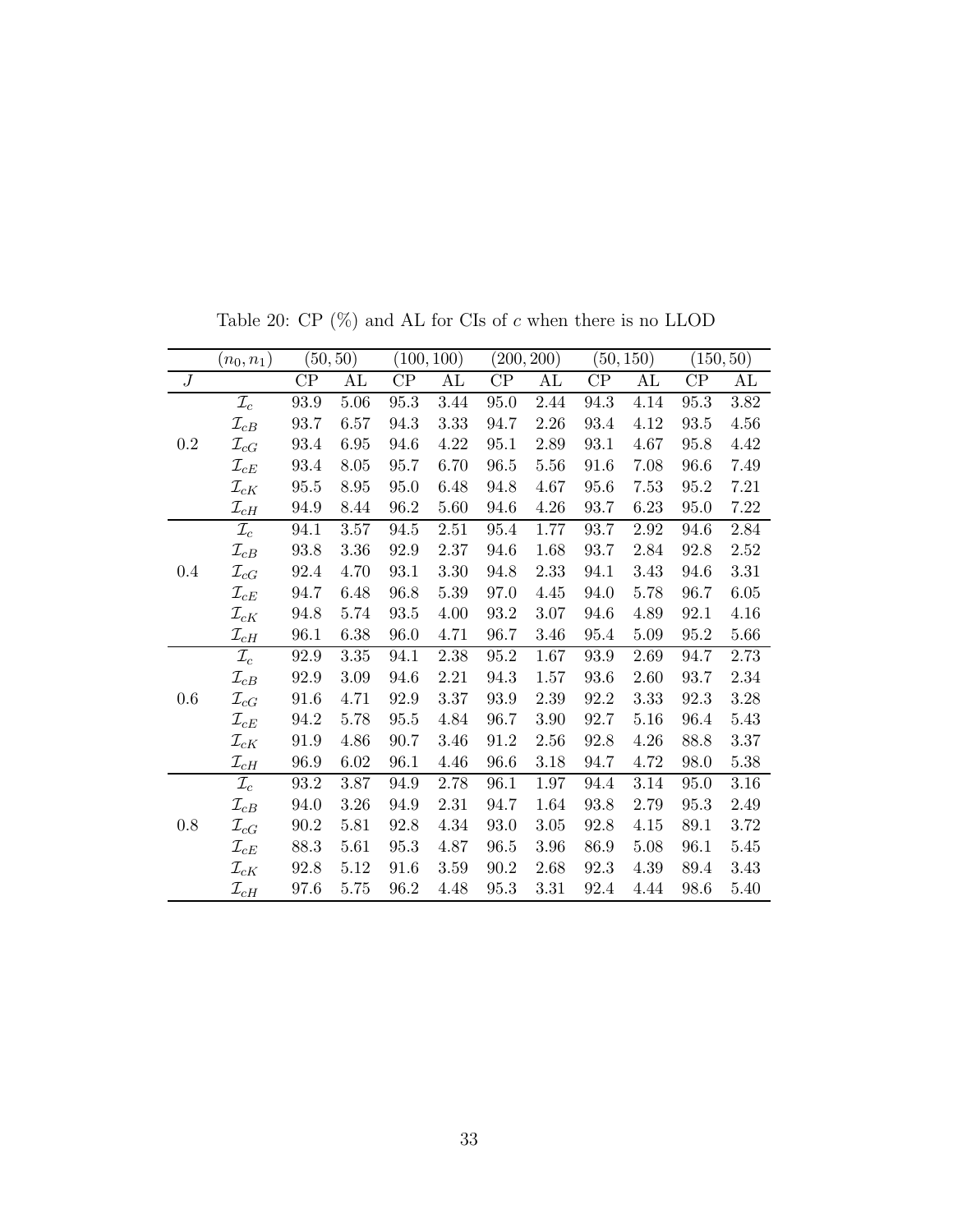|         | $(n_0,n_1)$   |         | (50, 50)   |          | (100, 100) |         | (200, 200) |         | (50, 150)  |         | (150, 50) |
|---------|---------------|---------|------------|----------|------------|---------|------------|---------|------------|---------|-----------|
| J       |               | RB      | <b>MSE</b> | RB       | <b>MSE</b> | RB      | <b>MSE</b> | RB      | <b>MSE</b> | RB      | MSE       |
|         | Ĵ             | 7.56    | 0.50       | 4.49     | 0.26       | 1.35    | 0.14       | 5.47    | 0.27       | 4.94    | 0.41      |
| 0.2     | $\hat{J}_B$   | 5.45    | 0.48       | 3.00     | 0.24       | 0.80    | 0.13       | 4.20    | 0.26       | 2.02    | 0.38      |
|         | $\hat{J}_G$   | 34.64   | 1.13       | 33.44    | 0.80       | 30.59   | 0.57       | 33.94   | 0.83       | 34.23   | 1.02      |
|         | $\hat{J}_E$   | 29.86   | 0.88       | 20.13    | 0.46       | 12.08   | 0.22       | 24.42   | 0.54       | 24.80   | 0.68      |
|         | Ĵ             | 3.76    | 0.56       | 2.21     | 0.27       | 0.62    | 0.15       | 2.71    | 0.30       | 1.92    | 0.45      |
| $0.4\,$ | $\hat{J}_B$   | 3.29    | 0.52       | 1.79     | 0.25       | 0.51    | 0.14       | 2.26    | 0.28       | 1.26    | 0.40      |
|         | $\hat{J}_G$   | 8.26    | 0.69       | 8.27     | 0.39       | 6.94    | 0.25       | 7.99    | 0.42       | 8.23    | 0.59      |
|         | $\hat{J}_E$   | 14.11   | 0.91       | $\,9.35$ | 0.44       | 5.61    | 0.23       | 11.48   | 0.54       | 10.90   | 0.67      |
|         | $\widehat{J}$ | 2.43    | 0.46       | 1.27     | 0.22       | 0.42    | 0.12       | 1.59    | 0.24       | 1.08    | 0.35      |
| 0.6     | $\hat{J}_B$   | 2.21    | 0.41       | 1.12     | 0.19       | 0.28    | 0.11       | 1.33    | 0.22       | 1.05    | 0.31      |
|         | $\hat{J}_G$   | 1.04    | 0.48       | 0.96     | 0.24       | 0.26    | 0.13       | 0.65    | 0.27       | 0.79    | 0.39      |
|         | $\hat{J}_E$   | 7.97    | 0.69       | 5.15     | 0.34       | 3.18    | 0.18       | 6.48    | 0.41       | 5.96    | 0.51      |
|         | $\widehat{J}$ | 1.73    | 0.26       | 0.84     | 0.13       | 0.33    | 0.07       | 1.03    | 0.14       | 0.82    | 0.20      |
| 0.8     | $\hat{J}_B$   | 1.27    | 0.21       | 0.63     | 0.10       | 0.17    | 0.06       | 0.73    | 0.12       | 0.68    | 0.16      |
|         | $\hat{J}_G$   | $-0.64$ | 0.29       | $-0.62$  | 0.15       | $-0.92$ | 0.08       | $-1.00$ | 0.17       | $-0.71$ | 0.23      |
|         | $\hat{J}_E$   | 4.60    | 0.39       | 2.91     | 0.19       | 1.87    | 0.10       | 3.70    | 0.23       | 3.24    | 0.28      |

<span id="page-33-0"></span>Table 21: RB  $(\%)$  and MSE  $(\times 100)$  for point estimators of J when the LLOD equals 15% quantile of  $F_0$ 

Table 22: RB (%) and MSE ( $\times 100$ ) for point estimators of c when the LLOD equals 15% quantile of  $F_0$ 

|                | $(n_0,n_1)$ |         | (50, 50)   |         | (100, 100) |         | (200, 200) |         | (50, 150)  |         | 150, 50)   |
|----------------|-------------|---------|------------|---------|------------|---------|------------|---------|------------|---------|------------|
| $\overline{J}$ |             | RB      | <b>MSE</b> | RB      | <b>MSE</b> | RB      | <b>MSE</b> | RB      | <b>MSE</b> | RB      | <b>MSE</b> |
|                | $\hat{c}$   | $-0.17$ | 225.03     | $-0.22$ | 112.48     | 0.09    | 58.83      | $-0.54$ | 148.20     | 0.37    | 143.62     |
| $0.2\,$        | $\hat{c}_B$ | $-0.25$ | 164.45     | $-0.15$ | 75.43      | 0.09    | 37.46      | $-0.30$ | 108.84     | 0.08    | 88.84      |
|                | $\hat{c}_G$ | $-6.76$ | 321.47     | $-5.66$ | 181.59     | $-5.08$ | 118.25     | $-6.36$ | 244.43     | $-5.32$ | 181.49     |
|                | $\hat{c}_E$ | $-2.94$ | 554.67     | $-1.49$ | 346.36     | $-0.38$ | 225.67     | $-3.20$ | 450.15     | $-0.39$ | 452.45     |
|                | $\hat{c}$   | 0.07    | 116.35     | 0.06    | 61.77      | 0.06    | 30.91      | $-0.25$ | 81.46      | 0.51    | 80.19      |
|                | $\hat{c}_B$ | $-0.23$ | 92.05      | 0.06    | 45.31      | 0.02    | 22.06      | $-0.16$ | 60.59      | 0.15    | 54.55      |
| 0.4            | $\hat{c}_G$ | $-1.49$ | 148.7      | $-0.54$ | 72.78      | 0.02    | 36.59      | $-0.84$ | 82.54      | 0.04    | 70.48      |
|                | $\hat{c}_E$ | $-1.59$ | 346.94     | $-0.53$ | 244.02     | $-0.37$ | 150.03     | $-1.53$ | 285.84     | 0.21    | 300.37     |
|                | $\hat{c}$   | $-0.22$ | 90.66      | $-0.02$ | 46.55      | $-0.11$ | 24.47      | $-0.42$ | 61.71      | 0.34    | 58.21      |
| 0.6            | $\hat{c}_B$ | $-0.06$ | 72.49      | 0.05    | 35.93      | $-0.06$ | 17.92      | $-0.18$ | 47.64      | 0.16    | 44.06      |
|                | $\hat{c}_G$ | $-0.53$ | 151.34     | 0.84    | 79.10      | 1.38    | 41.43      | 0.75    | 80.73      | 1.23    | 75.74      |
|                | $\hat{c}_E$ | $-1.20$ | 282.61     | $-0.57$ | 182.46     | $-0.12$ | 115.12     | $-1.50$ | 237.71     | 0.37    | 230.93     |
|                | $\hat{c}$   | $-0.41$ | 105.32     | $-0.23$ | 51.60      | $-0.26$ | 27.89      | $-0.68$ | 68.33      | 0.09    | 67.62      |
| 0.8            | $\hat{c}_B$ | 0.00    | 74.60      | $-0.01$ | 36.17      | $-0.12$ | 17.85      | $-0.29$ | 53.10      | 0.25    | 41.60      |
|                | $\hat{c}_G$ | $-1.29$ | 235.86     | 0.54    | 116.04     | 1.16    | 65.54      | 1.00    | 114.92     | 0.40    | 120.53     |
|                | $\hat{c}_E$ | -1.37   | 292.03     | $-0.55$ | 189.9      | $-0.77$ | 128.77     | $-1.46$ | 232.99     | 0.44    | 235.25     |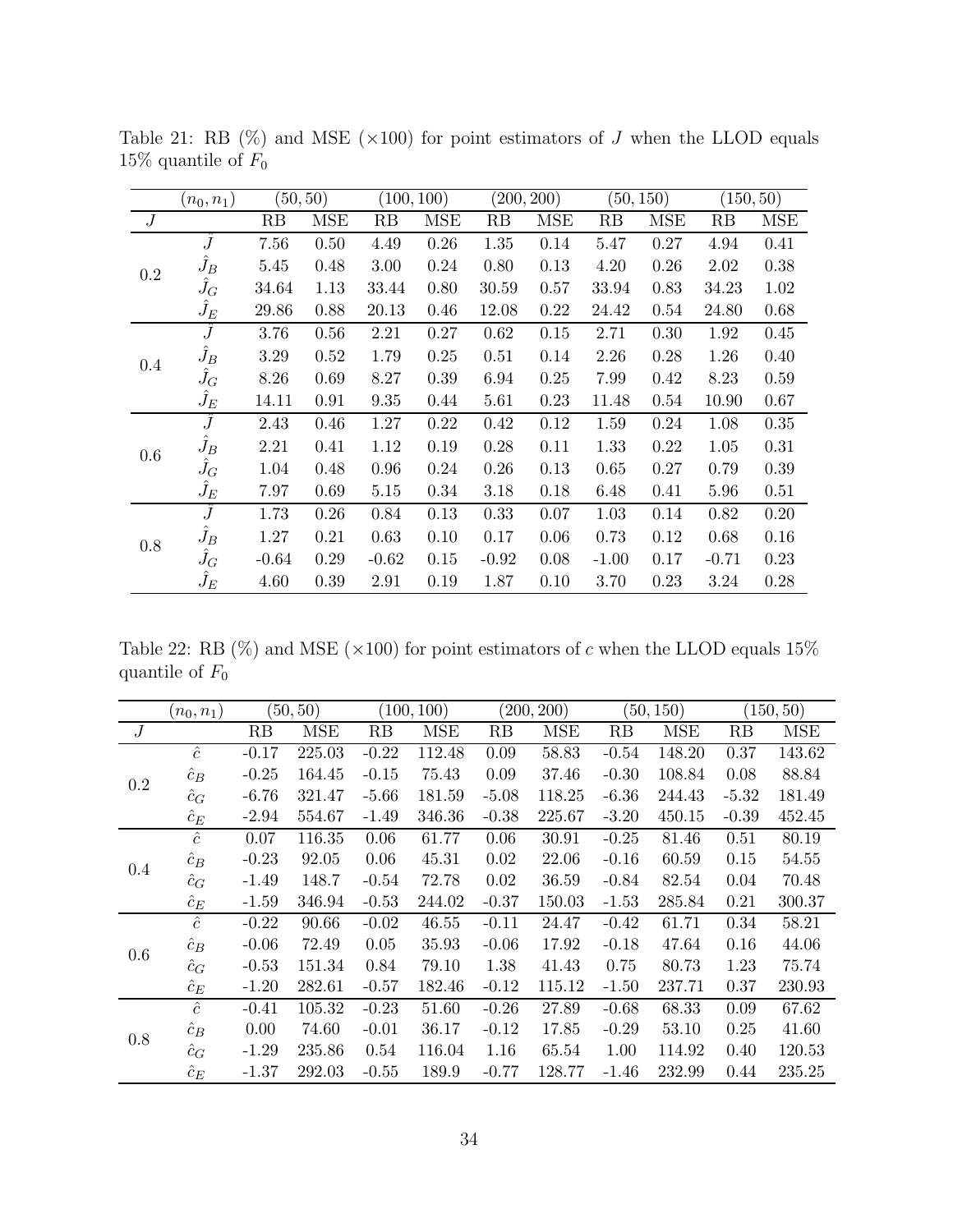|     | $(n_0,n_1)$        |          | (50, 50) |          | (100, 100) |          | (200, 200) |          | (50, 150) |          | (150, 50) |
|-----|--------------------|----------|----------|----------|------------|----------|------------|----------|-----------|----------|-----------|
| J   |                    | $\rm CP$ | AL       | $\rm CP$ | AL         | $\rm CP$ | AL         | $\rm CP$ | AL        | $\rm CP$ | AL        |
|     | $\mathcal{I}_J$    | 95.4     | 0.29     | 94.3     | 0.20       | 93.8     | 0.14       | 94.1     | 0.21      | 94.2     | 0.25      |
| 0.2 | $\mathcal{I}_{JB}$ | 95.5     | 0.28     | 94.5     | 0.20       | 93.7     | 0.14       | 95.3     | 0.20      | 93.8     | 0.25      |
|     | $\mathcal{I}_{JG}$ | 86.3     | 0.32     | 76.2     | 0.23       | 65.0     | 0.16       | 75.4     | 0.24      | 82.6     | 0.29      |
|     | $\mathcal{I}_{JE}$ | 75.4     | 0.26     | 77.7     | 0.19       | 79.0     | 0.14       | 70.2     | 0.20      | 77.8     | 0.24      |
|     | $\mathcal{I}_J$    | 95.8     | 0.29     | 95.9     | 0.21       | 94.5     | 0.15       | 95.2     | 0.21      | 95.2     | 0.26      |
| 0.4 | $\mathcal{I}_{JB}$ | 95.8     | 0.29     | 95.4     | 0.21       | 93.6     | 0.14       | 95.6     | 0.21      | 95.0     | 0.26      |
|     | $\mathcal{I}_{JG}$ | 92.3     | 0.30     | 89.7     | 0.22       | 86.1     | 0.15       | 88.7     | 0.23      | 89.8     | 0.27      |
|     | $\mathcal{I}_{JE}$ | 80.0     | 0.27     | 82.5     | 0.20       | 83.6     | 0.15       | 75.2     | 0.21      | 82.8     | 0.25      |
|     | $\mathcal{I}_J$    | 95.6     | 0.26     | 96.0     | 0.19       | 94.7     | 0.13       | 94.9     | 0.19      | 95.3     | 0.23      |
| 0.6 | $\mathcal{I}_{JB}$ | 95.3     | 0.25     | 95.9     | 0.18       | 94.5     | 0.13       | 95.6     | 0.19      | 96.0     | 0.22      |
|     | $\mathcal{I}_{JG}$ | 93.4     | 0.27     | 94.5     | 0.19       | 93.6     | 0.14       | 93.7     | 0.20      | 92.5     | 0.24      |
|     | $\mathcal{I}_{JE}$ | 81.4     | 0.25     | 81.7     | 0.18       | 83.5     | 0.14       | 75.9     | 0.19      | 82.3     | 0.23      |
|     | $\mathcal{I}_J$    | 96.8     | 0.20     | 95.6     | 0.14       | 95       | 0.10       | 95.5     | 0.15      | 95.1     | 0.18      |
| 0.8 | $\mathcal{I}_{JB}$ | 94.9     | 0.18     | 96.2     | 0.13       | 95.2     | 0.09       | 96.1     | 0.14      | 95.1     | 0.16      |
|     | $\mathcal{I}_{JG}$ | 94.2     | 0.21     | 95.0     | 0.15       | 95.2     | 0.11       | 95.1     | 0.15      | 93.7     | 0.19      |
|     | $\mathcal{I}_{JE}$ | 81.5     | 0.18     | 85.2     | 0.14       | 85.8     | 0.10       | 77.6     | 0.14      | 83.7     | 0.17      |

Table 23: CP (%) and AL for CIs of  $J$  when the LLOD equals 15% quantile of  $F_0$ 

<span id="page-34-0"></span>Table 24: CP (%) and AL for CIs of  $c$  when the LLOD equals 15% quantile of  $F_0$ 

|     | $(n_0, n_1)$       |          | (50, 50) |      | (100, 100) |          | (200, 200) |      | (50, 150) |          | (150, 50) |
|-----|--------------------|----------|----------|------|------------|----------|------------|------|-----------|----------|-----------|
| J   |                    | $\rm CP$ | AL       | CP   | AL         | $\rm CP$ | AL         | CP   | AL        | $\rm CP$ | AL        |
|     | $\mathcal{I}_c$    | 93.7     | 5.96     | 94.3 | 4.22       | 95.0     | 3.05       | 93.5 | 4.84      | 93.5     | 4.83      |
| 0.2 | $\mathcal{I}_{cB}$ | 84.6     | 5.35     | 84.1 | 2.50       | 83.5     | 1.70       | 84.9 | 3.20      | 79.1     | 2.95      |
|     | $\mathcal{I}_{cG}$ | 82.8     | 5.55     | 81.6 | 3.73       | 71.5     | 2.57       | 81.9 | 4.41      | 82.2     | 4.22      |
|     | $\mathcal{I}_{cE}$ | 92.9     | 7.55     | 95.3 | 6.47       | 95.3     | 5.42       | 90.8 | 6.77      | 95.4     | 7.16      |
|     | $\mathcal{I}_c$    | 93.0     | 4.27     | 93.4 | 3.11       | 95.3     | 2.27       | 92.6 | 3.52      | 91.9     | 3.55      |
| 0.4 | $\mathcal{I}_{cB}$ | 88.8     | 3.03     | 88.9 | 2.12       | 88.7     | 1.51       | 87.1 | 2.35      | 89.2     | 2.41      |
|     | $\mathcal{I}_{cG}$ | 94.4     | 4.58     | 93.2 | 3.29       | 94.3     | 2.34       | 93.6 | 3.51      | 94.2     | 3.22      |
|     | $\mathcal{I}_{cE}$ | 94.5     | 6.31     | 96.2 | 5.25       | 96.8     | 4.38       | 93.1 | 5.64      | 96.5     | 5.96      |
|     | $\mathcal{I}_c$    | 91.7     | 3.72     | 93.2 | 2.72       | 94.5     | 1.97       | 93.5 | 3.04      | 94.3     | 3.12      |
| 0.6 | $\mathcal{I}_{cB}$ | 91.6     | 3.04     | 92.2 | 2.15       | 92.0     | 1.52       | 90.9 | 2.36      | 93.4     | 2.44      |
|     | $\mathcal{I}_{cG}$ | 94.5     | 4.70     | 94.0 | 3.36       | 93.7     | 2.42       | 94.3 | 3.40      | 94.6     | 3.26      |
|     | $\mathcal{I}_{cE}$ | 93.9     | 5.74     | 95.3 | 4.79       | 96.5     | 3.88       | 92.3 | 5.10      | 95.8     | 5.40      |
|     | $\mathcal{I}_c$    | 93.6     | 3.97     | 94.8 | 2.91       | 95.0     | 2.10       | 93.5 | 3.23      | 94.1     | 3.33      |
| 0.8 | $\mathcal{I}_{cB}$ | 94.2     | 3.34     | 95.8 | 2.36       | 95.6     | 1.67       | 94.3 | 2.77      | 94.4     | 2.60      |
|     | $\mathcal{I}_{cG}$ | 94.8     | 5.86     | 94.9 | 4.29       | 94.7     | 3.03       | 95.6 | 4.21      | 94.7     | 3.84      |
|     | $\mathcal{I}_{cE}$ | 88.6     | 5.57     | 95.1 | 4.84       | 96.0     | 3.94       | 86.5 | 5.06      | 95.5     | 5.48      |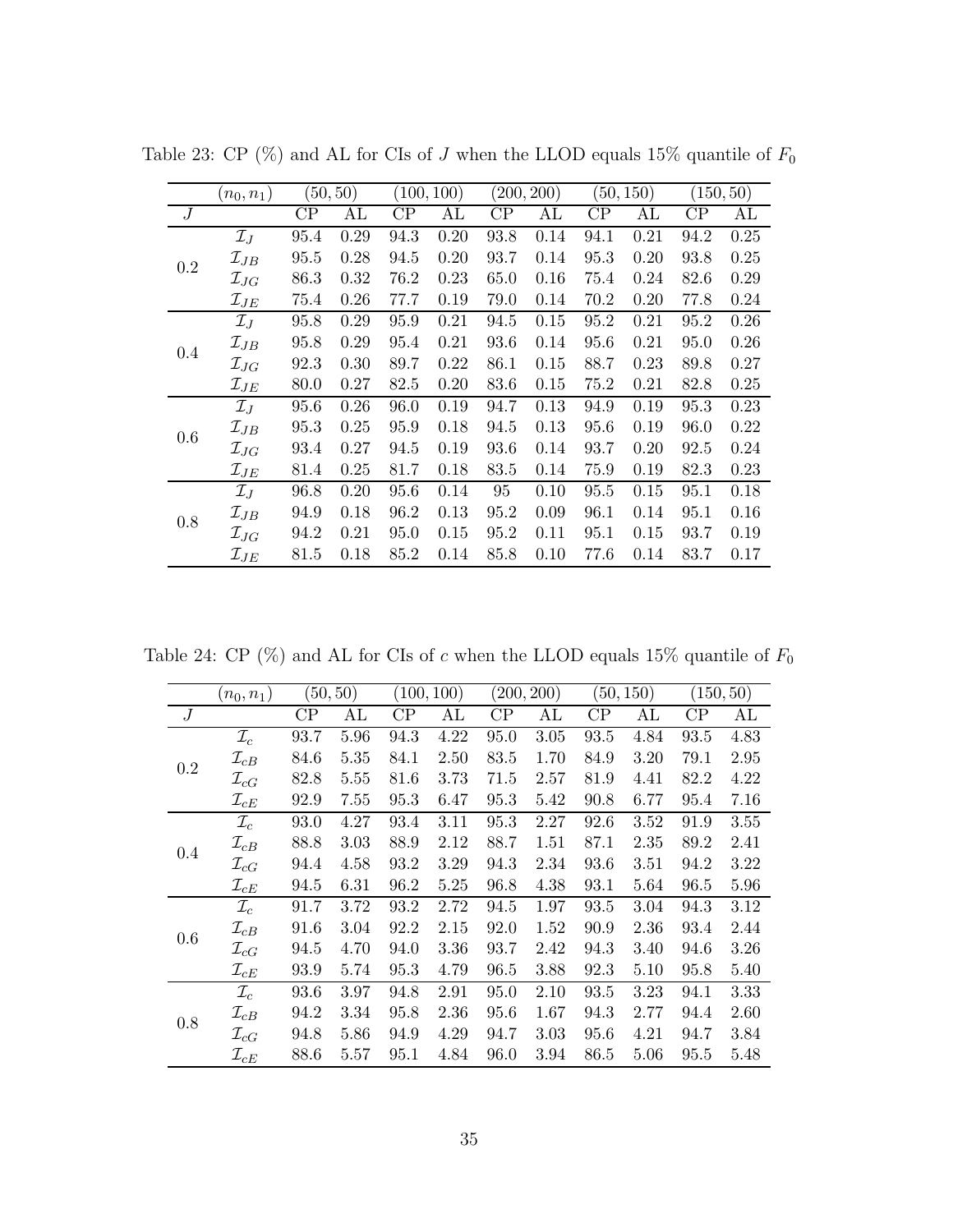|         | $(n_0,n_1)$       | (50, 50) |            | (100, 100) |            | (200, 200) |      | (50, 150) |            | (150, 50) |      |
|---------|-------------------|----------|------------|------------|------------|------------|------|-----------|------------|-----------|------|
| J       |                   | RB       | <b>MSE</b> | RB         | <b>MSE</b> | RB         | MSE  | RB        | <b>MSE</b> | RB        | MSE  |
| 0.2     | $\hat{J}$         | 8.39     | 0.52       | 4.76       | 0.26       | 1.57       | 0.14 | 6.10      | 0.28       | 5.56      | 0.43 |
|         | $\hat{J}_B$       | 4.89     | 0.50       | 2.83       | 0.25       | 0.80       | 0.14 | 4.59      | 0.26       | $-1.52$   | 0.44 |
|         | $\hat{J}_G$       | 47.93    | 1.70       | 45.32      | 1.25       | 42.55      | 0.94 | 46.74     | 1.32       | 46.29     | 1.50 |
|         | $\hat{J}_E$       | 29.86    | 0.89       | 20.03      | 0.46       | 12.13      | 0.22 | 24.31     | 0.53       | 24.86     | 0.69 |
| $0.4\,$ | Ĵ                 | 3.81     | 0.57       | 2.26       | 0.27       | 0.59       | 0.16 | 2.83      | 0.31       | 1.99      | 0.46 |
|         | $\hat{J}_B$       | 3.36     | 0.52       | 1.95       | 0.25       | 0.45       | 0.14 | 2.35      | 0.28       | 1.45      | 0.43 |
|         | $\hat{J}_G$       | 10.94    | 0.85       | 10.33      | 0.49       | 9.08       | 0.32 | 10.50     | 0.55       | 10.25     | 0.68 |
|         | $\hat{J}_E$       | 14.00    | 0.90       | 9.36       | 0.43       | 5.54       | 0.23 | 11.46     | 0.54       | 10.91     | 0.67 |
|         | $\widehat{J}$     | 2.52     | 0.48       | 1.28       | 0.22       | 0.42       | 0.12 | 1.73      | 0.26       | 1.06      | 0.37 |
| 0.6     | $\hat{J}_B$       | 2.21     | 0.41       | 1.10       | 0.19       | 0.27       | 0.11 | 1.36      | 0.22       | 1.05      | 0.31 |
|         | $\hat{J}_G$       | 0.65     | 0.54       | 0.41       | 0.26       | $-0.31$    | 0.14 | 0.30      | 0.32       | 0.18      | 0.42 |
|         | $\widetilde{J}_E$ | 7.95     | 0.69       | 5.15       | 0.34       | 3.16       | 0.17 | 6.51      | 0.41       | 5.95      | 0.51 |
| 0.8     | Ĵ                 | 1.85     | 0.27       | 0.93       | 0.13       | 0.35       | 0.07 | 1.14      | 0.14       | 0.77      | 0.20 |
|         | $\hat{J}_B$       | 1.16     | 0.21       | 0.56       | 0.10       | 0.15       | 0.06 | 0.62      | 0.12       | 0.52      | 0.16 |
|         | $\hat{J}_G$       | $-1.38$  | 0.36       | $-1.51$    | 0.18       | $-1.92$    | 0.11 | $-1.78$   | 0.22       | $-1.84$   | 0.26 |
|         | $\hat{J}_E$       | 4.57     | 0.38       | 2.91       | 0.19       | 1.86       | 0.10 | 3.65      | 0.23       | 3.17      | 0.28 |

<span id="page-35-0"></span>Table 25: RB  $(\%)$  and MSE  $(\times 100)$  for point estimators of J when the LLOD equals  $30\%$  quantile of  $F_0$ 

Table 26: RB (%) and MSE ( $\times 100$ ) for point estimators of c when the LLOD equals 30% quantile of  $F_0$ 

|                  | $(n_0,n_1)$ | (50, 50) |            | (100, 100) |            | (200, 200) |            | (50, 150) |            | (150, 50) |            |
|------------------|-------------|----------|------------|------------|------------|------------|------------|-----------|------------|-----------|------------|
| $\boldsymbol{J}$ |             | RB       | <b>MSE</b> | RB         | <b>MSE</b> | RB         | <b>MSE</b> | RB        | <b>MSE</b> | RB        | <b>MSE</b> |
| 0.2              | $\hat{c}$   | 0.65     | 258.41     | 0.43       | 136.56     | 0.48       | 73.65      | 0.18      | 174.52     | 1.09      | 184.57     |
|                  | $\hat{c}_B$ | $-0.50$  | 281.55     | $-0.31$    | 93.98      | 0.06       | 43.73      | $-0.48$   | 127.55     | $-1.24$   | 154.60     |
|                  | $\hat{c}_G$ | $-3.91$  | 233.83     | $-2.66$    | 117.81     | $-2.33$    | 62.51      | $-3.21$   | 154.52     | $-2.20$   | 121.42     |
|                  | $\hat{c}_E$ | $-2.88$  | 543.75     | $-1.48$    | 340.90     | $-0.36$    | 227.91     | $-3.10$   | 447.73     | $-0.34$   | 448.97     |
| 0.4              | $\hat{c}$   | 0.91     | 138.59     | 0.60       | 75.44      | 0.29       | 39.32      | 0.36      | 96.11      | 1.06      | 96.88      |
|                  | $\hat{c}_B$ | 0.09     | 101.96     | 0.15       | 52.63      | 0.08       | 24.67      | $-0.20$   | 69.73      | 0.22      | 69.45      |
|                  | $\hat{c}_G$ | 1.86     | 155.21     | 2.88       | 95.61      | 3.35       | 69.84      | 2.76      | 103.54     | 3.45      | 103.53     |
|                  | $\hat{c}_E$ | $-1.56$  | 349.31     | $-0.54$    | 243.76     | $-0.41$    | 151.41     | $-1.56$   | 283.63     | 0.22      | 300.01     |
|                  | $\hat{c}$   | 0.38     | 103.45     | 0.34       | 51.80      | 0.14       | 28.56      | 0.00      | 69.41      | 0.80      | 68.51      |
| 0.6              | $\hat{c}_B$ | 0.13     | 79.98      | 0.14       | 38.93      | $-0.01$    | 19.06      | $-0.21$   | 51.75      | 0.47      | 49.46      |
|                  | $\hat{c}_G$ | 2.69     | 171.73     | 4.13       | 122.81     | 4.62       | 100.98     | 4.08      | 130.54     | 4.46      | 135.43     |
|                  | $\hat{c}_E$ | $-1.12$  | 281.90     | $-0.61$    | 183.18     | $-0.09$    | 115.00     | $-1.54$   | 239.01     | 0.35      | 228.98     |
| 0.8              | $\hat{c}$   | 0.00     | 111.15     | 0.02       | 56.67      | $-0.10$    | 29.70      | $-0.44$   | 74.27      | 0.41      | 75.64      |
|                  | $\hat{c}_B$ | 0.13     | 77.44      | 0.06       | 37.09      | $-0.07$    | 18.56      | $-0.21$   | 52.89      | 0.39      | 44.46      |
|                  | $\hat{c}_G$ | 1.28     | 236.85     | 3.12       | 156.06     | 3.86       | 113.08     | 3.47      | 165.46     | 2.88      | 155.10     |
|                  | $\hat{c}_E$ | $-1.36$  | 292.78     | $-0.56$    | 189.16     | $-0.74$    | 128.34     | $-1.43$   | 232.44     | 0.44      | 233.30     |